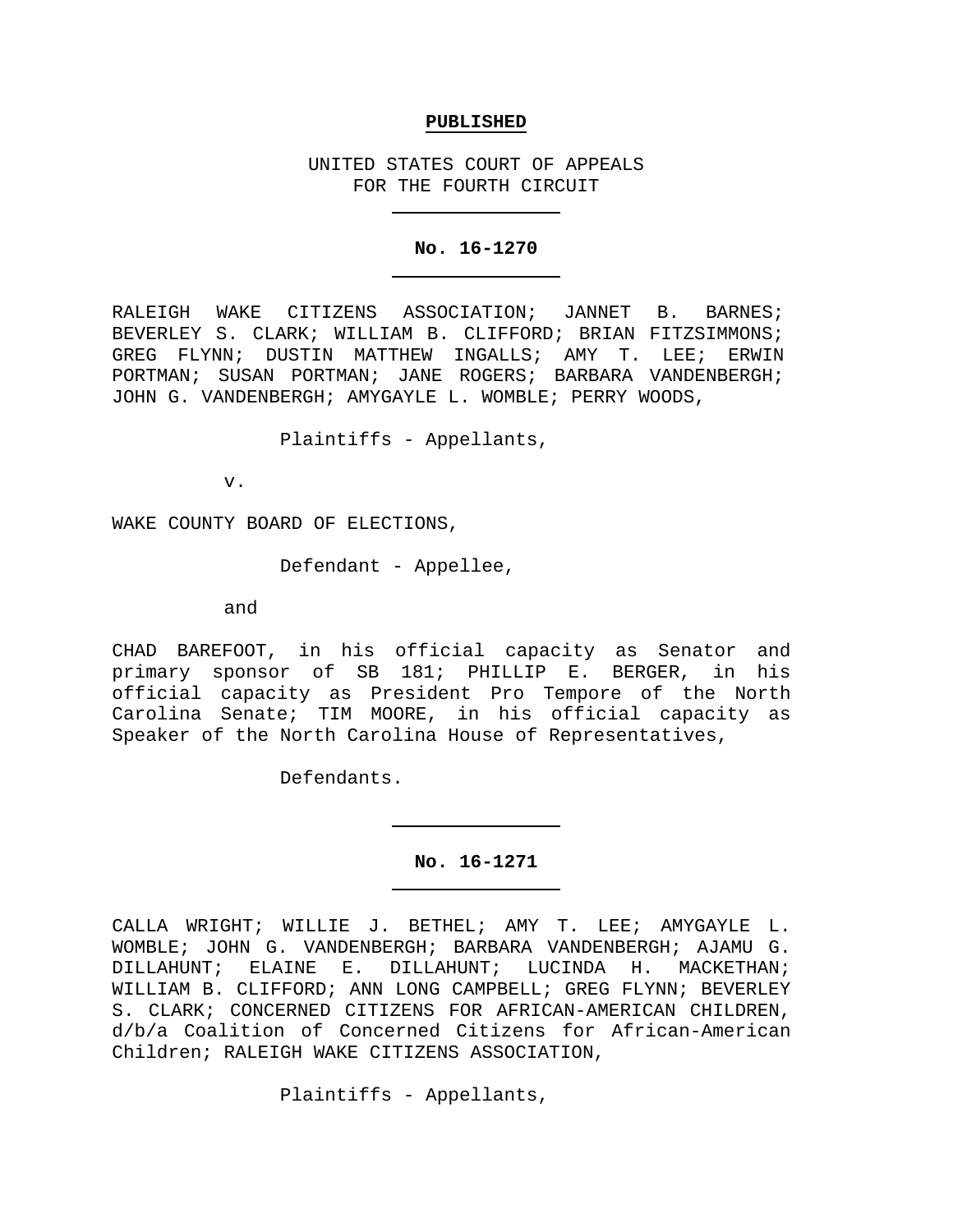v.

WAKE COUNTY BOARD OF ELECTIONS,

Defendant - Appellee,

and

STATE OF NORTH CAROLINA,

Defendant.

Appeals from the United States District Court for the Eastern District of North Carolina, at Raleigh. James C. Dever III, Chief District Judge. (5:15-cv-00156-D; 5:13-cv-00607-D)

Argued: May 9, 2016 Decided: July 1, 2016

Before MOTZ, GREGORY, and WYNN, Circuit Judges.

Reversed and remanded in part and affirmed in part by published opinion. Judge Wynn wrote the majority opinion, in which Judge Gregory joined. Judge Motz wrote a dissenting opinion.

**ARGUED**: Anita Sue Earls, Allison Jean Riggs, SOUTHERN COALITION FOR SOCIAL JUSTICE, Durham, North Carolina, for Appellants. Charles Foster Marshall, III, BROOKS, PIERCE, MCLENDON, HUMPHREY<br>& LEONARD, L.L.P., Raleigh, North Carolina, for Appellee. ON & LEONARD, L.L.P., Raleigh, North Carolina, for Appellee. **ON BRIEF**: George E. Eppsteiner, SOUTHERN COALITION FOR SOCIAL JUSTICE, Durham, North Carolina, for Appellants. Matthew B. Tynan, Jessica Thaller-Moran, BROOKS, PIERCE, MCLENDON, HUMPHREY & LEONARD, L.L.P., Raleigh, North Carolina, for Appellee.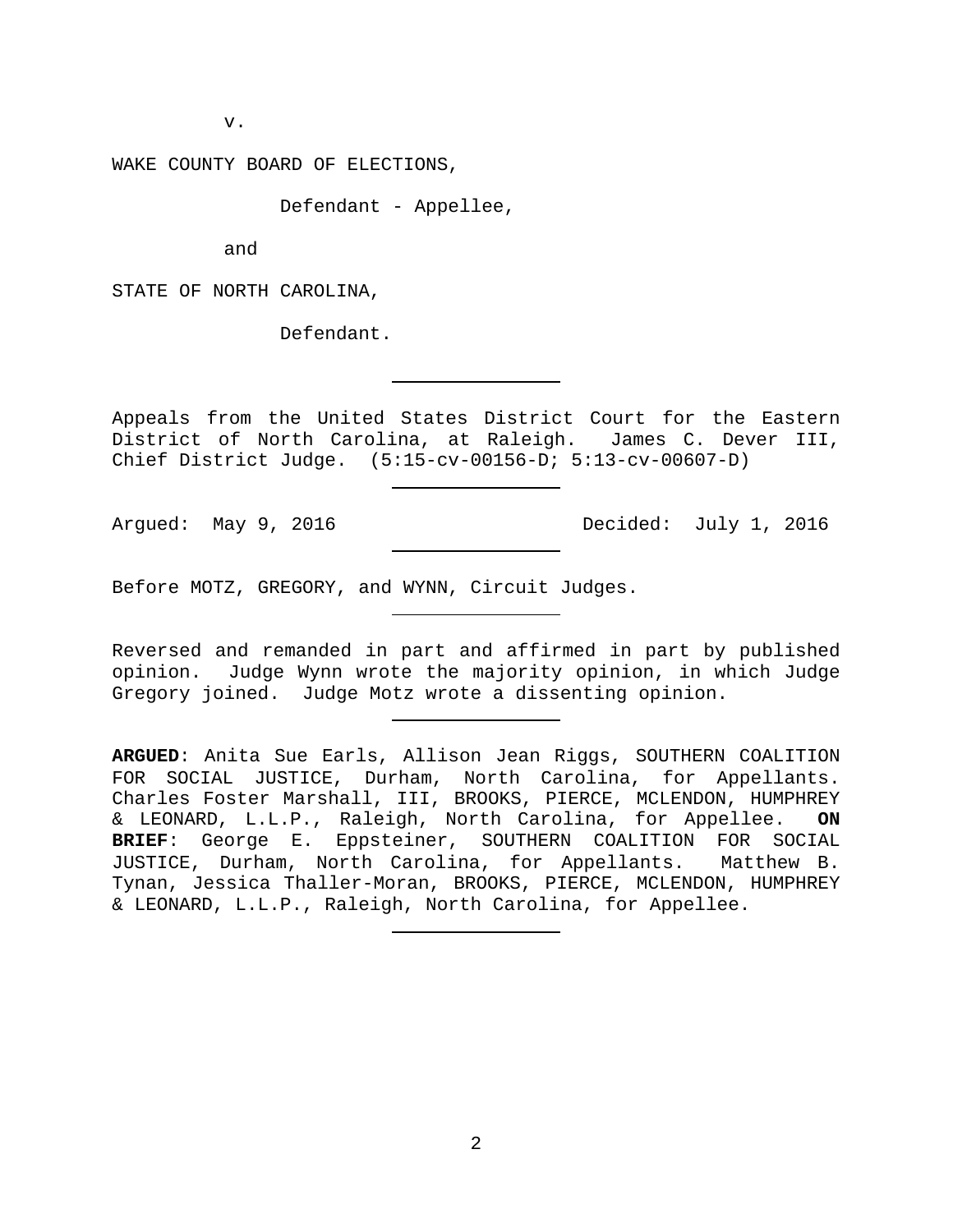WYNN, Circuit Judge:

The right to vote is "fundamental," and once that right "is granted to the electorate, lines may not be drawn which are inconsistent with the Equal Protection Clause of the Fourteenth Amendment." Bush v. Gore, 531 U.S. 98, 104-05 (2000) (quotation marks and citation omitted). "It must be remembered that" the right to vote "can be denied by a debasement or dilution of the weight of a citizen's vote just as effectively as by wholly prohibiting the free exercise." Id. (quoting Reynolds v. Sims, 377 U.S. 533, 555 (1964)).

In these consolidated cases, Plaintiffs, registered voters and civic organizations in Wake County, North Carolina, claim that under the two (identically drawn) redistricting laws they challenge, some Wake County School Board and Wake County Board of County Commissioners districts have been over-populated, while others have been under-populated. Plaintiffs further assert that these discrepancies result in some votes counting more while others count less, and that the discrepancies stem from illegitimate redistricting factors. As explained below, we agree, hold that Plaintiffs have proven their state and federal one person, one vote claims, and therefore reverse.

Plaintiffs also claim that one discrete district was the product of racial gerrymandering. We hold that the district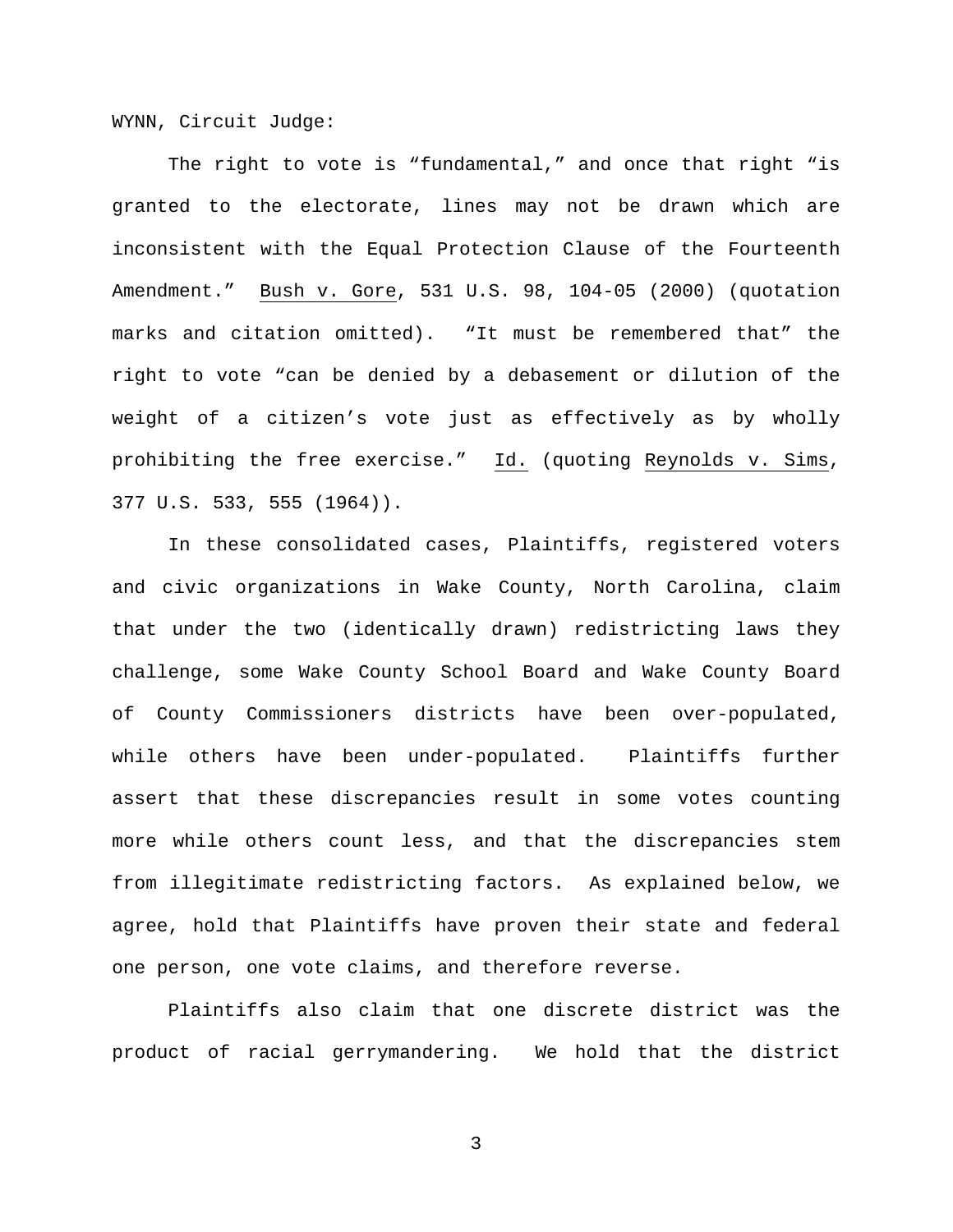court did not clearly err in rejecting that claim and thus affirm.

I.

In the years leading up to 2013, the Wake County School Board ("School Board") consisted of nine members elected from single-member districts. Those districts were subject to change every ten years following the decennial census.

In 2010, the census showed that Wake County's population had grown by 43.51% over the preceding decade, causing the thenexisting districting plan to have a maximum population deviation of  $47.89\$ <sup>[1](#page-3-0)</sup> The School Board, at that time dominated by registered Republicans,<sup>[2](#page-3-1)</sup> redrew its districts in light of the 2010 census.

<span id="page-3-1"></span><sup>2</sup> While the School Board is nominally non-partisan, its members are routinely registered and affiliated with the Democratic and Republican Parties, and uncontroverted trial testimony showed a high level of partisanship in "what's supposed to be a nonpartisan election." J.A. 234; see also, (Continued)

<span id="page-3-0"></span> <sup>1</sup> "[C]ourts usually analyze[] apportionment plan[s] in terms of the maximum population deviation among the districts. Generally, to calculate maximum deviation, the court first constructs a hypothetical ideal district by dividing the total population of the political unit (e.g., state or county) by the total number of representatives who serve that population. Then, the court determines how much the actual population of each district varies from the population of the ideal district. This deviation is expressed as a percentage of the ideal population. Maximum deviation is the sum of the absolute value of the deviation of the district with the smallest population and that of the district with the largest population." Daly v. Hunt, 93 F.3d 1212, 1215 n.2 (4th Cir. 1996).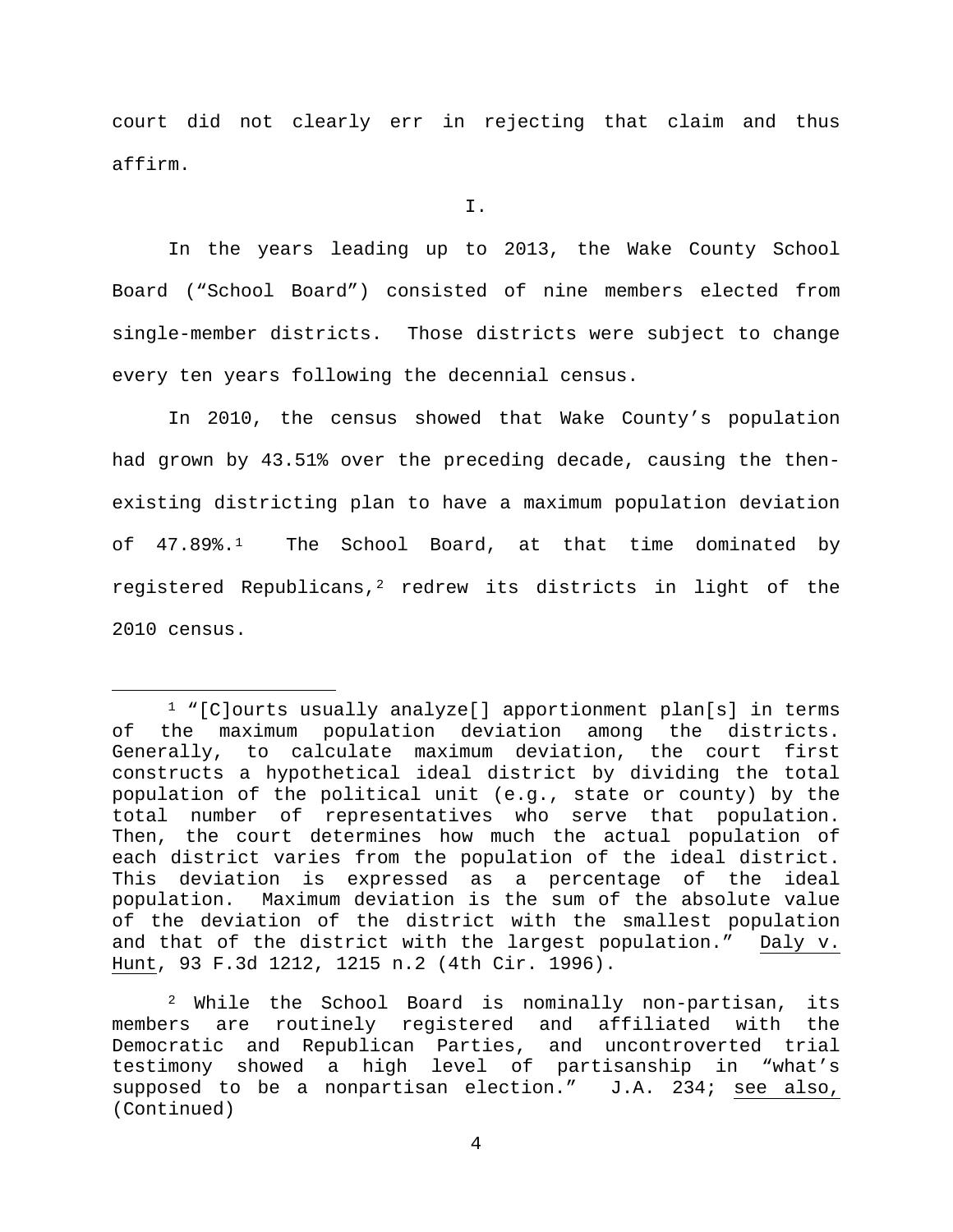That effort led to a redistricting plan with geographically compact districts having a maximum population deviation of 1.75% and no district deviating from the ideal district population by even 1%. The first election under the new districting, in Fall 2011, resulted in a School Board with a Democratic majority.

In 2013, the Republican-controlled North Carolina General Assembly ("General Assembly"), over the objection of a majority of the School Board and every Democratic and African-American legislator in the General Assembly, passed a local bill, Session Law 2013–110, making numerous changes to the School Board's method of selection. Among other things, Session Law 2013-110 changed the School Board's make-up from nine single-member districts to seven single-member districts and set less geographically compact boundaries for this new set of districts. The maximum population deviation among the new single-member districts swelled to over 7%.

Additionally, Session Law 2013-110 created two "super districts" that overlaid the single-member districts. J.A. 160. One super district formed a donut of outer, more rural areas of the county, while the other formed a donut hole in the inner,

Ĩ.

e.g., J.A. 254 (noting that such local races have "become more partisan-based" due to "block candidates," the "political party machine," and "money").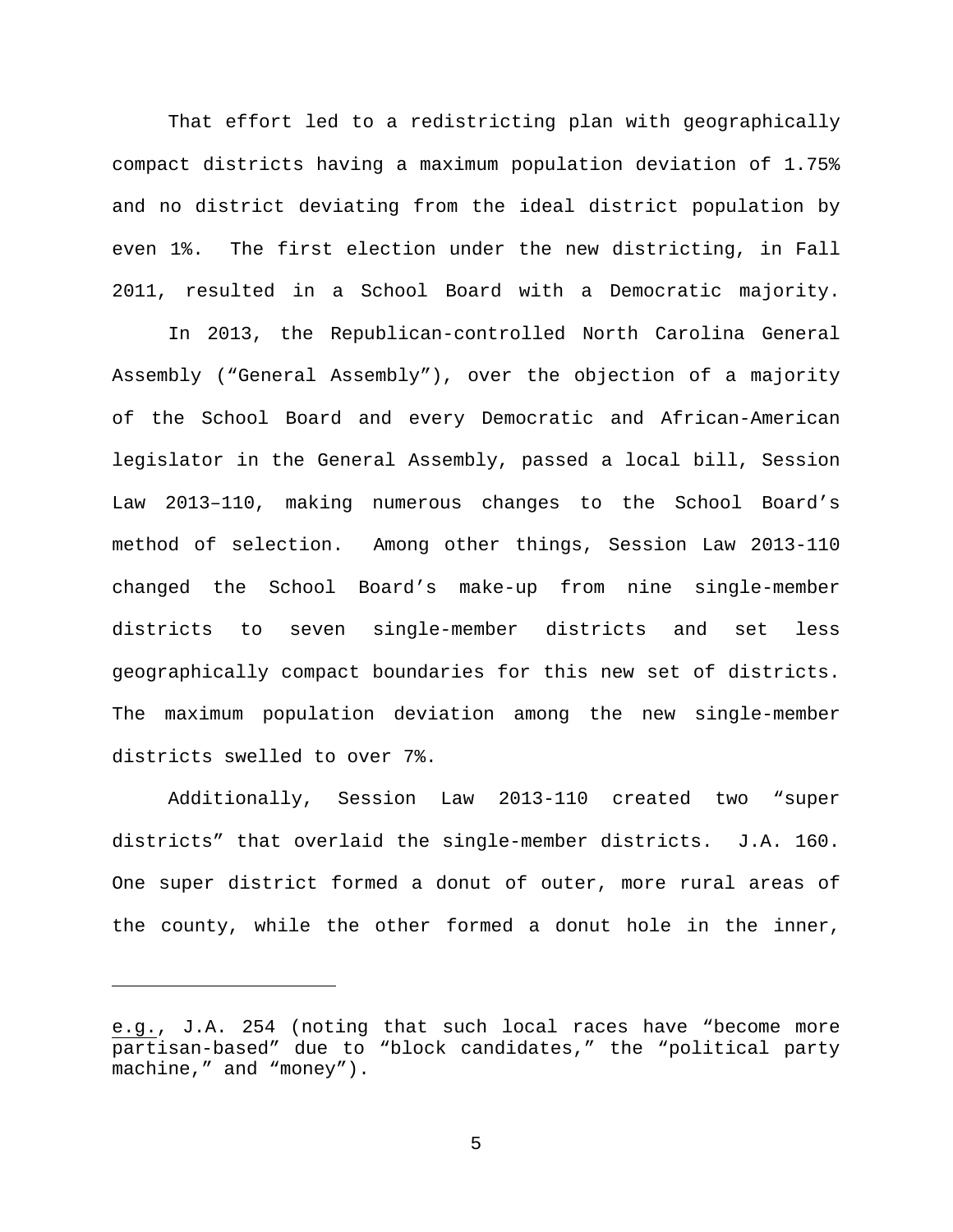urban area. The maximum population deviation between the super districts exceeded even that of the single-member districts—just shy of 10%. Session Law 2013-110 moved elections to evennumbered years, and limited the School Board's ability to make changes to its method of election until 2021.

In August 2013, thirteen individuals and two civic organizations filed suit in the United States District Court for the Eastern District of North Carolina, challenging the constitutionality of the districts that Session Law 2013-110 established. The complaint alleged that the plan unevenly weighted the votes of citizens in the county for impermissible reasons, thereby violating the one-person, one-vote guarantees of the federal and state constitutions. In March 2014, the district court dismissed Plaintiffs' suit for failure to state a claim. Wright v. North Carolina, 975 F. Supp. 2d 539 (E.D.N.C. 2014). Plaintiffs appealed.

In April 2015, while Plaintiffs' appeal was pending before this Court, the General Assembly enacted Session Law 2015-4, making the electoral system for the Wake County Board of County Commissioners ("Board of County Commissioners") identical to the system it had created for the School Board with Session Law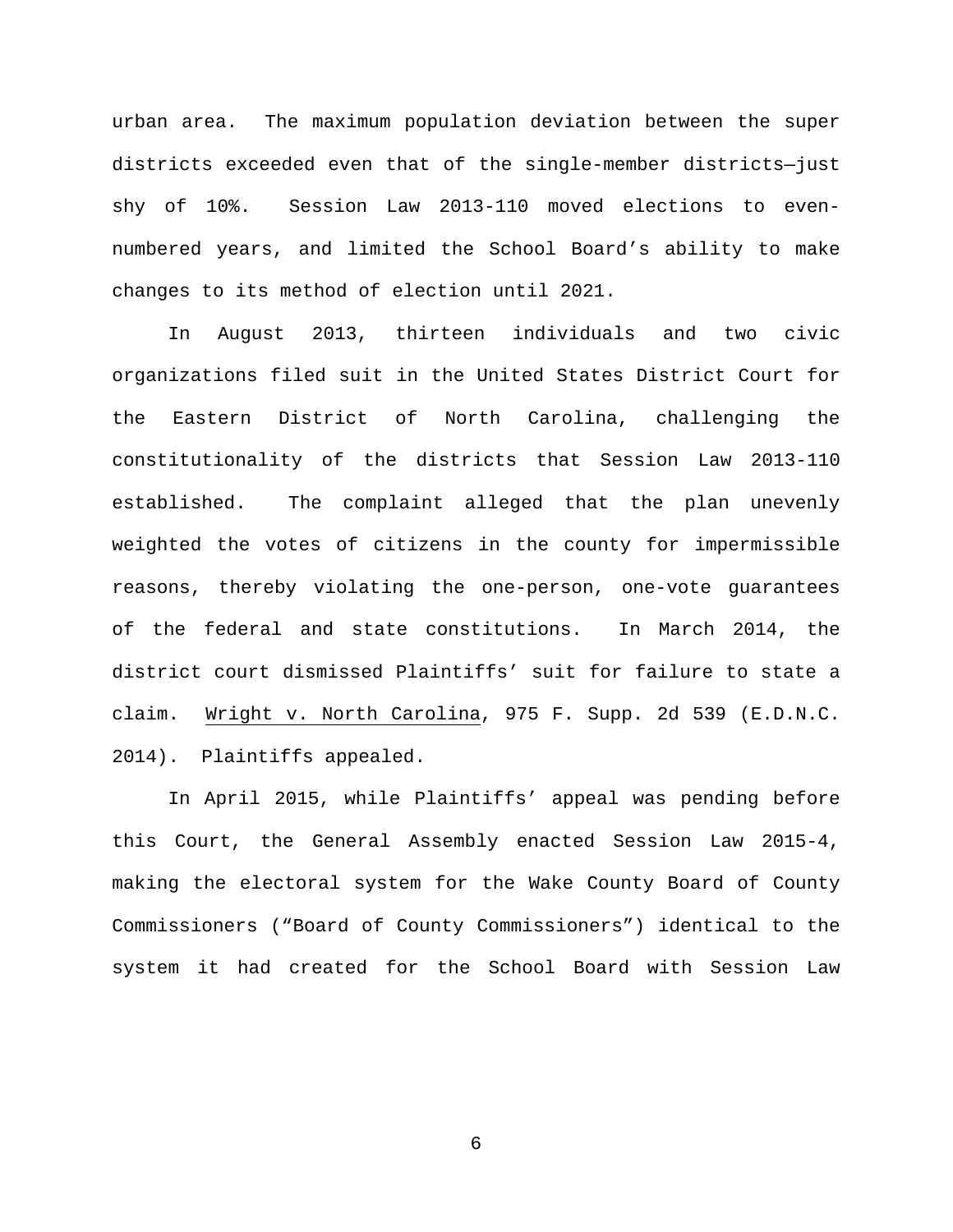2013-110.[3](#page-6-0) With Session Law 2015-4, too, the General Assembly forced a local bill on Wake County despite opposition from the majority of the Board of County Commissioners, polled Wake County voters, nearly every Democratic state legislator, and every African-American legislator in the General Assembly. Fourteen individuals and a civic organization filed suit shortly thereafter, challenging the Board of County Commissioners' redistricting plan as violating the one person, one vote guarantees of the state and federal constitutions.

In Plaintiffs' appeal from the district court's March 2014 dismissal, this Court, in May 2015, held that "Plaintiffs' allegations in support of their claim that [Session Law 2013- 110] violates the one person, one vote principle suffice to survive a motion to dismiss for failure to state a claim." Wright v. North Carolina, 787 F.3d 256, 269 (4th Cir. 2015). We therefore reinstated Plaintiffs' complaint against the Wake County Board of Elections.

On remand, the district court consolidated the suits challenging Session Law 2013-110 and Session Law 2015-4 and expedited discovery. Discovery was further limited by the state

<span id="page-6-0"></span> <sup>3</sup> Previously, members of the Board of County Commissioners were elected at-large, subject to the requirement that one member had to be elected from each of the county's seven residency districts.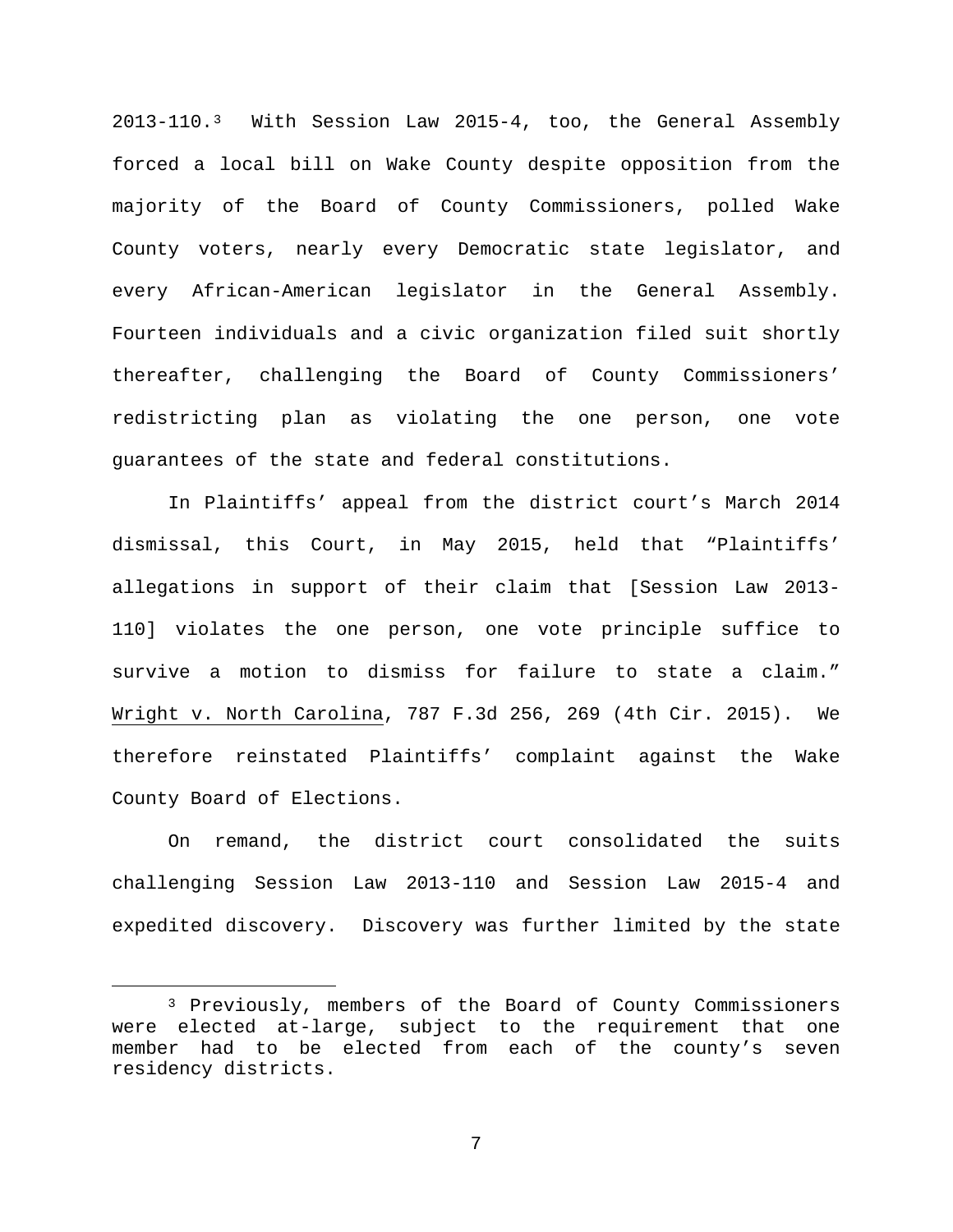legislators' refusing Plaintiffs' discovery requests, claiming legislative privilege.[4](#page-7-0) In December 2015, the district court held a bench trial, in which Plaintiffs presented numerous witnesses, including legislators, citizens, and experts, as well as copious documentary evidence, with 481 exhibits including: expert reports and supporting data; school assignment maps; campaign finance reports; results data from various elections; excerpts of legislative transcripts; and public polling results. By contrast, Defendant, the Board of Elections that administers elections with no stake in the "political interests of the General Assembly," Trial Tr. vol. I, 13:24-25, presented none of its own. Defendant simply cross-examined Plaintiffs' witnesses and made legal argument.

Nevertheless, the district court ruled for Defendant. Raleigh Wake Citizens Ass'n v. Wake Cty. Bd. of Elections, No. 5:13-CV-607-D, 2016 WL 1060378 (E.D.N.C. Feb. 26, 2016). The district court discredited every single one of Plaintiffs' witnesses, for example as "anecdotal," id. at \*28-29, and "unhelpful," id. at \*32. It went on to hold, among other things, that "in order to prove a prima facie case in a one

<span id="page-7-0"></span><sup>&</sup>lt;sup>4</sup> Pursuant to an agreement between Plaintiffs and particular<br>lators, certain external communications between the legislators, certain external communications between the legislators and third parties—but no internal communications amongst the legislators—were produced.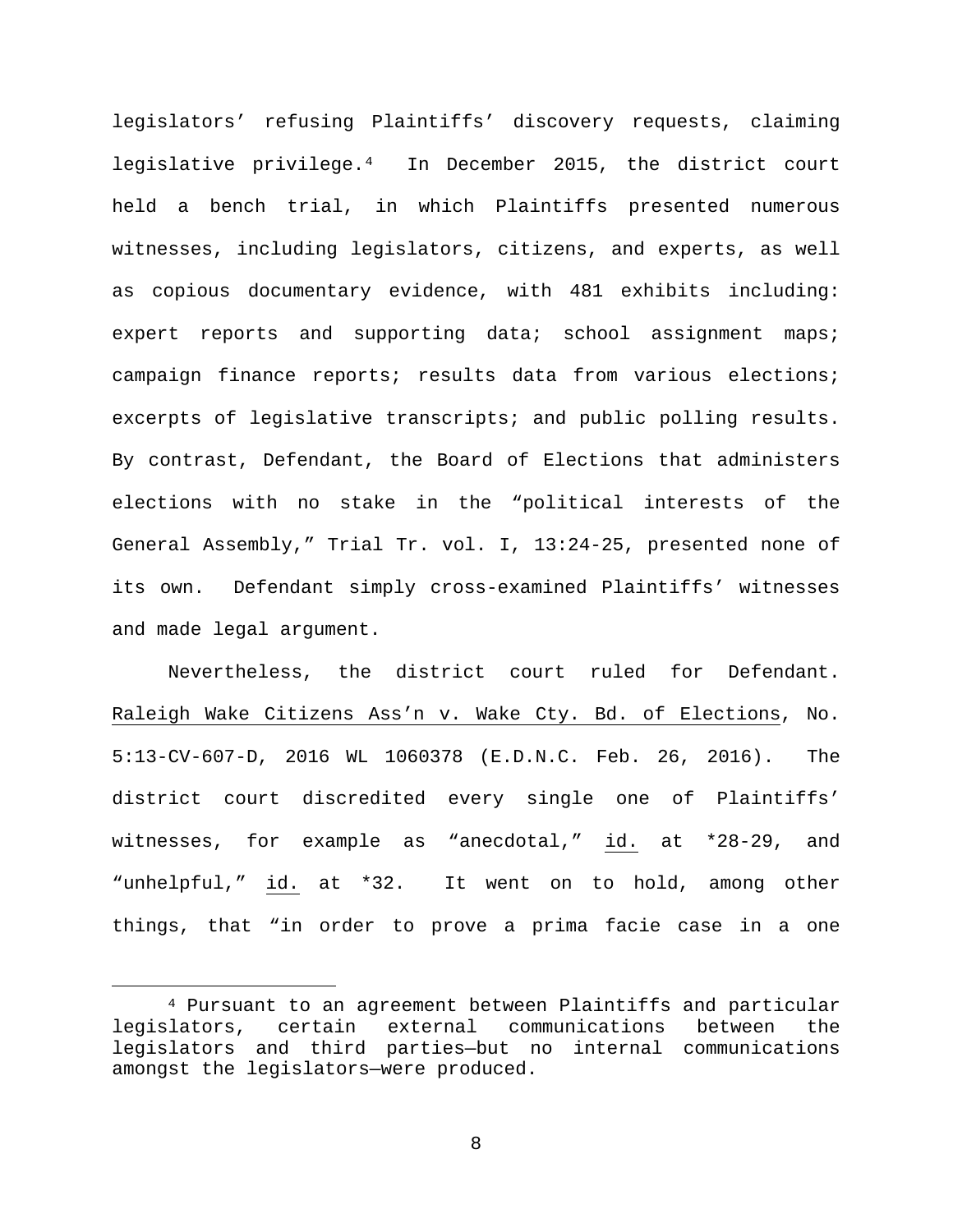person one vote challenge, plaintiffs must at least negate the most common legitimate reasons that could explain the legislature's action." Id. at \*22 (quotation marks and citations omitted). The district court held that Plaintiffs failed to meet this and the other requisite burdens. Plaintiffs appealed.

#### II.

On appeal, "'[w]e review judgments resulting from a bench trial under a mixed standard of review: factual findings may be reversed only if clearly erroneous, while conclusions of law are examined de novo.'" Nat'l Fed'n of the Blind v. Lamone, 813 F.3d 494, 502 (4th Cir. 2016) (quoting Plasterers' Local Union No. 96 Pension Plan v. Pepper, 663 F.3d 210, 215 (4th Cir. 2011)). Findings will be deemed clearly erroneous if, for example, "even though there is some evidence to support the finding, the reviewing court, on review of the record, is left with a definite and firm conviction that a mistake has been made," or if findings were made using "incorrect legal standards." Consol. Coal Co. v. Local 1643, United Mine Workers of Am., 48 F.3d 125, 128 (4th Cir. 1995) (quotation marks and citation omitted). "Of course, if the trial court bases its findings upon a mistaken impression of applicable legal principles, the reviewing court is not bound by the clearly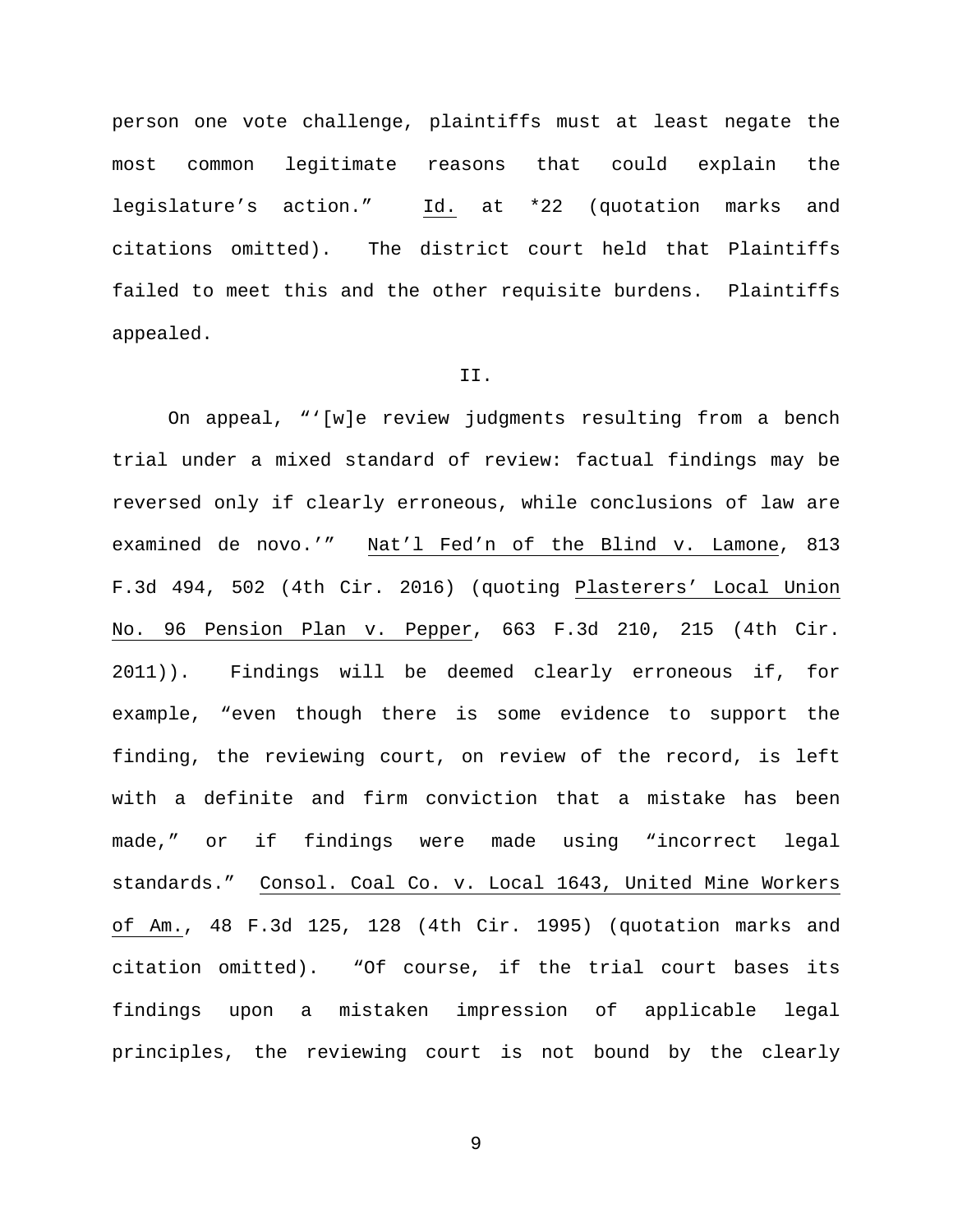erroneous standard." Inwood Labs., Inc. v. Ives Labs., Inc., 456 U.S. 844, 855 n.15 (1982).

### III.

With their primary argument on appeal, Plaintiffs contend that the district court applied the wrong legal standard for adjudicating their one person, one vote claim. For the reasons explained below, we agree.

## A.

The right to vote is "fundamental," and once that right "is granted to the electorate, lines may not be drawn which are inconsistent with the Equal Protection Clause of the Fourteenth Amendment." Bush, 531 U.S. at 104-05 (quotation marks and citation omitted). Indeed, allowing, through unequal apportionment amongst districts, a vote to be "worth more in one district than in another would . . . run counter to our fundamental ideas of democratic government." Reynolds, 377 U.S. at 563 (quotation marks and citation omitted). This requirement that all citizens' votes be weighted equally, known as the one person, one vote principle, applies not just to the federal government but also to state and local governments—including school boards and county governing bodies. Avery v. Midland Cty., 390 U.S. 474, 480 (1968).

Courts have recognized that "[m]athematical exactness or precision is hardly a workable constitutional requirement" and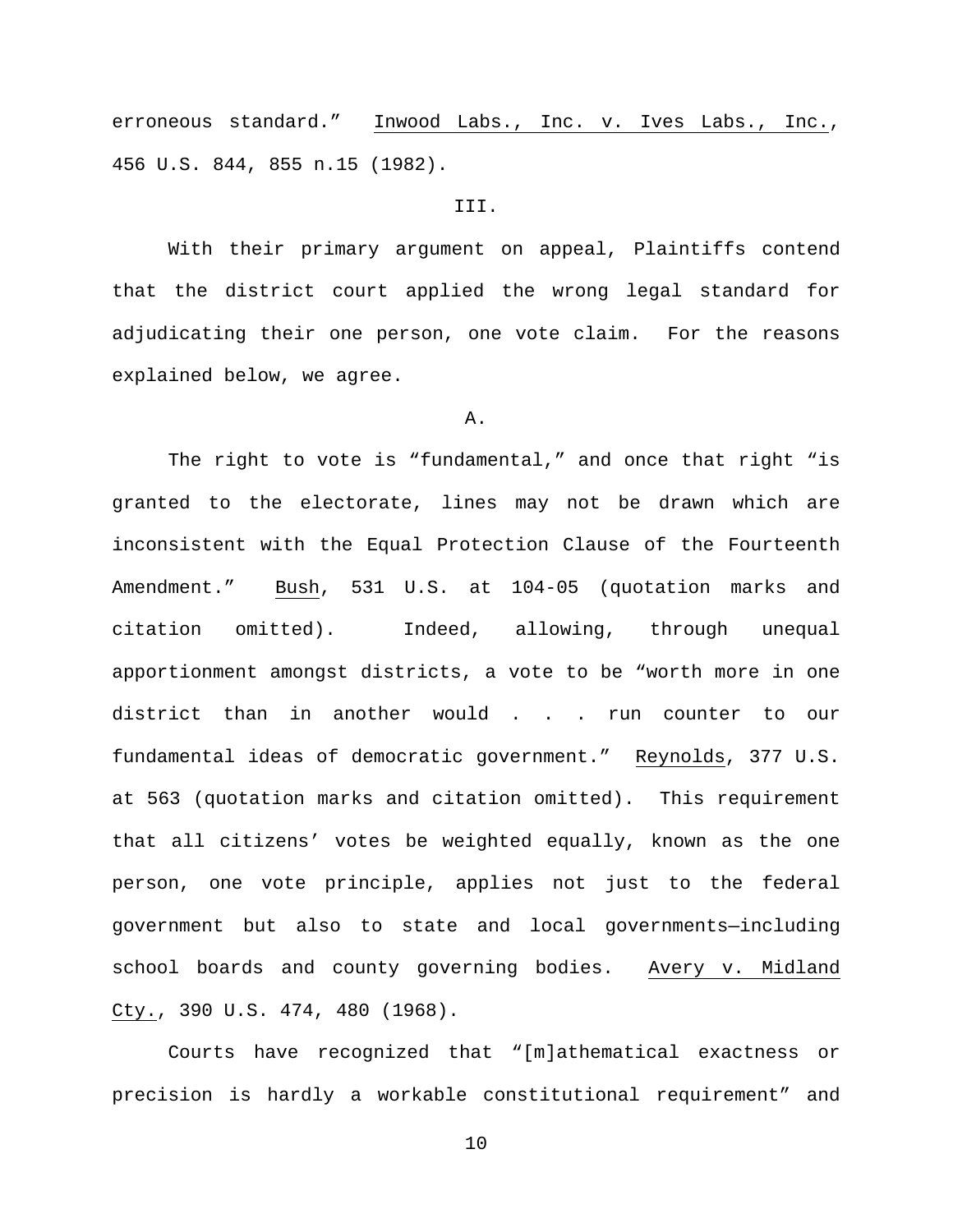thus do not require "identical numbers" in state and local government districts. Reynolds, 377 U.S. at 577. Nevertheless, governments must "make an honest and good faith effort" to construct districts as close to equal population "as is practicable." Id. To assess what is "practicable," the Supreme Court has allowed some population deviation for "legitimate considerations" such as compactness and contiguity, the integrity of political subdivisions, and balance among political parties. Harris v. Ariz. Indep. Redistricting Comm'n, 136 S. Ct. 1301, 1306 (2016).

Generally, a districting plan "with a maximum population deviation under 10% will not, **by itself**, support an equal protection claim." Wright, 787 F.3d at 264 (quotation marks omitted and emphasis added). Rather, plaintiffs in such cases "must show that it is more probable than not that a deviation of less than 10% reflects the predominance of illegitimate reapportionment factors rather than" legitimate considerations such as compactness or the integrity of political subdivisions. Harris, 136 S. Ct. at 1307.

In Harris, the Supreme Court's most recent, and arguably most lucid, pronouncement as to plaintiffs' burdens in one person, one vote cases below the 10% deviation threshold, the Court unanimously noted that the plaintiffs there had claimed that the plan's deviations from "absolute equality of population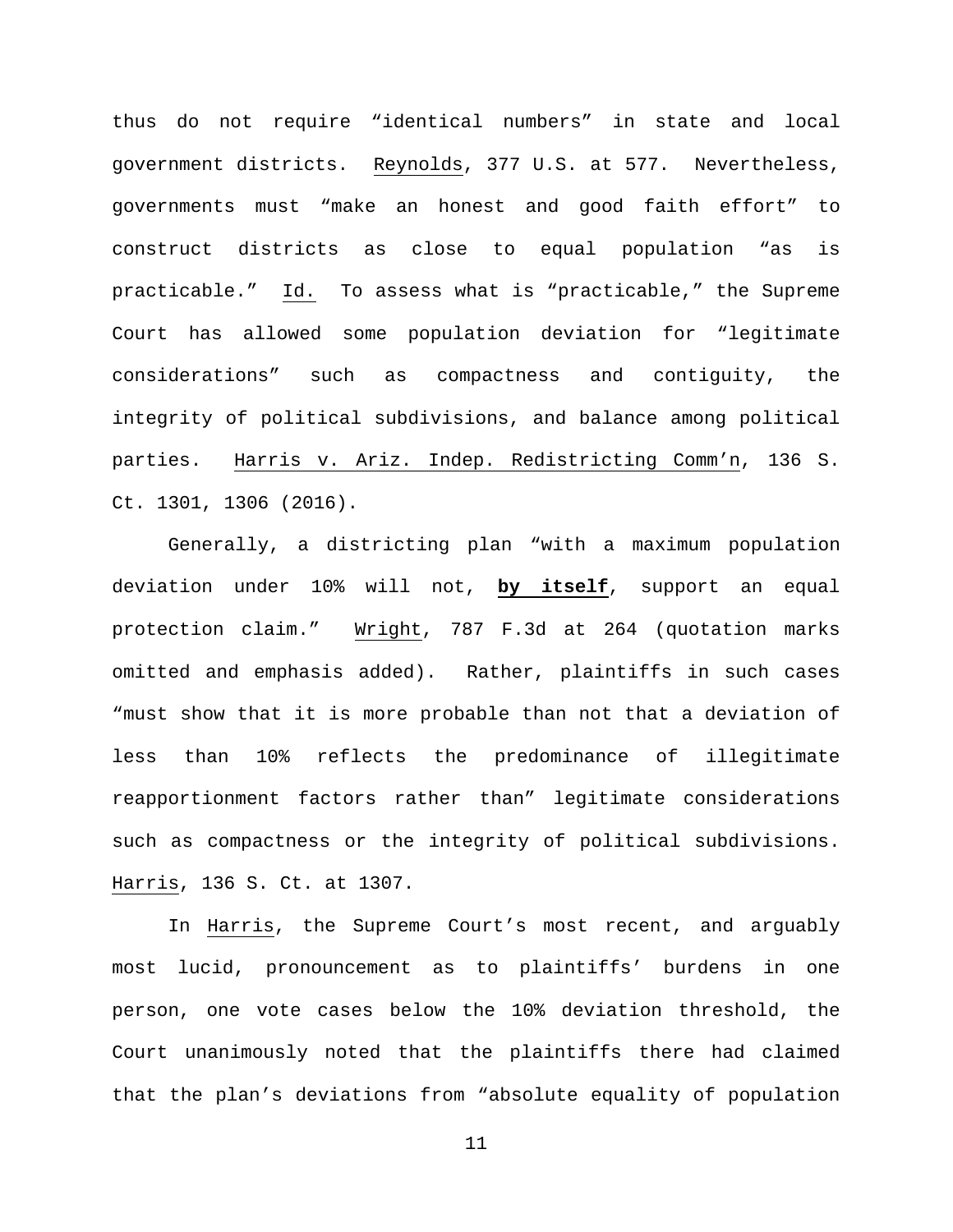reflect . . . political efforts to help the Democratic party." Id. Crucially, however, the plaintiffs "failed to prove this claim." Id. Instead, "the record b[ore] out" that the deviations "predominantly reflected . . . efforts to achieve compliance with the federal Voting Rights Act, not to secure political advantage for one party." Id. In other words, the plaintiffs in Harris foundered not because their one person, one vote challenge failed as a matter of law, but because they did not muster the evidence needed to show it to be "more probable than not that [the] deviation of less than 10% reflect[ed] the predominance of illegitimate reapportionment factors." Id.

By contrast, in Larios v. Cox, the plaintiffs succeeded in proving their one person, one vote claims. 300 F. Supp. 2d 1320 (N.D. Ga.) (three-judge panel), aff'd, 542 U.S. 947 (2004) (mem.). In Larios, a federal court struck down a Georgia redistricting plan that disproportionately favored Democrats by under-populating districts in the urban Atlanta region and the rural south—both Democratic strongholds—while over-populating suburban districts with Republican-leaning voters. The redistricting created a maximum population deviation of 9.98% and disproportionately protected Democratic incumbents. Id. at 1328–31. The Supreme Court (with only Justice Scalia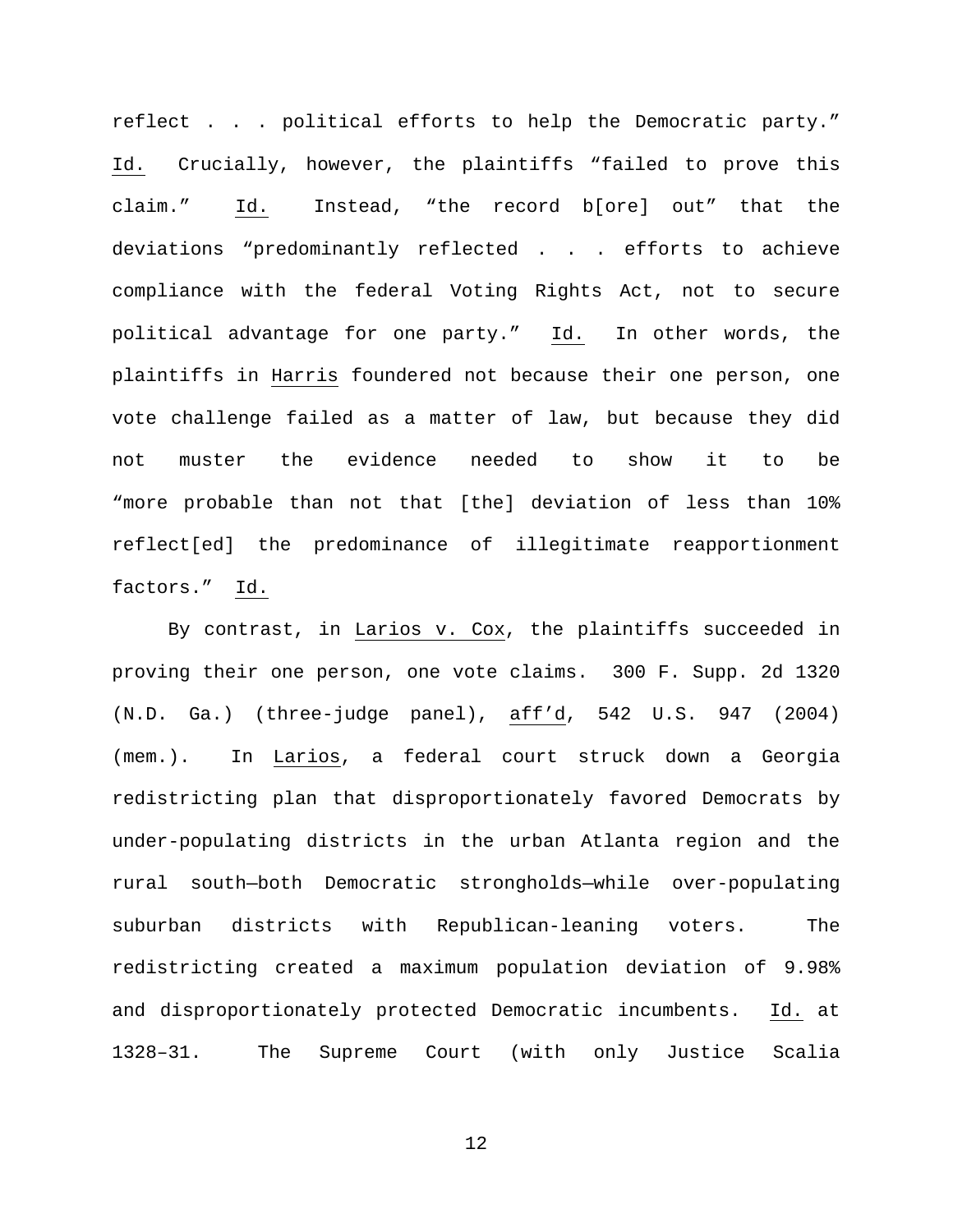dissenting) affirmed the district court's rejection of the redistricting. Larios, 542 U.S. 947.

As the Supreme Court has explained, in Larios, "those attacking the plan had shown that it was more probable than not that the use of illegitimate factors significantly explained deviations from numerical equality among districts." Harris, 136 S. Ct. at 1310. The Supreme Court noted the "many examples showing that population deviation as well as the shape of many districts did not result from any attempt to create districts that were compact or contiguous, or to keep counties whole, or to preserve the cores of prior districts." Id. (quotation marks and citation omitted). The Supreme Court contrasted the Larios plaintiffs' successful showing with that of the failed plaintiffs in Harris, stating "[i]t is appellants' inability to show that the present plan's deviations and boundary shapes result from the predominance of similarly illegitimate factors that makes [Larios] inapposite here." Id.

Looking at Larios and Harris, we conclude that, to succeed on the merits, plaintiffs in one person, one vote cases with population deviations below 10% must show by a preponderance of the evidence that improper considerations predominate in explaining the deviations. This is just such a case, and that legal standard therefore applies.

B.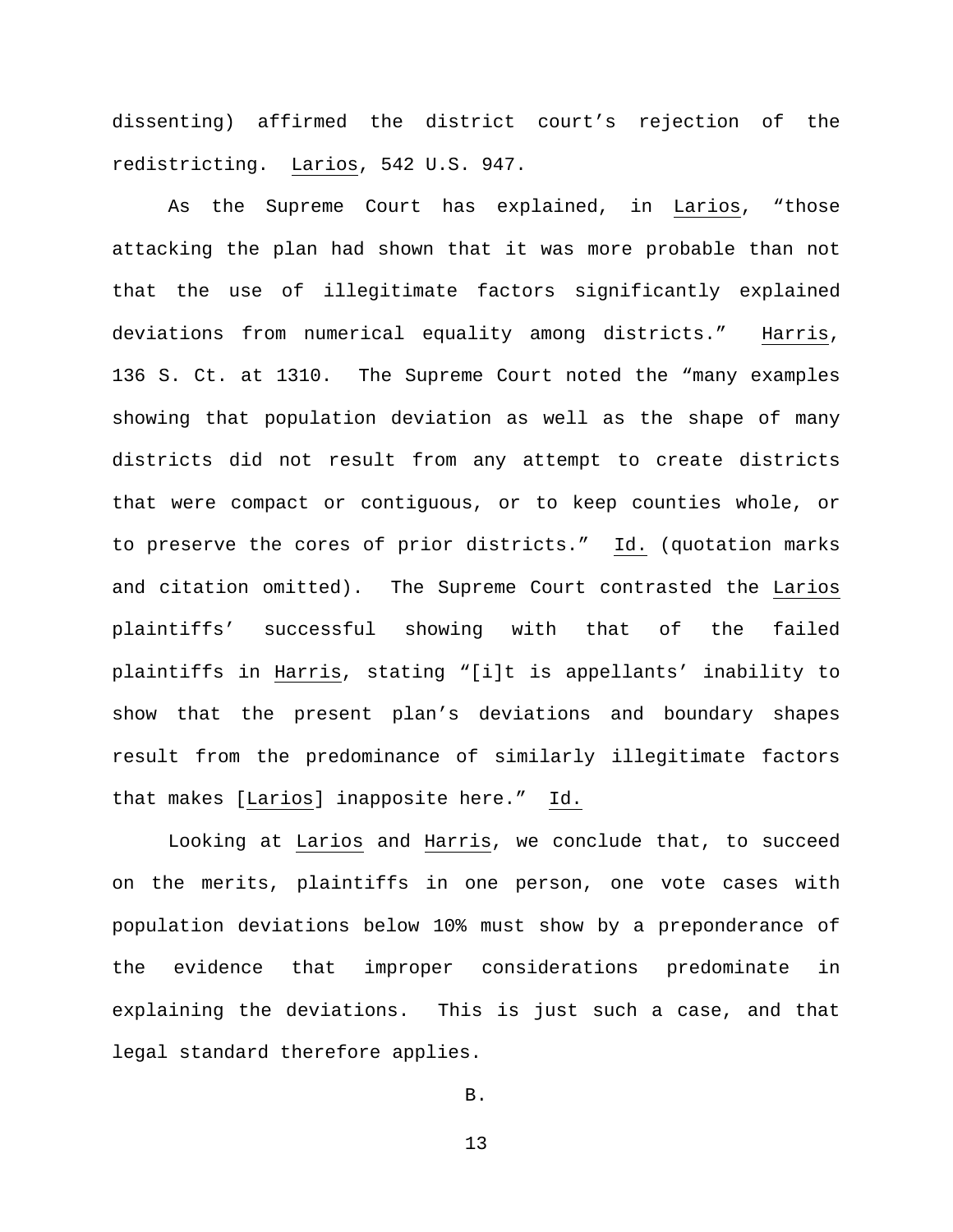The law in this area is challenging. In the earlier appeal of this matter, we sought to clarify some points to ease the burden on the district court. Nonetheless, there were numerous instances in which the law we set out in Wright was not adhered to. For example, in evaluating Plaintiffs' one person, one vote claim, the district court did not properly characterize what Plaintiffs must show to succeed. The district court stated, for example, that "in order to prove a prima facie case in a one person one vote challenge, plaintiffs must at least negate the most common legitimate reasons that could explain the legislature's action." Raleigh Wake Citizens Ass'n, 2016 WL 1060378, at \*22 (quotation marks and citation omitted). The district court indicated that "any conceivable legislative purpose is sufficient" to support the redistricting plan and that those "attacking the rationality" thereof "have the burden to [negate] every conceivable basis which might support it." Id. at 27 (alteration in original) (quotation marks and citation omitted).

Contrary to the district court's characterization, what Plaintiffs must actually show to succeed with their one person, one vote claims is that it is "more probable than not that a deviation of less than 10% reflects the predominance of illegitimate reapportionment factors." Harris, 136 S. Ct. at

14

1.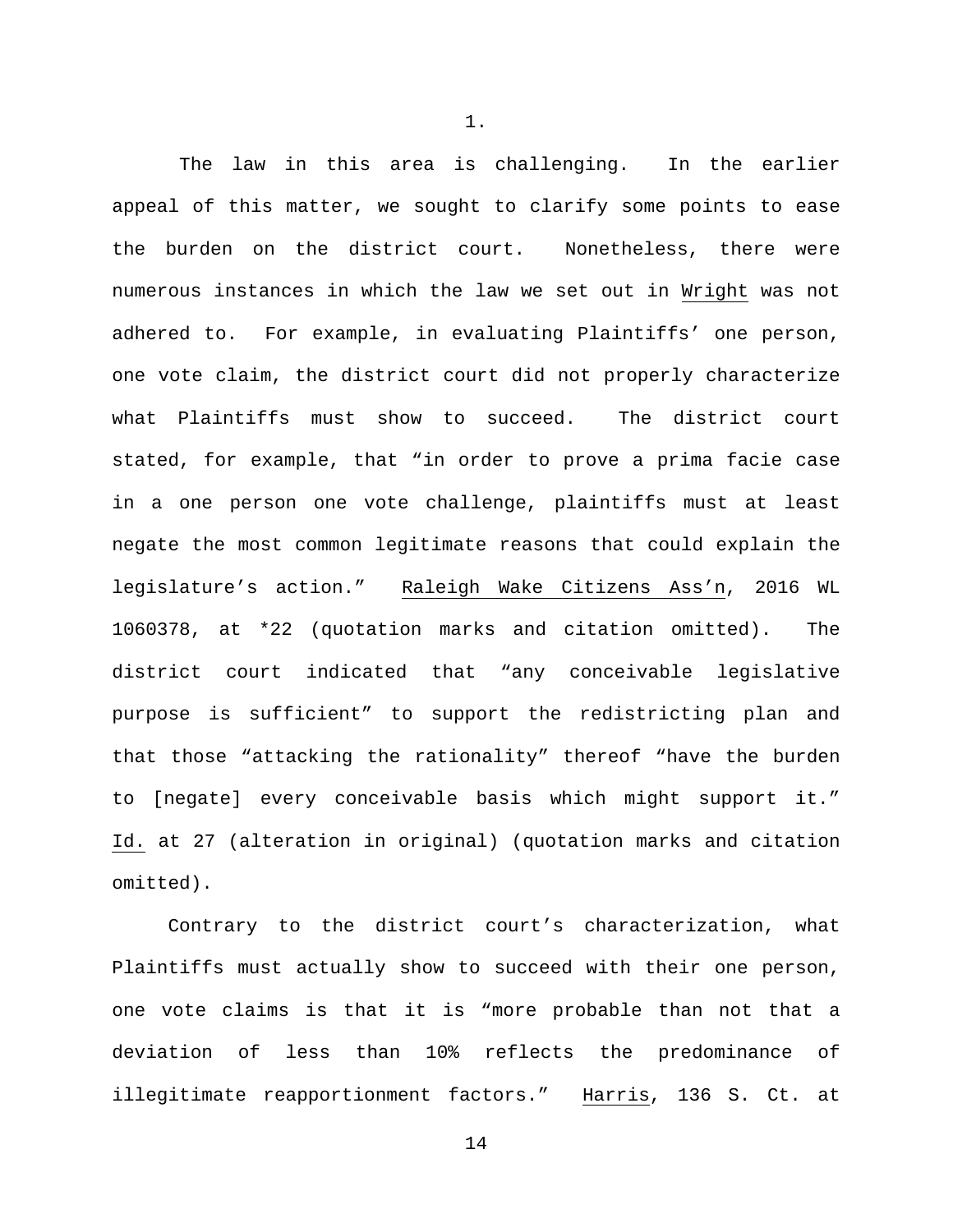1307. This specific, deviation-focused inquiry differs markedly from the district court's rational-basis review of whether a rational state policy could explain the redistricting generally.

2.

Further, in Wright, we emphasized the importance of the Supreme Court's affirmance of Larios for this case. Thus, we made it clear that Larios was more than a mere summary affirmance holding little sway. Raleigh Wake Citizens Ass'n, 2016 WL 1060378, at \*18. Instead, with Wright, we set forth precedent binding on the district courts of this Circuit making clear that Larios constitutes persuasive authority generally, as well as analogous authority in this concrete case. Wright, 787 F.3d at 267. The district court's heavy emphasis on Justice Scalia's Larios dissent—an opinion with no precedential value—is thus squarely at odds with Wright. See, e.g., Raleigh Wake Citizens Ass'n, 2016 WL 1060378, at \*18-19 ("According to Justice Scalia, 'politics as usual' is a 'traditional redistricting criterion,' and 'a constitutional one,'" and "'[f]erreting out political motives in minute population deviations seems to me more likely to encourage politically motivated litigation than to vindicate political rights.'").

Moreover, the district court misapplied the core principles of Larios. The district court stated, for example, that, in contrast to Larios, Plaintiffs here did not prove "that the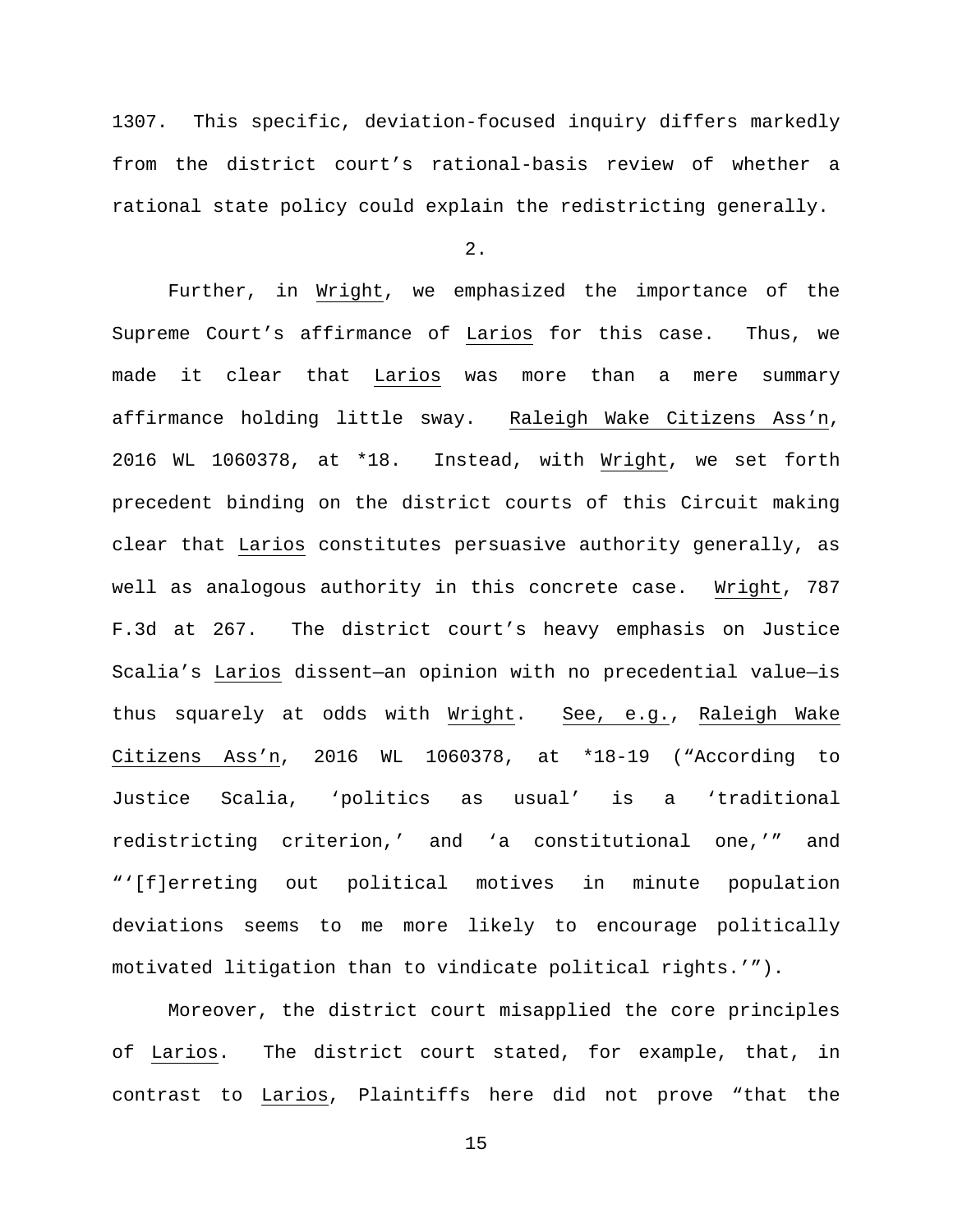General Assembly disregarded all districting principles in creating the 2013 Wake County School Board Plan, or that the 2013 Wake County School Board Plan is not rationally related to a permissible, rational state policy of improving School Board representation." Raleigh Wake Citizens Ass'n, 2016 WL 1060378, at \*36. The district court thus concluded that "unlike Larios, plaintiffs have failed to prove that the 2013 Wake County School Board Plan resulted from a desire to favor suburban and rural voters over urban voters." Id.

Crucially, neither the three-judge district court in Larios, nor the Supreme Court in affirming and later discussing Larios, ever suggested that plaintiffs in such cases need to show that "all districting principles" were "disregarded." Id. Further, neither court focused on the challenged redistricting plans as a whole. Instead, the focus, in Larios as well as, Harris, was whether "**deviation[s]** of less than 10% reflect[ed] the **predominance** of **illegitimate** reapportionment factors." Harris, 136 S. Ct. at 1307 (emphasis added); Larios, 300 F. Supp. 2d at 1338 (holding that "population **deviations** . . . not supported by . . . **legitimate interests** . . . cannot withstand constitutional scrutiny" (emphasis added)). In Larios, the state legislature's attempt to privilege rural and urban Democrats at the expense of suburban Republicans explained the deviations in population, not the redistricting plan generally,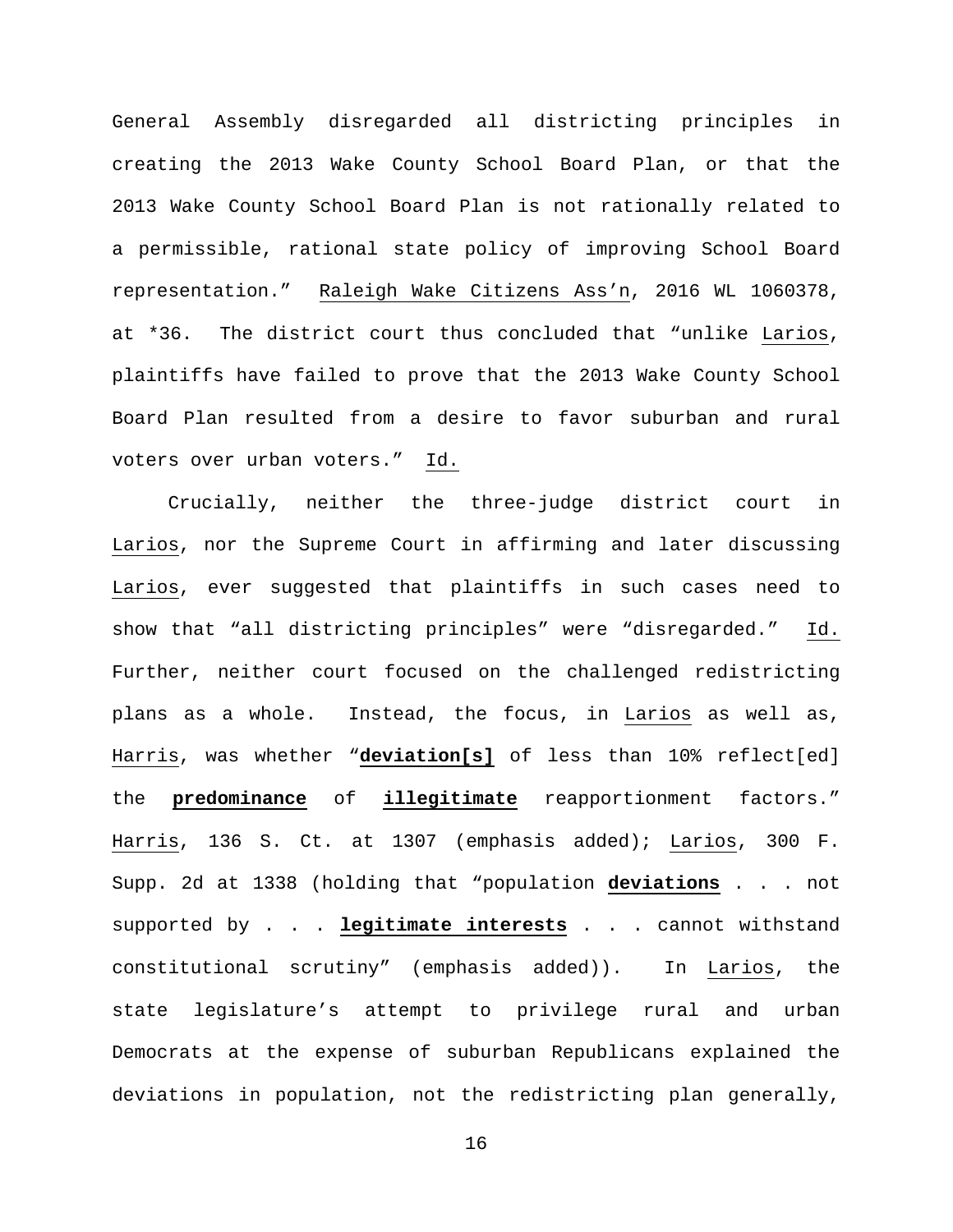did not constitute a legitimate apportionment factor, and was prohibited. Larios, 300 F. Supp. 2d at 1338.

3.

Additionally, in evaluating the evidence Plaintiffs proffered to support their one person, one vote claims, the district court improperly discounted every single one of Plaintiffs' fifteen trial witnesses. For example, it discredited all the testifying legislators because of their "strong legislative opposition to the 2013 Wake County School Board Plan. [The pertinent] testimony at trial fits within the line of precedent giving no weight to statements made by opponents of legislation." Raleigh Wake Citizens Ass'n, 2016 WL 1060378, at \*29.

The only analogous case in the purported "line of precedent," Veasey v. Abbott, 796 F.3d 487 (5th Cir. 2015), has been vacated and is thus no longer good law, 815 F.3d 958 (5th Cir. 2016) (granting rehearing en banc and vacating the panel opinion). The other cases the district court cited—cases dealing with statutory interpretation—stand for the unremarkable and inapposite proposition that courts usually do not "accord much weight to the statements of a bill's opponents [when interpreting the words of the bill]. The fears and doubts of the opposition are no authoritative guide to the construction of legislation." Shell Oil Co. v. Iowa Dep't of Revenue, 488 U.S.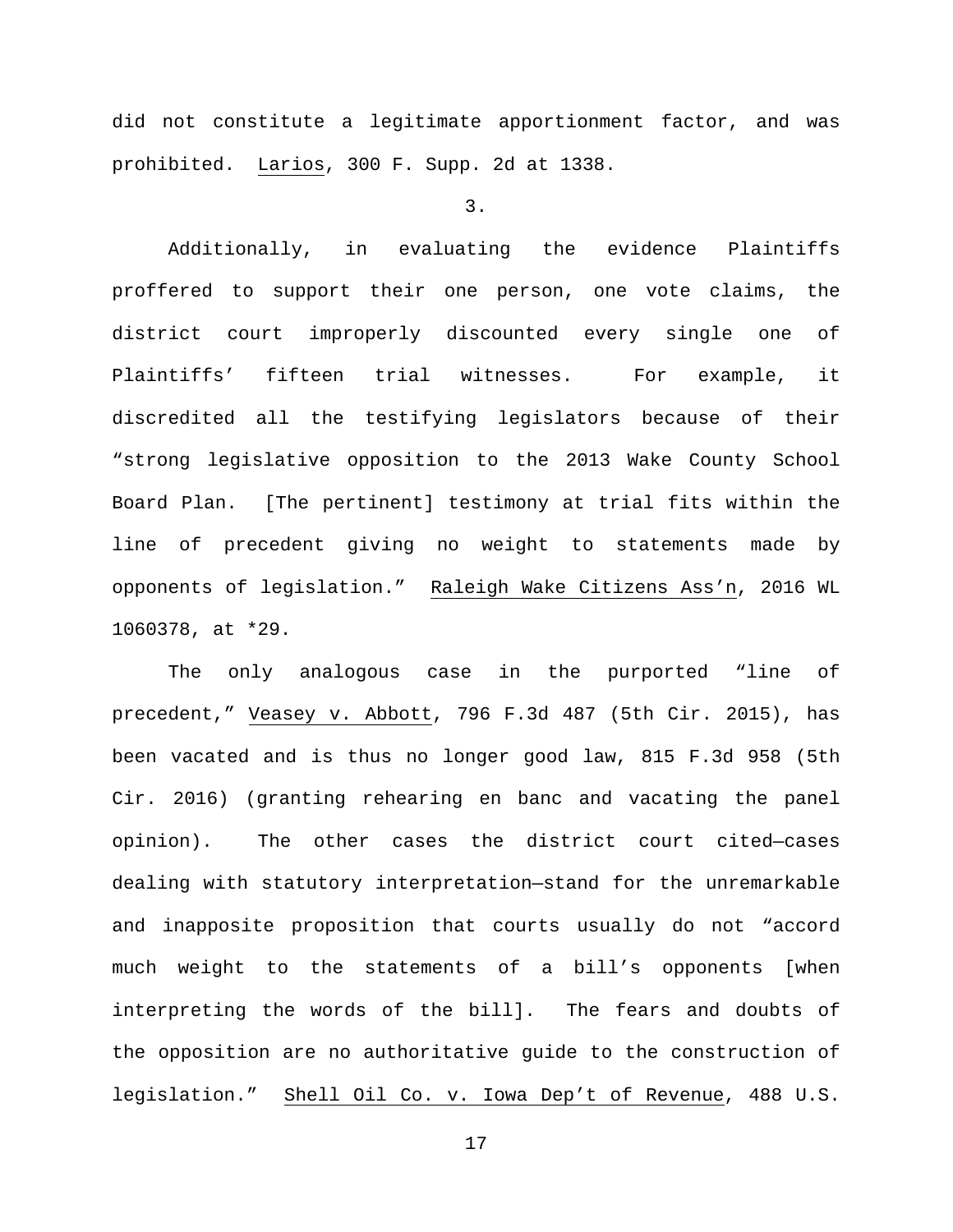19, 29 (1988) (quotation marks, citation, and brackets omitted) (holding that one passing reference to preemption in a speech by an opponent of a law cannot properly guide the court's interpretation of that law); see also Schwegmann Bros. v. Calvert Distillers Corp., 341 U.S. 384, 394 (1951) (noting that "doubts of the opposition" do not guide "the construction of legislation"); NLRB v. Fruit & Vegetable Packers & Warehousemen, Local 760, 377 U.S. 58, 66 (1964) (same).

This is not a case about what a particular word in a statute means. Rather, at the heart of this case is whether illegitimate factors predominated the General Assembly's supplemental redistricting of Wake County such that illegitimate factors explain the population deviations in the redistricting plan. While we recognize that a trial judge generally may consider "bias or prejudice" when "assessing witness credibility," United States v. Muse, 83 F.3d 672, 676-77 (4th Cir. 1996), the district court discredited categorically the legislators' testimony, even regarding objective facts. Yet the district court has cited, and we see, no controlling precedent suggesting that their testimony should simply have been discounted wholesale and "giv[en] no weight." Raleigh Wake Citizens Ass'n, 2016 WL 1060378, at \*29.

Similarly, the district court completely rejected as "materially flawed and unhelpful," id. at \*32, the analysis of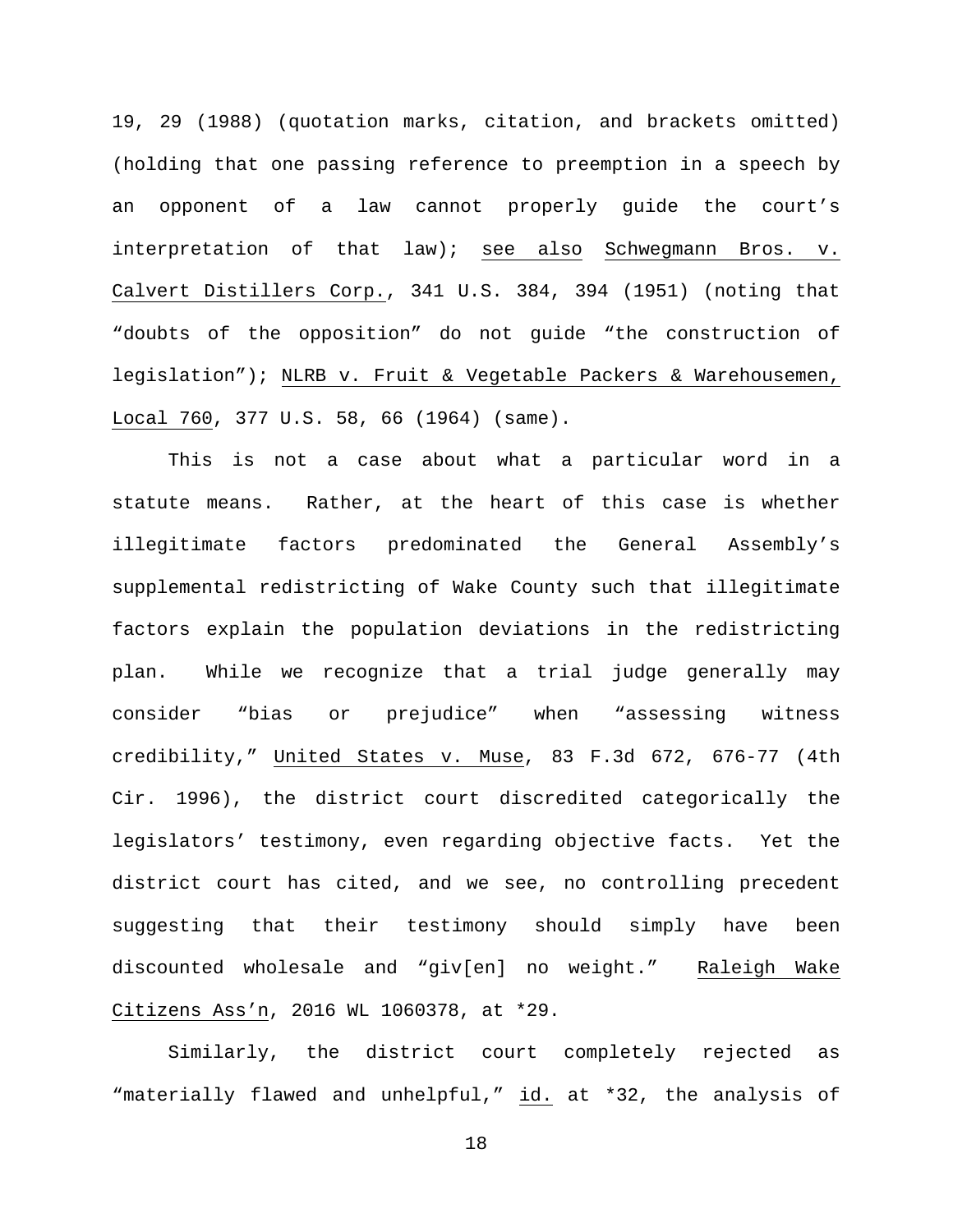Plaintiffs' expert Dr. Jowei Chen, a political science professor from the University of Michigan. Upon closer inspection, however, it is the district court's own analysis of Dr. Chen's analysis that is materially flawed.

Dr. Chen analyzed whether the population deviations in the seven single-member district plans and the two super districts plans were motivated by a partisan purpose using computer simulation programming techniques that allow him to generate randomly a large number of alternative redistricting plans created subject to traditional redistricting criteria. The four traditional redistricting criteria Dr. Chen used were: population equality; keeping municipalities intact; keeping precincts whole; and geographic compactness. Dr. Chen's computer simulations are based on the logic that if a computer randomly draws five hundred redistricting plans following traditional redistricting criteria, and the actual enacted plans fall completely outside the range of what the computer has drawn, one can conclude that the traditional criteria do not explain that enacted plan.

The computer simulations led Dr. Chen to just that conclusion: that the "enacted districting plans create a partisan distribution of seats falling completely outside the range of outcomes that are possible under a non-partisan districting process that creates equally populated districts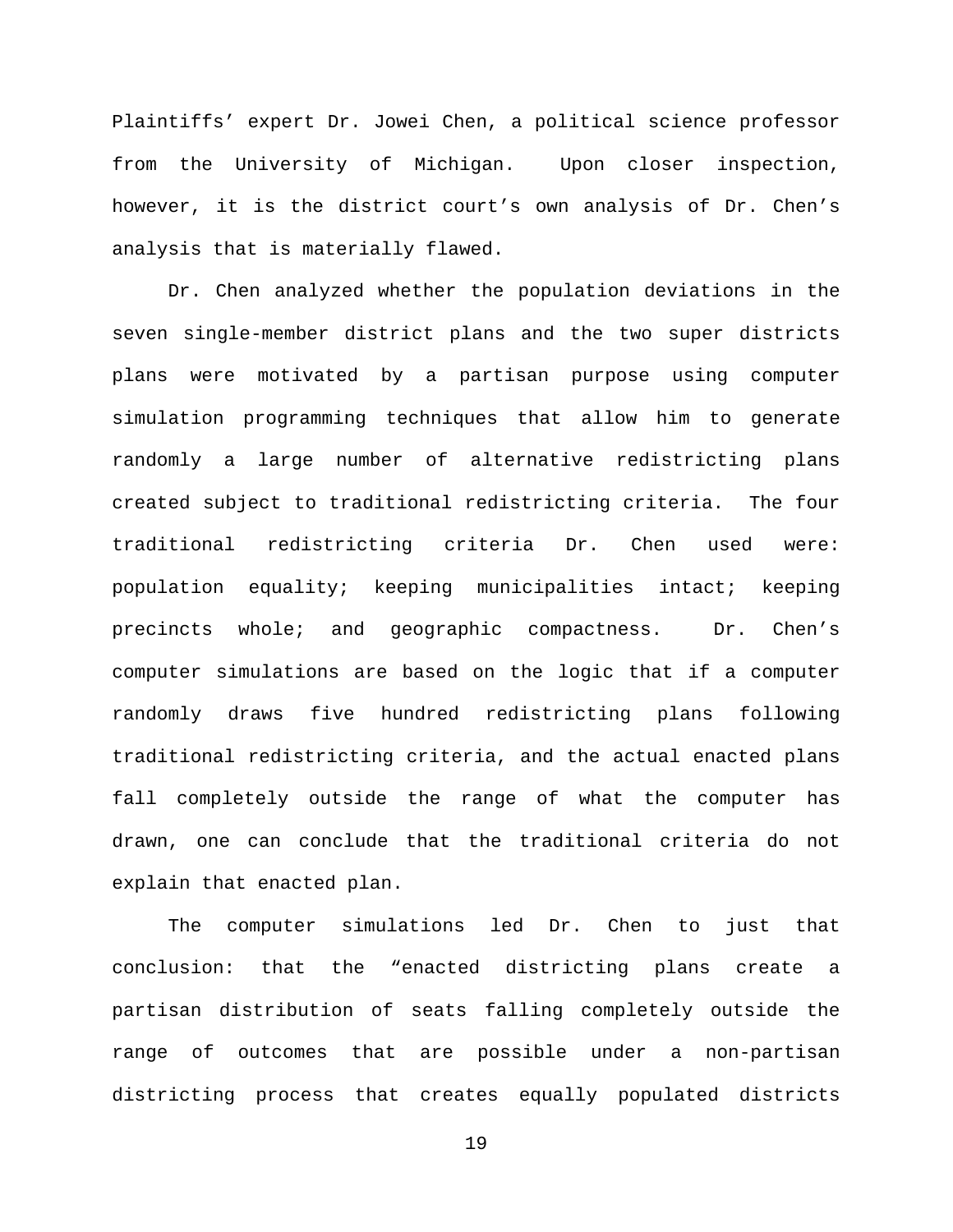while maximizing compactness and preserving precinct and municipal boundaries." J.A. 768. Dr. Chen thus concluded "with extremely high statistical certainty, beyond any sort of doubt here" that "the only way to draw districts as extreme in partisanship as the legislature's B and A districts is to use population deviations" that are high. J.A. 463. In other words, Dr. Chen testified that he could conclude with certainty from his simulations that the deviations at issue here are the result of using partisanship in apportioning the districts.

In critiquing Dr. Chen's analysis, the district court seized on the fact that certain criteria accounted for in the computer simulations—such as setting maximum population deviation at 2% or less or "completely . . . ignor[ing] partisanship," Raleigh Wake Citizens Ass'n, 2016 WL 1060378, at \*30, are required by neither state nor federal law. This critique misses the point: The point is not that the simulated plans are legally required, but rather that they help demonstrate what might explain the population deviations in the enacted plan.

The district court went on to "find[] that Dr. Chen's simulations simply show that 'better' . . . redistricting plans were possible, but 'better' plans do not equate to the unconstitutionality of the 2013 Wake County School Board Plan." Id. With that finding, the district court again missed the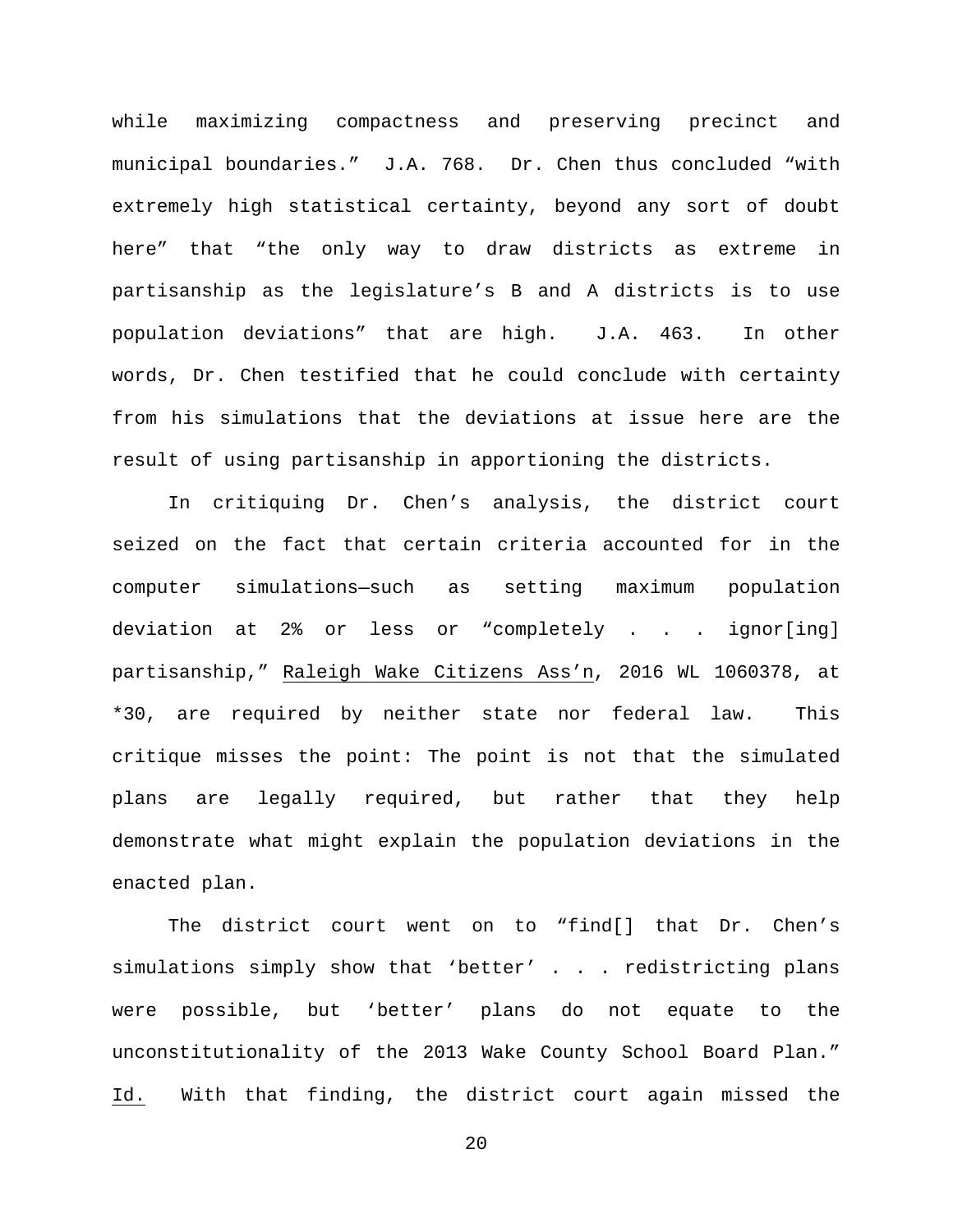point: The import of Dr. Chen's simulations was not to produce better plans, but rather to hold several legitimate apportionment considerations constant so that Dr. Chen could assess whether the population deviations in the challenged plans could have been the product of something other than partisan bias. He concluded "with extremely high statistical certainty, beyond any sort of doubt here" that they could not have. J.A. 463. The district court clearly and reversibly erred in rejecting Dr. Chen's expert testimony. Easley v. Cromartie, 532 U.S. 234 (2001) (reversing a three-judge district court panel in a racial gerrymandering case in which the district court clearly erred in rejecting expert evidence).

# 4.

We could go on detailing the errors in the opinion below. Suffice it to say that the legal analysis of what Plaintiffs needed to show as well as the evaluation of the evidence Plaintiffs proffered to make that showing are fundamentally flawed.

C.

1.

When, as here, the district court applies the wrong standards, we tend to remand to allow "the trier of fact to reexamine the record" using the correct standards. Kelley v. S. Pac. Co., 419 U.S. 318, 332 (1974). However, when "the record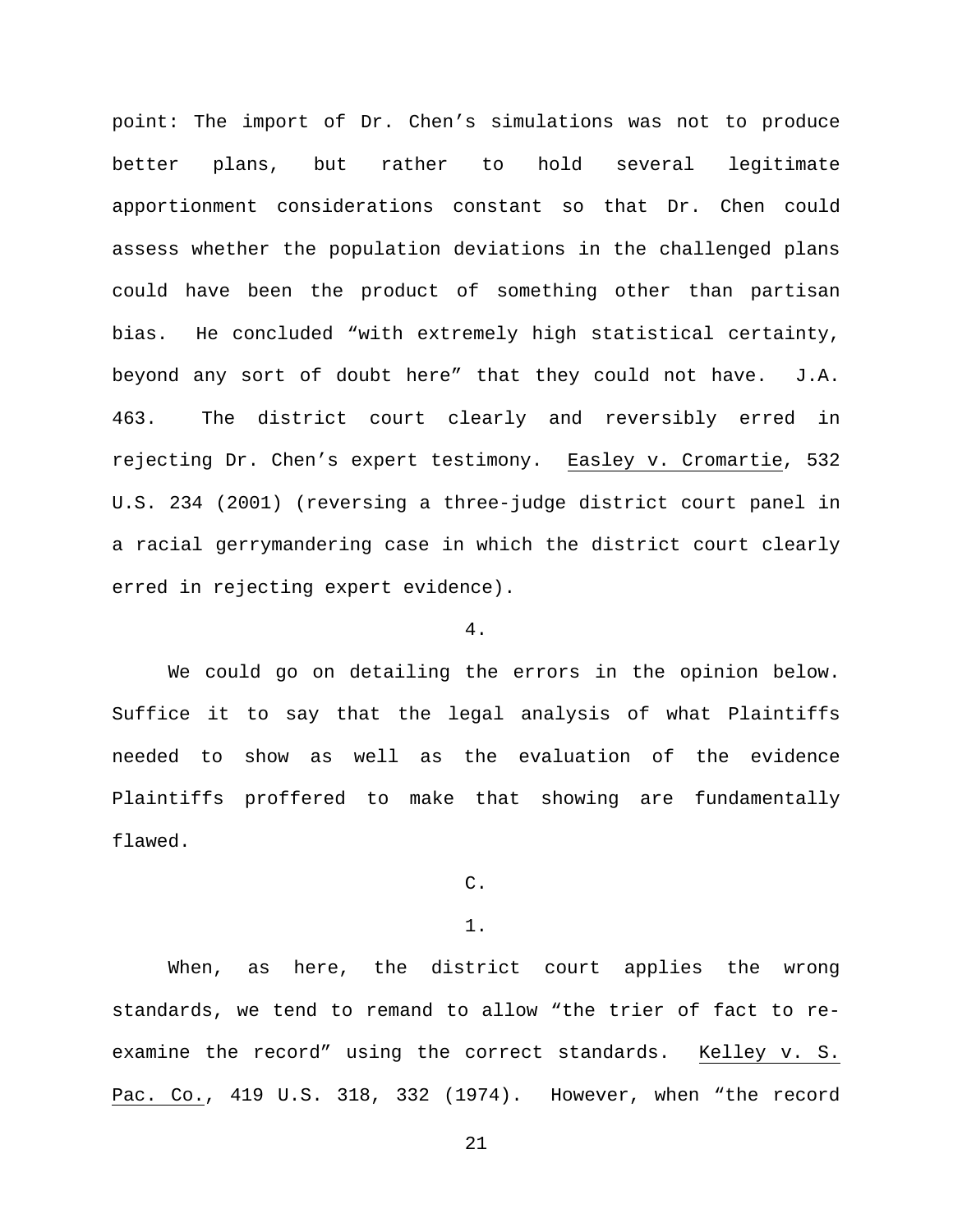permits only one resolution of the factual issue," Pullman– Standard v. Swint, 456 U.S. 273, 292 (1982), remand is unnecessary, and we may rule based on the record before us. Thus, for example, in the recent Class v. Towson University opinion, this Court, based on the record before it, straight-out reversed the district court, which had applied the incorrect legal standard following a bench trial. 806 F.3d 236 (4th Cir. 2015). And in Cromartie, 532 U.S. 234, the Supreme Court outright reversed a three-judge district court panel in a racial gerrymandering case because, among other things, the district court had clearly erred in rejecting pertinent expert evidence.

Likewise, here, we deem remand unnecessary. At trial, in addition to copious documentary evidence, Plaintiffs presented fifteen live witnesses—two experts, four legislators, four county elected officials, and five plaintiffs and lay witnesses.[5](#page-21-0) These witnesses and documents presented abundant support for Plaintiffs' one person, one vote claims within the nine-hour total that the district court allowed Plaintiffs for presenting their case.

Defendant, by contrast, offered not even one witness. Instead, Defendant expressly disclaimed any stake in

<span id="page-21-0"></span> <sup>5</sup> The district court did not deem any of Plaintiffs' witnesses to be untrustworthy. Raleigh Wake Citizens Ass'n, 2016 WL 1060378.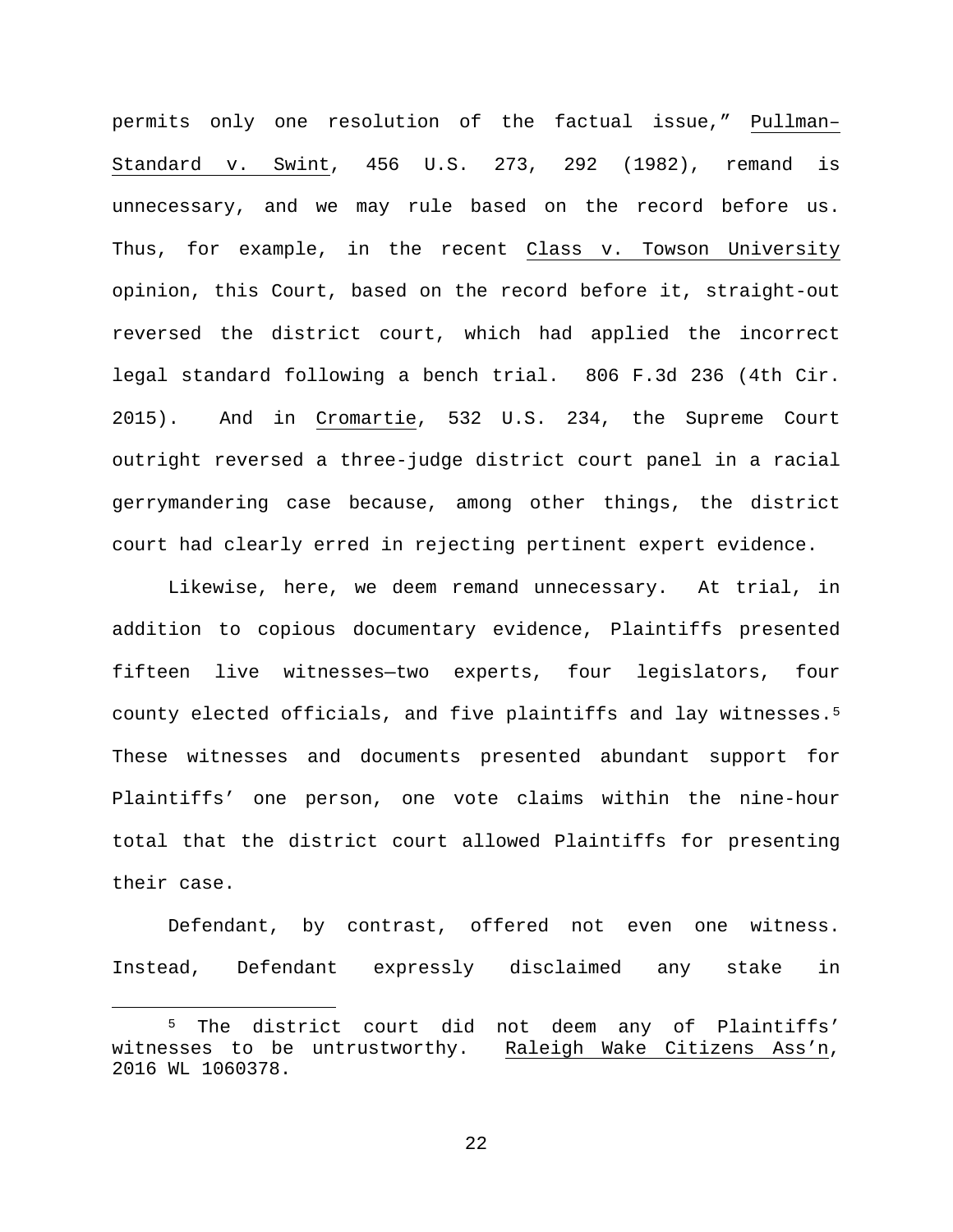"representing the political interests of the General Assembly," Trial Tr. vol. I, 13:24-25, and essentially passed on defending the General Assembly's redistricting. Even the legislative proponents of the challenged redistricting laws refused to defend their actions, instead claiming legislative immunity.

The resulting record, discussed in more detail below, permits only one resolution of Plaintiffs' one person, one vote claims: Plaintiffs have proven that it is more probable than not that the population deviations at issue here reflect the predominance of a illegitimate reapportionment factor, Harris, 136 S. Ct. at 13—namely an "intentional effort" to create "a significant . . . partisan advantage," Larios, 542 U.S. at 947- 49 (Stevens, J., concurring). In other words, Plaintiffs have successfully made their case.

2.

First putting the challenged plans in context, the evidence at trial showed that that Wake County's population generally, and the overall population deviation amongst the School Board districts in particular, swelled significantly by the time of the 2010 decennial census. Accordingly, the School Board redrew its election maps. The resulting 2011 redistricting plan reduced maximum population deviation down to 1.75%, with no single district deviation reaching even 1% from the ideal. The districts were "vetted" by county residents and the members of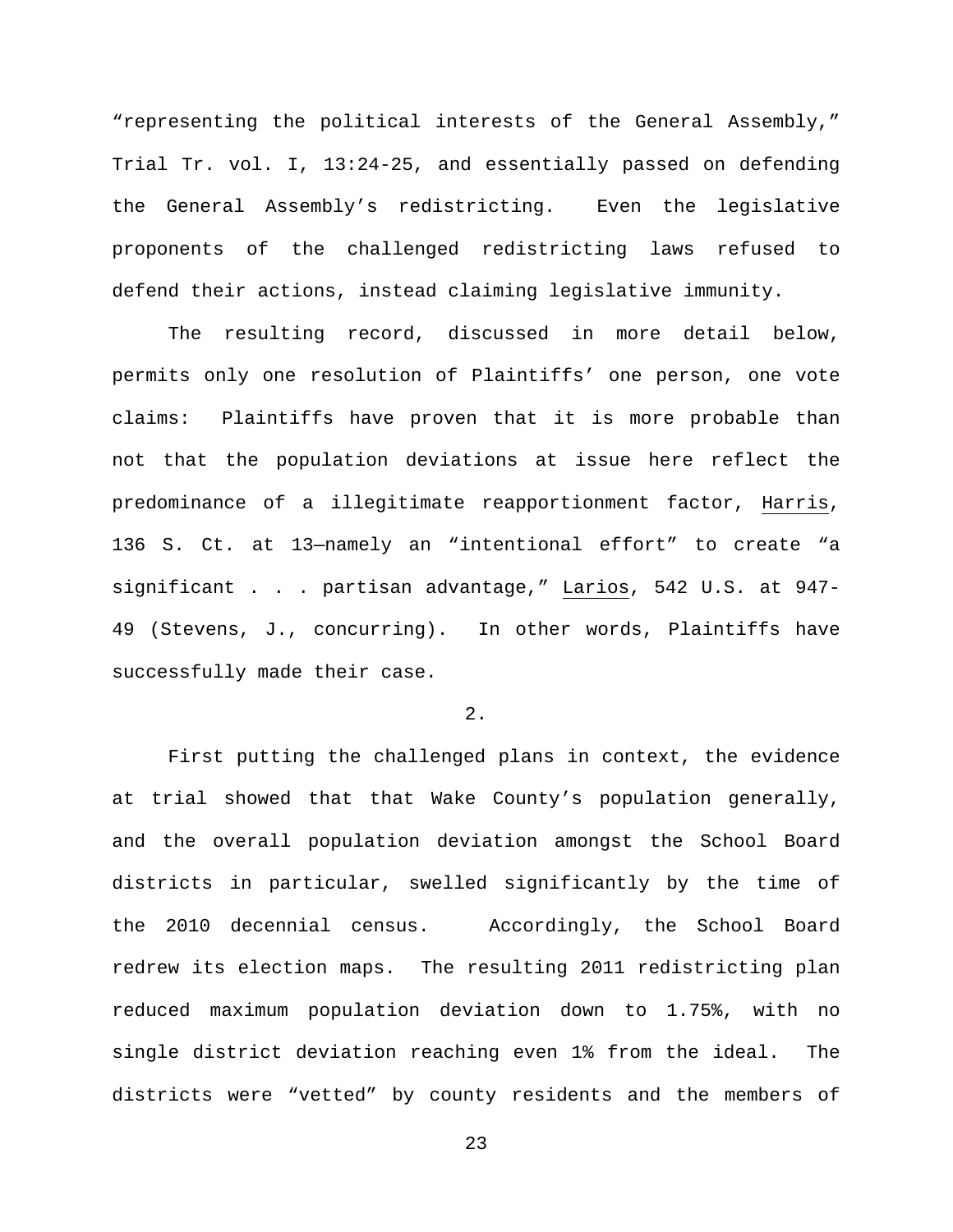the School Board, and were considered relatively compact, contiguous, and respectful of communities of interest. J.A. 210. The Board of County Commissioners also redrew its residency districts after the 2010 decennial census.

Despite the fact the 2011 redistricting had been shepherded by a "Republican School Board" and that a "Republican lawyer" had drafted the districts, J.A. 420, the 2011 elections, the first administered under the new plan, resulted in a "shift[] from the Republicans to the Democrats." J.A. 200. The Republican-controlled General Assembly then intervened with the redistricting plans that are the subject of this action.

Uncontroverted testimony and evidence adduced at trial showed that the legislative process relating to Session Law 2013-110 was truncated by, for example, not having "community hearings and participation of the affected parties," J.A. 211, and failing to incorporate "any of the ideas that people . . . proffered," id., without even "discussing it amongst the [Wake County] delegation first," a "stark departure" from common practice, J.A. 419. As School Board Member Bill Fletcher, a registered Republican, put it, "nothing was discussed. There was no opportunity to provide input, to have a debate or discussion about different election strategies, it was simply drafted in a bill and presented and passed with little opportunity for rational thought." J.A. 263.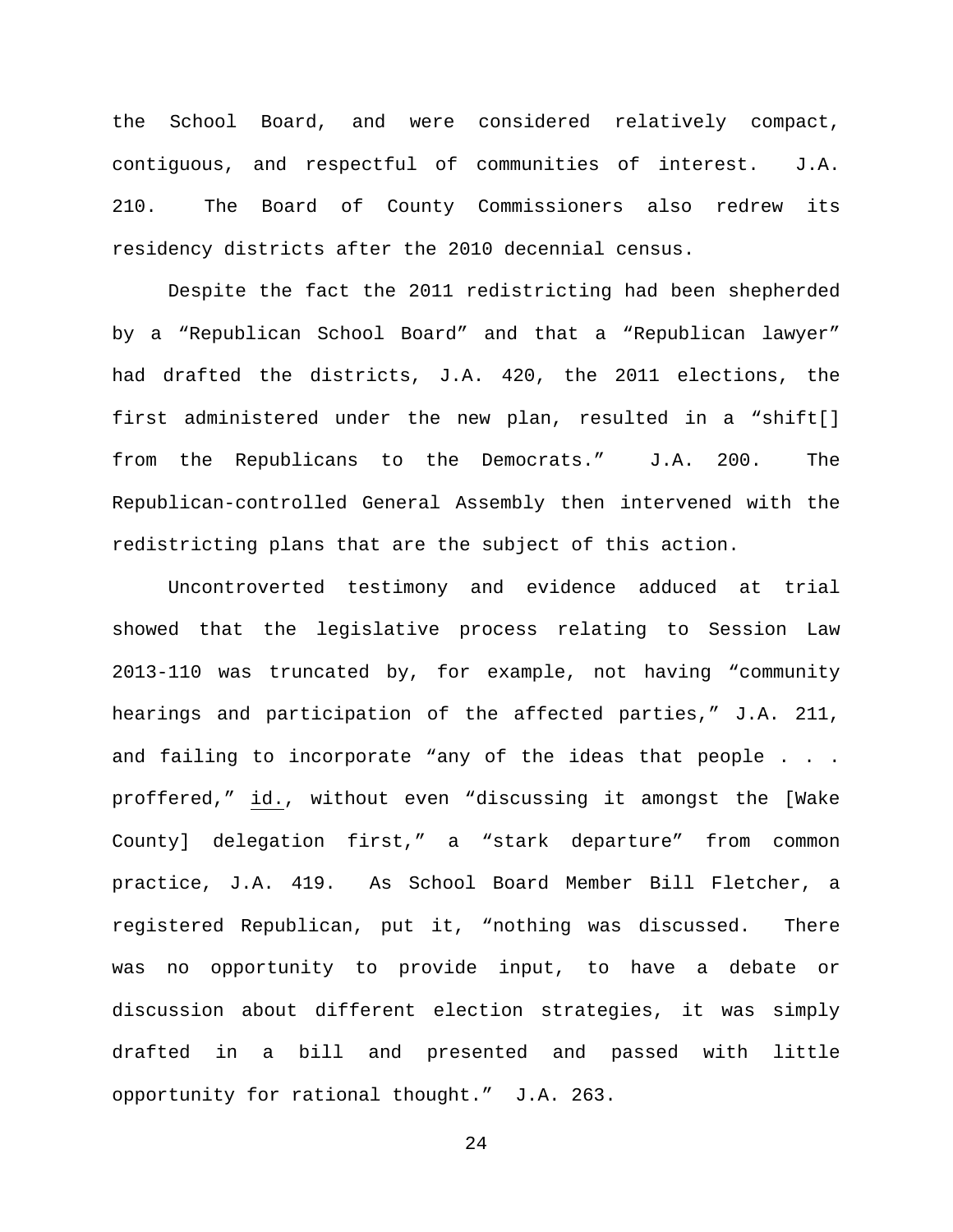Moving on to the showing Plaintiffs needed to make on their one person, one vote claims, uncontroverted evidence at trial showed that the deviations resulting from the latter-day redistricting more likely than not reflected the predominance of illegitimate reapportionment factors.

Plaintiffs proffered uncontroverted evidence of an illegitimate factor predominating in the skewed, unequal redistricting: an attempt to guaranty Republican victory through the intentional packing of Democratic districts. Various witnesses testified that "the true motivation[]" for the redistricting was to "ensure Republican control . . . at the expense of Democrats." J.A. 364. The "real reason" behind the redistricting was "[t]o ensure a Republican majority . . . despite the vote totals," J.A. 405, a "kind of punitive and retributive effort to punish the Democrats for winning," J.A. 392.

Plaintiffs' expert Anthony Fairfax analyzed the challenged redistricting plans and reported, among other things, that "[t]here was a marked pattern of overpopulation in Democraticperforming districts, and underpopulation in Republicanperforming districts." J.A. 805. And as Mr. Fairfax noted in his testimony, "by overpopulating you obviously minimize the

25

3.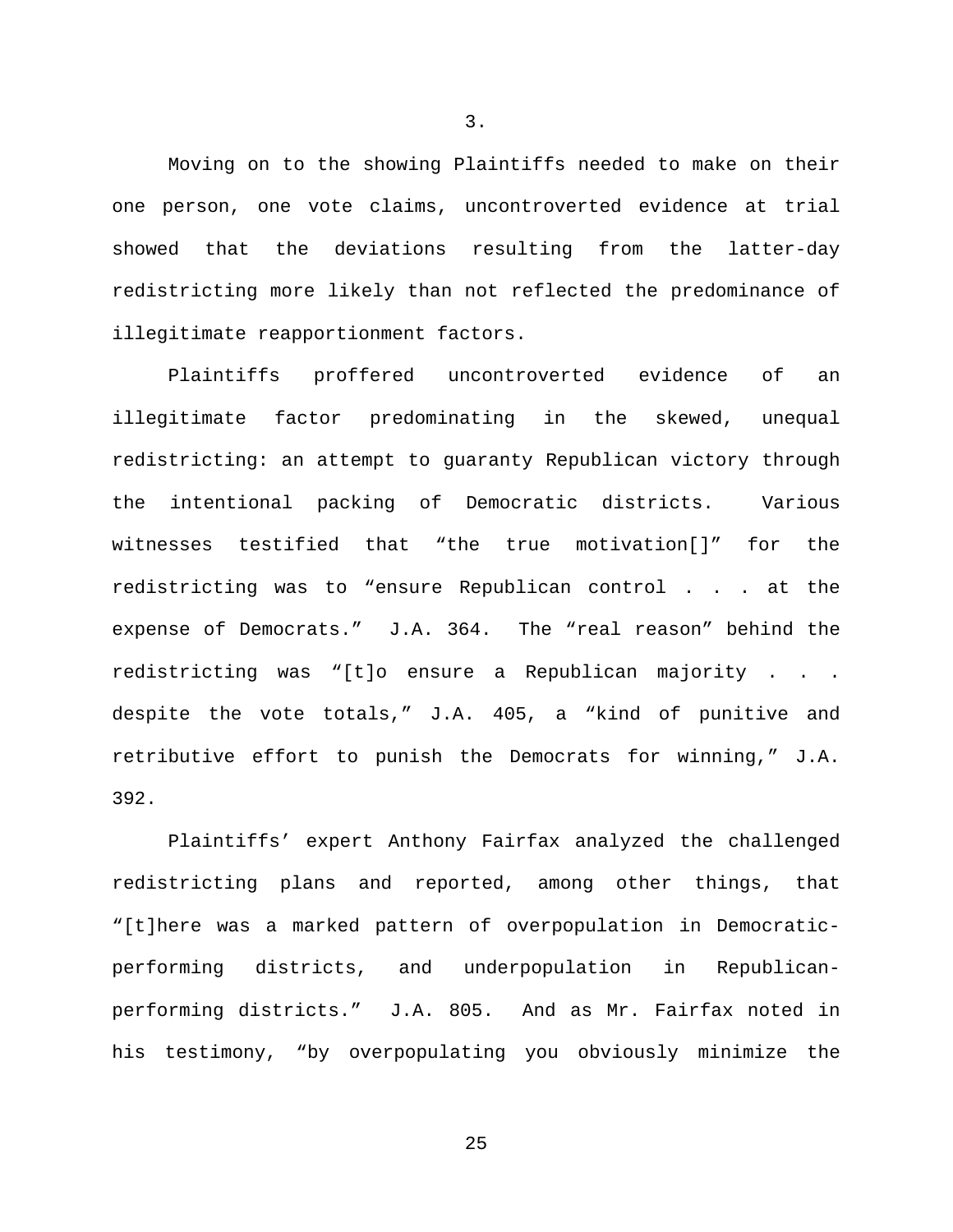Democratic performance in other districts, other surrounding districts." J.A. 305.<sup>[6](#page-25-0)</sup>

Plaintiffs' second expert, Dr. Chen, conducted an analysis showing that "[t]he General Assembly's enacted districting plans create a partisan distribution of seats falling completely outside the range of outcomes that are possible under a nonpartisan districting process that creates equally populated districts while maximizing compactness and preserving precinct and municipal boundaries." J.A. 768. In other words, as Dr. Chen testified at trial, "the only way to achieve a districting plan that allowed for such an extreme partisan Republican control over four districts out of seven, the only way to create such an extreme partisan plan was to deviate from population equality to a great extent." J.A. 466-67.

<span id="page-25-0"></span> <sup>6</sup> The district court discounted Mr. Fairfax's testimony just as it did every single one of Plaintiffs' other witnesses. And in the case of Mr. Fairfax, as with the others, the bases for that discounting fall apart upon careful inspection. For example, the district court faulted Mr. Fairfax for using election results data, asserting that he "failed to analyze voter registration data in Wake County." Raleigh Wake Citizens<br>Ass'n, 2016 WL 1060378, at \*34. Yet in focusing on election Ass'n, 2016 WL 1060378, at \*34. results instead of registration data, Mr. Fairfax followed precisely what the Supreme Court has instructed those analyzing redistricting plans to do. See, e.g., Cromartie, 532 U.S. at 239 (noting its instruction that courts should look to "data showing how voters actually behave, not data showing only how those voters are registered").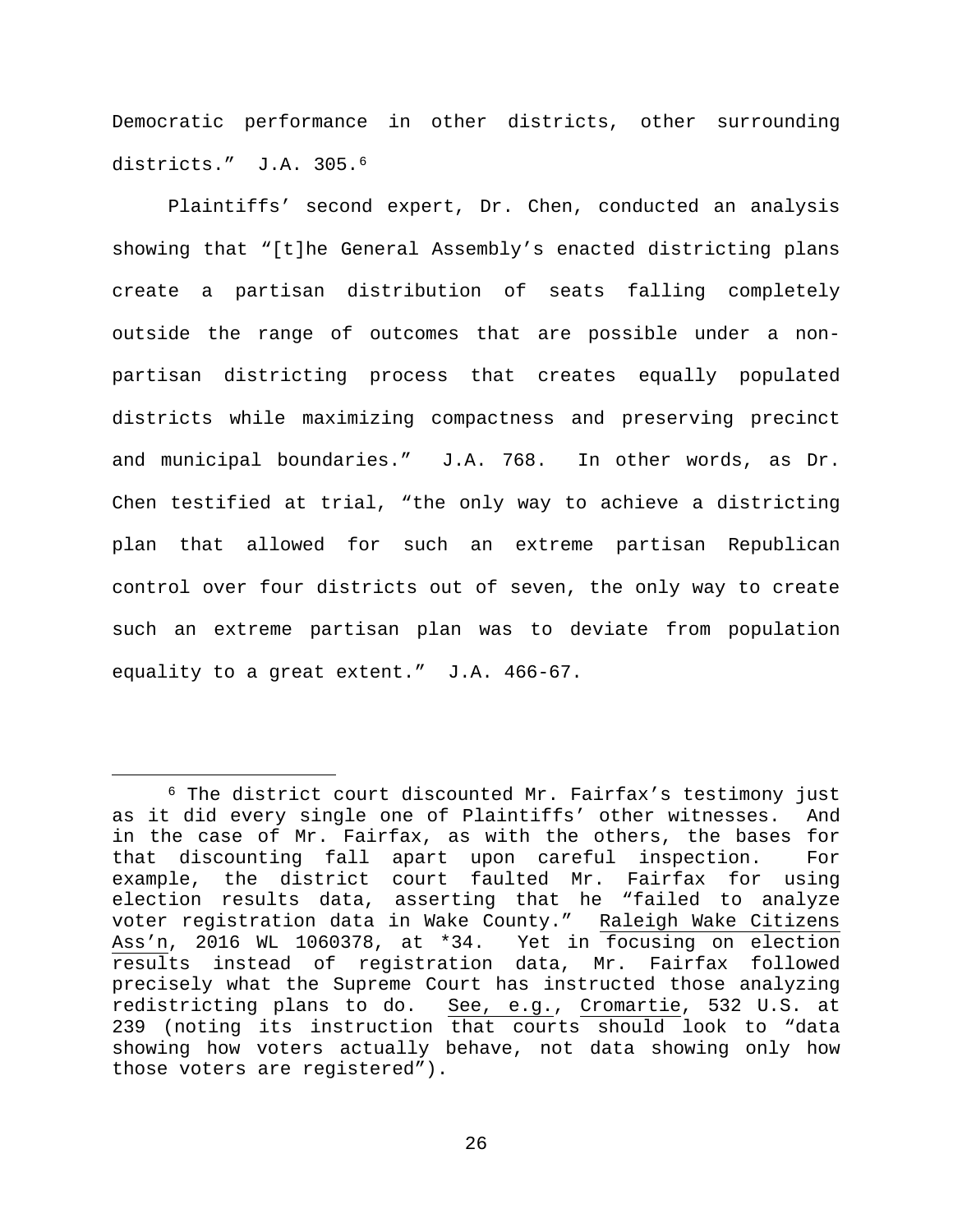The legislators who hatched the redistricting plans claimed legislative immunity. Absent from the record, therefore, is any trial testimony confirming (or denying) a partisan motive behind the redistricting and its deviations.<sup>7</sup> The record does, however, contain several e-mails including third parties, the only category of e-mails Plaintiffs managed to obtain, that indeed suggest a partisan motive behind the redistricting and its deviations. For example, the Wake County Republican Party Chair exchanged several e-mails with, and apparently met with, key legislators involved in the redistricting, with a focus on "how we would take 5 of the 9 seats." J.A. 1114.

We do not doubt that some amount of partisan politics is par for the course in redistricting generally. For example, in Gaffney v. Cummings, a case on which the district court relied here, the Supreme Court upheld a redistricting plan drawn based on partisan considerations. 412 U.S. 735 (1973). But the facts in and consequences of Gaffney differ markedly and tellingly

<span id="page-26-0"></span> <sup>7</sup> Both the district court and Defendant make much ado of the admissions the legislators made in <u>Larios</u>, noting the direct<br>evidence that legislators purposefully skewed district legislators purposefully skewed district deviations along urban, suburban, and rural divides to achieve partisan goals. See, e.g., Appellee's Br. at 41; Raleigh Wake Citizens Ass'n, 2016 WL 1060378, at \*18. Both Defendant and the district court contrast those facts with this case, with its<br>lack of such direct evidence. But here, the lack of direct lack of such direct evidence. evidence may have its roots in the legislators' avoiding discovery through claims of legislative immunity. Moreover, direct evidence is simply not required.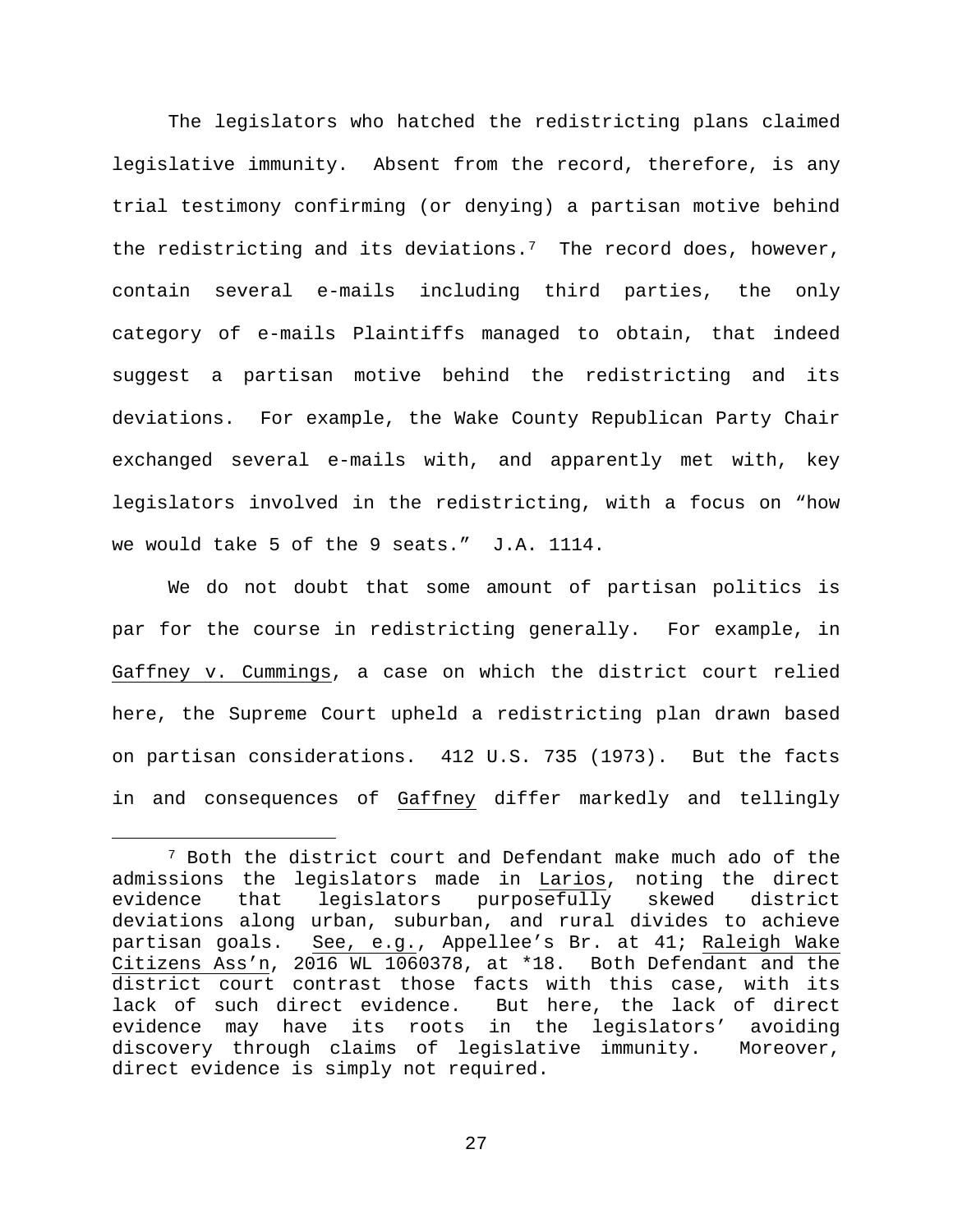from those here. In Gaffney, a state legislature had drafted a redistricting plan following a decennial census; in doing so, it followed a "policy of 'political fairness.'" Id. at 738. The plan, which exhibited less than 2% overall deviation in the state senate and less than 8% overall deviation in the state house, sought "proportional representation of the two major political parties. . . . [T]he Board took into account the party voting results in the preceding three statewide elections, and, on that basis, created what was thought to be a proportionate number of Republican and Democratic legislative seats." Id.

In this case, by contrast, rather than seeking proportional representation of the two main political parties, the evidence shows that the challenged plans under-populated Republicanleaning districts and over-populated Democratic-leaning districts in order to gerrymander Republican victories. <sup>8</sup> In other words, the challenged redistricting here **subverts**

<span id="page-27-0"></span><sup>&</sup>lt;sup>8</sup> The district court played up the fact that District 5 and District 6 constitute exceptions to the rule that Democraticleaning districts were over-populated and Republican-leaning districts were under-populated. Raleigh Wake Citizens Ass'n, 2016 WL 1060378, at \*35. According to the district court, "[t]his evidence belies a systematic under-population of districts to harm incumbents . . . who are registered Democrats who support 'progressive' education policies." Id. What the evidence actually belies is the tenuousness of the district court's analysis—because both District 5 and District 6 exhibit only negligible deviations from ideal population—both less than  $0.2%$ .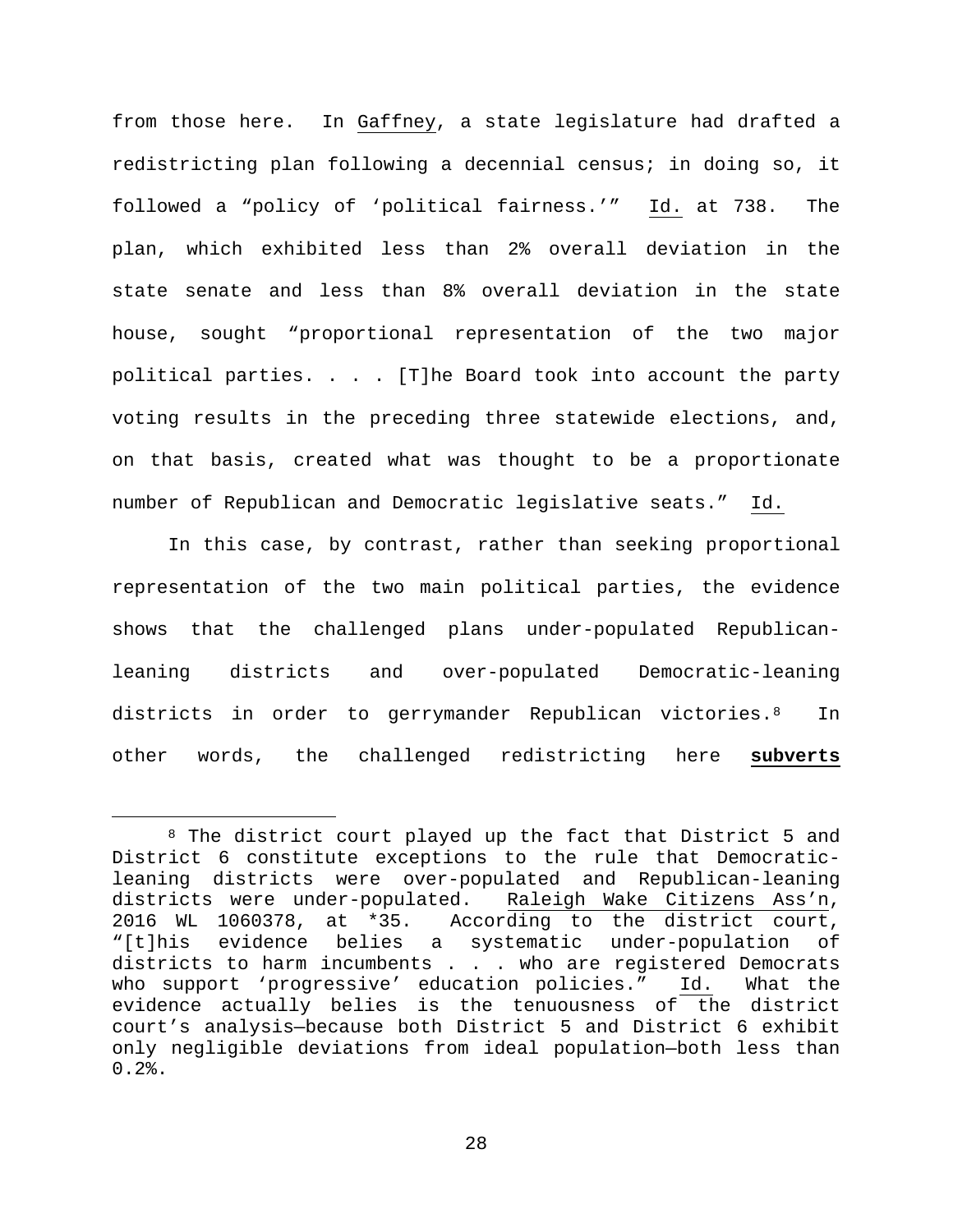political fairness and proportional representation and sublimates partisan gamesmanship. Gaffney simply cannot reasonably be read as supporting that; if anything, it does the opposite. Indeed, the Supreme Court suggested that partisanship is not a legitimate reason to weight some votes more than others, and the Gaffney Court itself underscored that redistricting so as to "minimize" the "political strength" of a party or group would be constitutionally "vulnerable." Id. at 754.

Further, the Supreme Court rejected just such partisan deviation games in Larios, 542 U.S. 947, indicating that "if a plan contains any population deviations, a court may decide that the deviations are caused by impermissible partisanship and strike the plan down . . . for failure to comply with one person, one vote." Samuel Issacharoff & Pamela S. Karlan, Where to Draw the Line?: Judicial Review of Political Gerrymanders, 153 U. Pa. L. Rev. 541, 567-68 (2004); see Larios, 300 F. Supp. 2d at 1338 (holding that pertinent "population deviations" were "not the result of an effort to further any legitimate" policy but were instead "systematically and intentionally created" to "protect Democratic incumbents" and holding that that did not "withstand[] Equal Protection scrutiny").

We recognize that the Supreme Court has not yet clarified when exactly partisan considerations cross the line from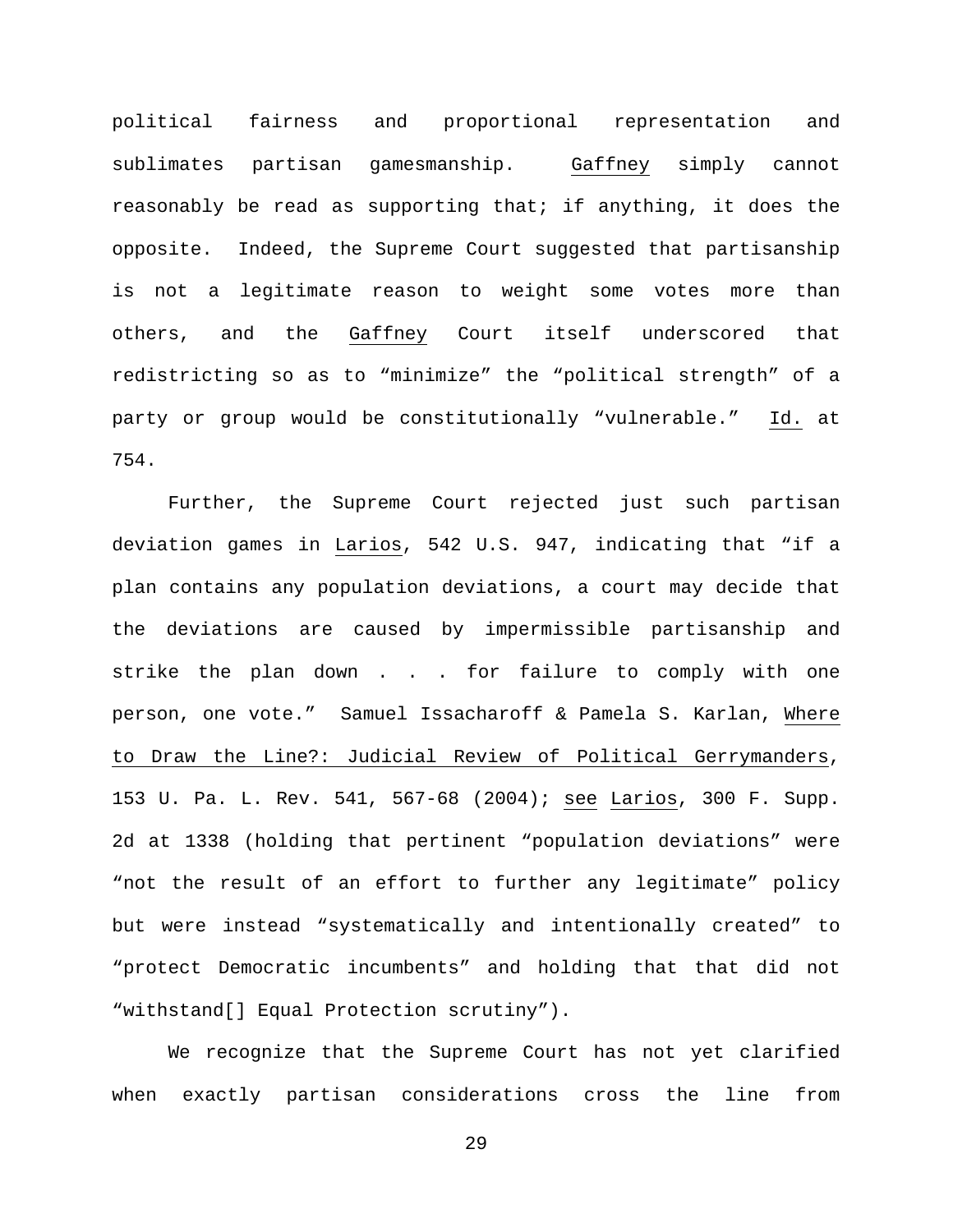legitimate to unlawful. See, e.g., Harris v. McCrory, No. 1:13-CV-949, 2016 WL 3129213, at \*2 (M.D.N.C. June 2, 2016) (citing Larios, 542 U.S. 947, for the proposition that redistricting plans may be challenged "when partisan considerations go 'too far,'" while citing Vieth v. Jubelirer, 541 U.S. 267 (2004), for the lack of "judicially discernible and manageable standards for adjudicating political gerrymandering claims"). Yet it is important to bear in mind that only a plurality (i.e., not a controlling majority) of the Supreme Court has suggested that partisanship-based redistricting claims should be considered nonjusticiable.[9](#page-29-0) Id. And shortly after Vieth, a nearly unanimous Supreme Court, including three Justices from the Vieth plurality, affirmed Larios, in which the lower court struck down a redistricting plan with population deviations under 10% as a

<span id="page-29-0"></span><sup>&</sup>lt;sup>9</sup> The district court incorrectly suggested that "[i]n Vieth, the Supreme Court rejected as nonjusticiable a political Raleigh Wake Citizens Ass'n 2016 WL 1060378, at \*19, n.11. On the contrary, as we noted in Wright, "a majority of the (Vieth) Supreme Court refused to deem political gerrymandering claims to be per se nonjusticiable. And the Court has since recognized as much." 787 F.3d at 269 (citing League of United Latin Am. Citizens v. Perry, 548 U.S. 399, 414 (2006) ("A plurality of the Court in Vieth would have held [political gerrymandering] challenges to be nonjusticiable political questions, but a majority declined to do so.")).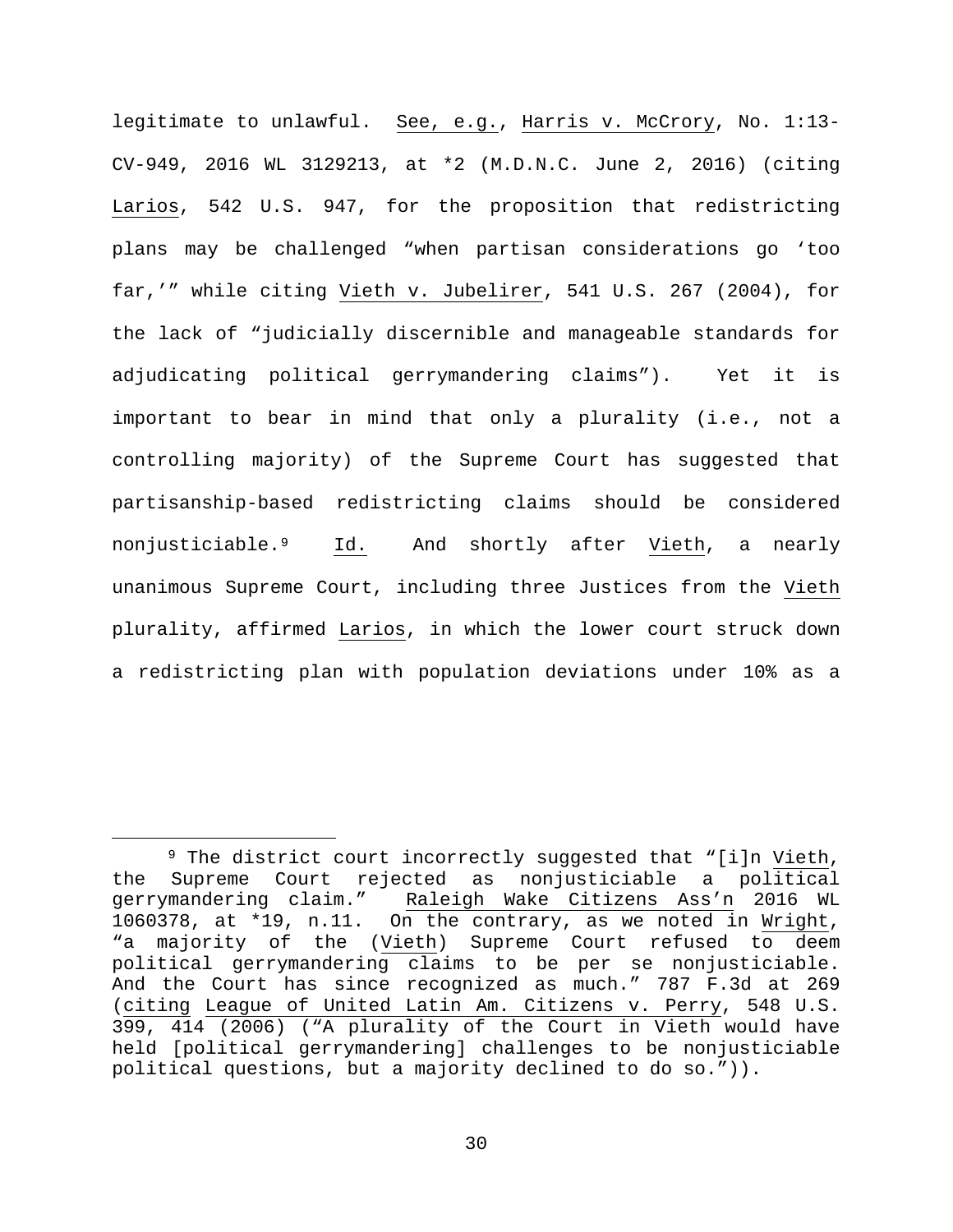blatant and unlawful attempt at partisan favoritism. Larios, 542 U.S. 947.[10](#page-30-0)

#### 4.

Not only did the uncontested record evidence demonstrate that illegitimate reapportionment factors predominated, resulting in an overall deviation of barely under 10%; the evidence also exposed the stated reasons for the redistricting as pretextual. For example, one stated goal of the School Board's redistricting was to increase the alignment between citizen's voting districts and their assigned schools. Uncontroverted testimony at trial indicated that the redistricting resulted in the opposite, "mak[ing] alignment worse." J.A. 235. Indeed, "[j]ust a perfect downtown example is Daniels Middle School and Broughton High School[, which] are in the same feeder pattern, they were in the same district under the 2011 maps . . . but they were in different districts under the [new] map" challenged here. J.A. 424. Further, even if

<span id="page-30-0"></span> <sup>10</sup> Stated different, "barely two months [after Vieth], three of those Justices were part of an eight-Justice majority that affirmed the judgment in Larios, a case in which the lower court struck down a plan [with] relatively minuscule population deviations . . . because they reflected 'blatantly partisan and discriminatory' attempts to protect Democratic incumbents while undermining Republican-held seats. As Sister Maria says in The Sound of Music, 'When the Lord closes a door, somewhere He opens a window.'" Issacharoff & Karlan, 153 U. Pa. L. Rev. at 542.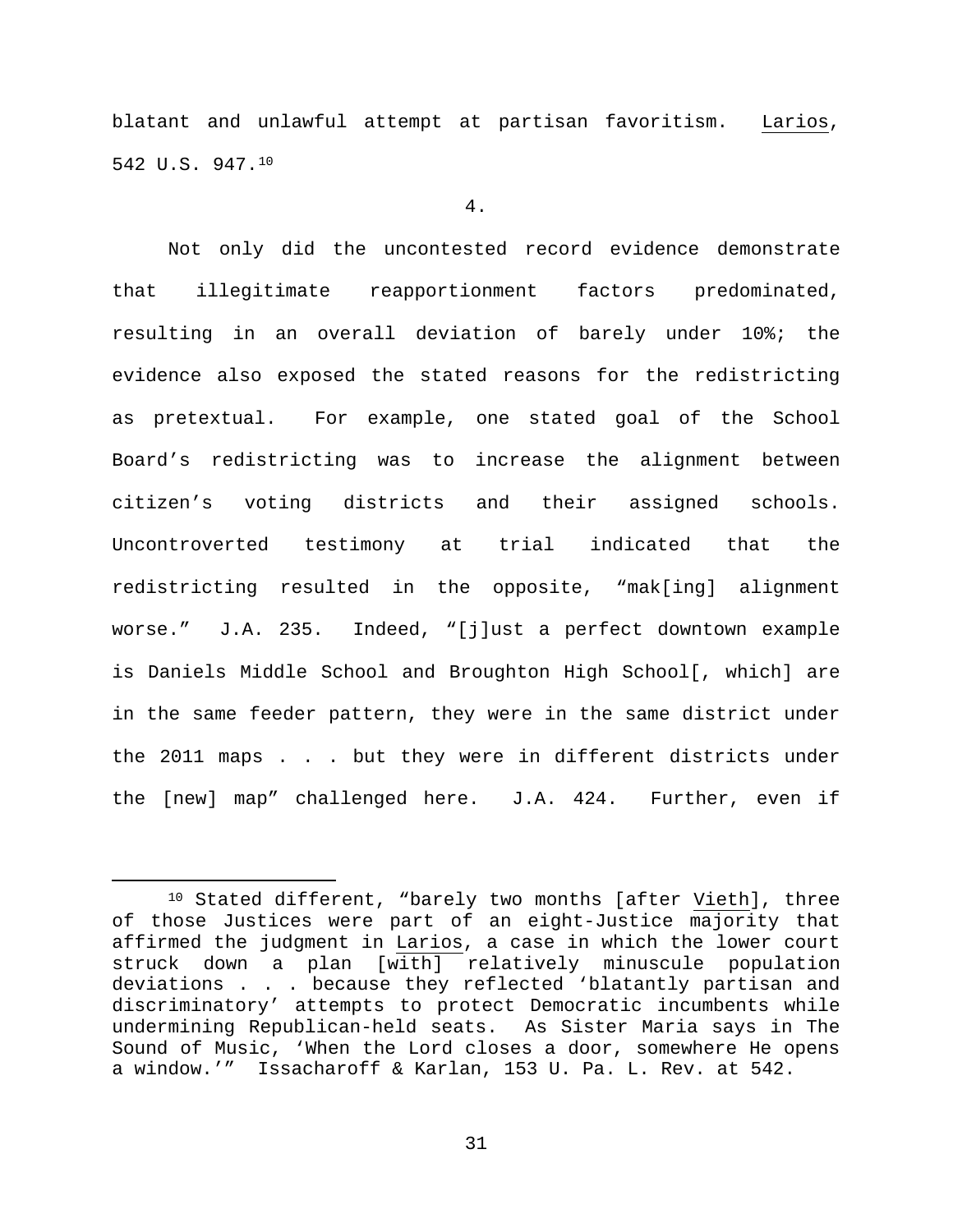increased alignment were indeed a goal, it need not necessarily have resulted in population deviations amongst the districts.

A second stated rationale for the redistricting debunked at trial: reducing campaign costs. As trial testimony demonstrated, "the proponents of this legislation said that they were concerned about the cost of campaigning and that these districts would make it cheaper to run. . . . That is either inaccurate or deceptive, because Wake County is a media market and if you're going to run in any of these widespread districts here or if you're going to run all in the entire county you are still going to be advertising in the Raleigh/Wake media market, [and] it's still expensive." J.A. 395-96. Further, moving down-ballot races like those for School Board members to even years that include congressional and presidential races is "going to dramatically increase the costs of running" in those elections, J.A. 420, even simply for candidates "to have any visibility in a Presidential election cycle." J.A. 258. And, again, nothing about this stated rationale, cost reduction, explains the population deviation amongst the districts.

Another stated goal of the redistricting legislation increasing voter turnout—also has nothing to do with re-drawing districts, much less re-drawing them unequally. The district court noted that "Plaintiffs do not dispute the other legislative goal of increasing voter turnout by having . . .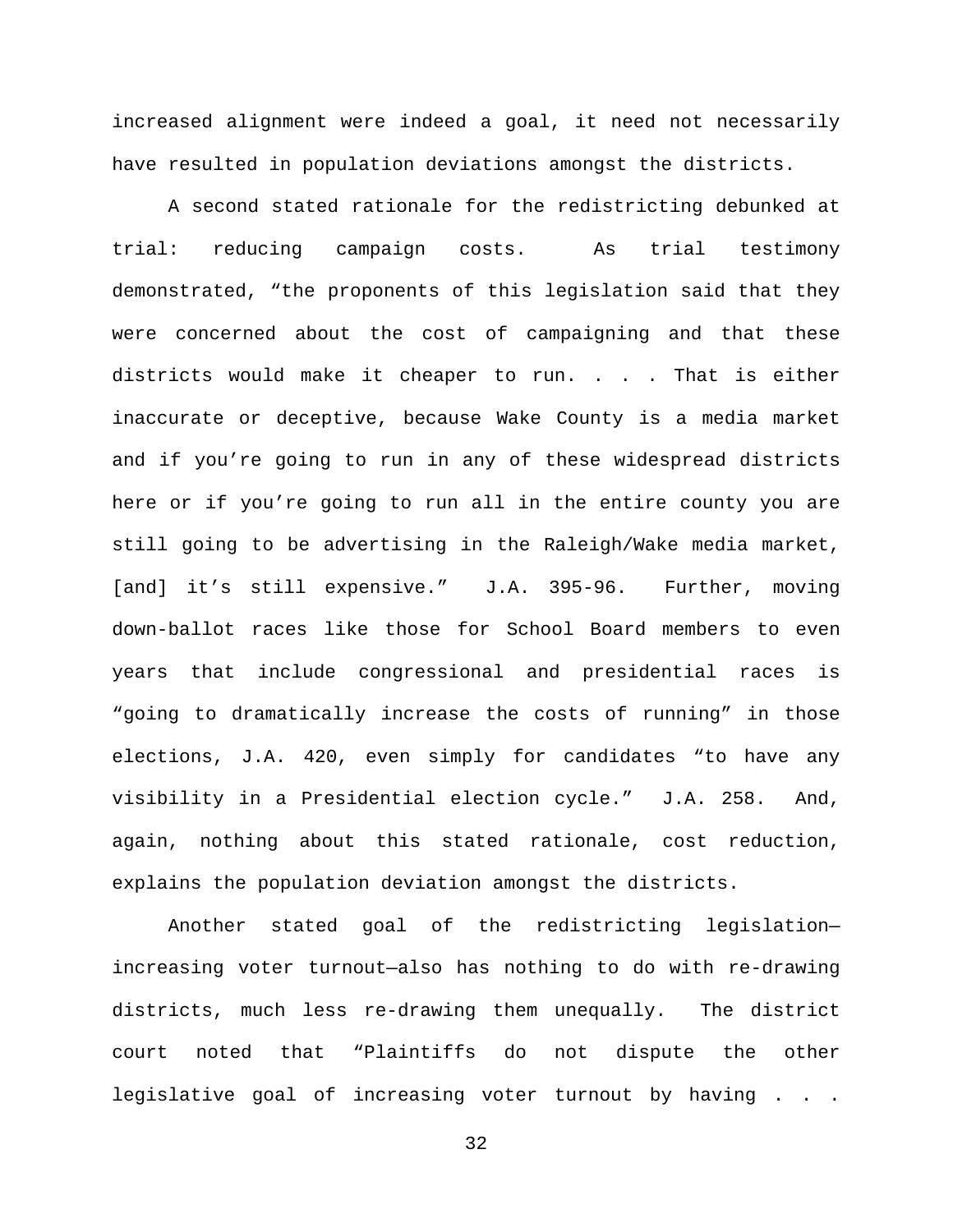elections in even-numbered years." Raleigh Wake Citizens Ass'n, 2016 WL 1060378, at \*27 n.18. But they did not need to dispute that goal, because it has no logical connection to, and does not justify, re-drawing districts, much less districts with population deviations.

A further rationale given for the redistricting: allowing voters greater representation. Yet the redistricting of the County Commission arguably reduced citizens' opportunity to cast votes for their preferred commissioners by moving away from an all at-large system. As testified at trial, voters "had the ability to elect all seven members  $\ldots$ . As it stands with the maps that were passed by the House and the Senate, [they] will be able to exercise [their] vote on only two of those members, so with every -- everything that I know about the word representation, that's less." J.A. 387-88. And again, nothing about this goal explains the population deviations of the districts as drawn.

Moreover, alternatives were suggested that would have achieved, even more effectively, the stated rationale of increased representation without resulting in such great population deviations. For example, Representative Darren Jackson proposed an amendment to create two purely at large districts instead of the donut and donut hole districts, while maintaining the 2011 single-member districts. Such a plan would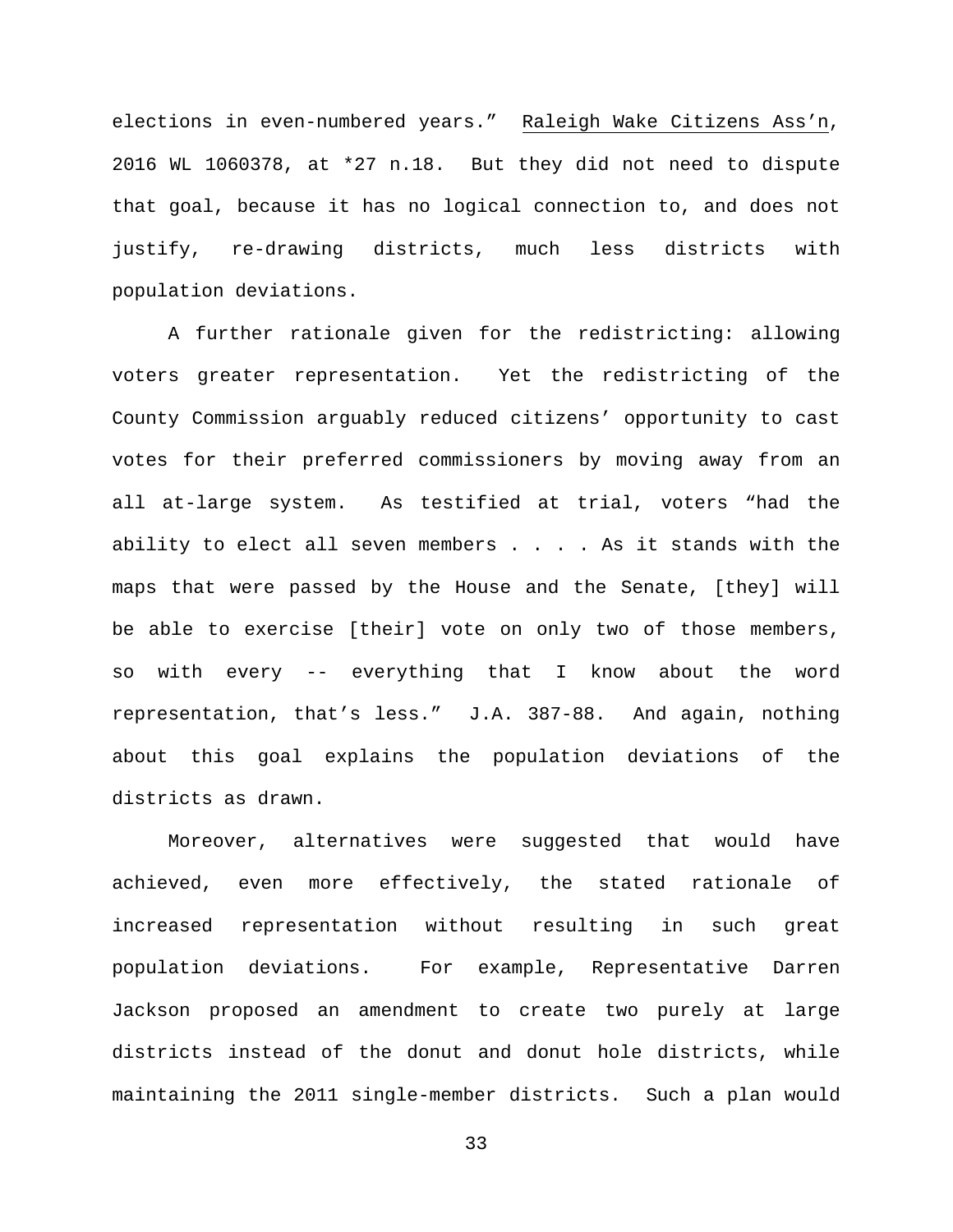have "accomplish[ed] both of the Republicans' stated goals, to give you more representation on the School Board and to make sure that you had a School Board member who represented your child's school, and it accomplished both of those goals." J.A. 354. That amendment, which would have achieved greater representation on the School Board, was rejected—yet more evidence that the stated rationales were pretextual and fail to justify the population deviations in the challenged redistricting.

The legislators pushing the redistricting also sought to ground it in administrative ease, having the School Board and Board of County Commissioners fall under the same plan. Again, that goal is wholly unrelated to, and plainly fails to justify, the deviations in population amongst the districts. Somewhat relatedly, and certainly breathtakingly under the circumstances, the Board of County Commissioners' redistricting was ostensibly intended to "avoid litigation." Raleigh Wake Citizens Ass'n, 2016 WL 1060378, at \*37. Yet the School Board redistricting was being actively litigated and was in fact pending before this Court at that time. The litigation rationale is thus utterly irrational and, further, has no logical connection to the deviations at issue.

Moving beyond the pretextual rationales, the record evidence demonstrates that traditional, legitimate apportionment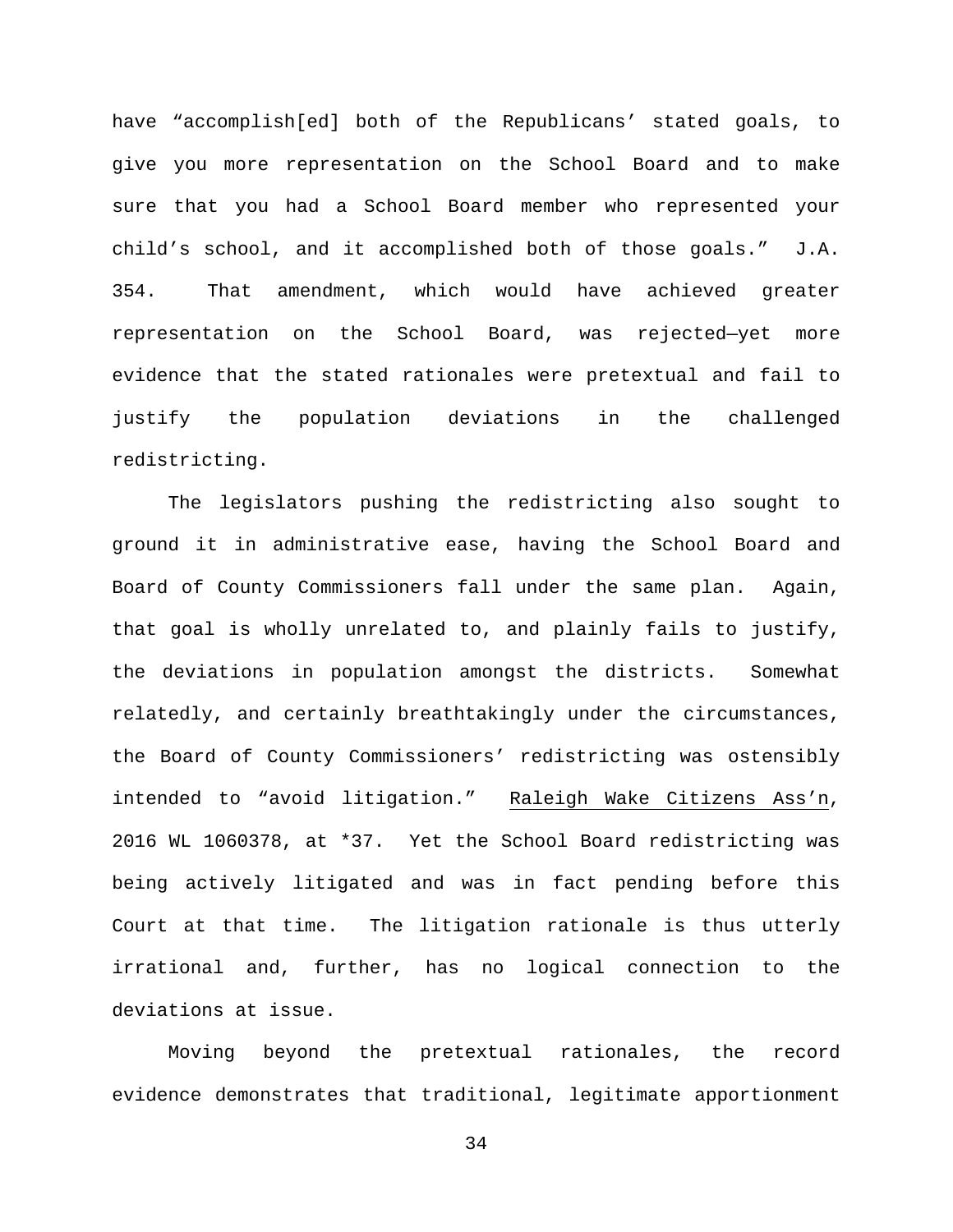factors did **not** predominate. On the contrary, the redistricting resulted in: "a total of 31 [split] precincts" (as opposed to 12 split precincts under the 2011 plan), J.A. 805; bizarrely shaped districts, including "donut[s]" and "donut munchkin[s]," J.A. 432, "crab claw[s]" and "pincer[s]," J.A. 212; and obviously non-compact districts that make it harder, for example, for School Board members "to have more detailed knowledge about [their] own districts," J.A. 280.<sup>[11](#page-34-0)</sup> Indeed, Plaintiffs' expert Dr. Chen considered several traditional, legitimate reapportionment criteria, i.e., population equality, community and precinct boundaries, and geographical compactness, and found that the redistricting "create[d] a partisan distribution of seats falling completely outside the range of outcomes that are possible under a non-partisan districting process that creates equally populated districts while maximizing compactness and preserving precinct and municipal boundaries." J.A. 768.

Representative Rosa Gill also proposed an alternative redistricting during the legislative process. Her proposal demonstrated that it was entirely possible to meet all of the stated rationales for the skewed redistricting—including giving voters the opportunity to elect two school board members,

<span id="page-34-0"></span><sup>&</sup>lt;sup>11</sup> No party has made an argument regarding Voting Rights Act compliance, also recognized as a legitimate apportionment factor. We therefore do not address it.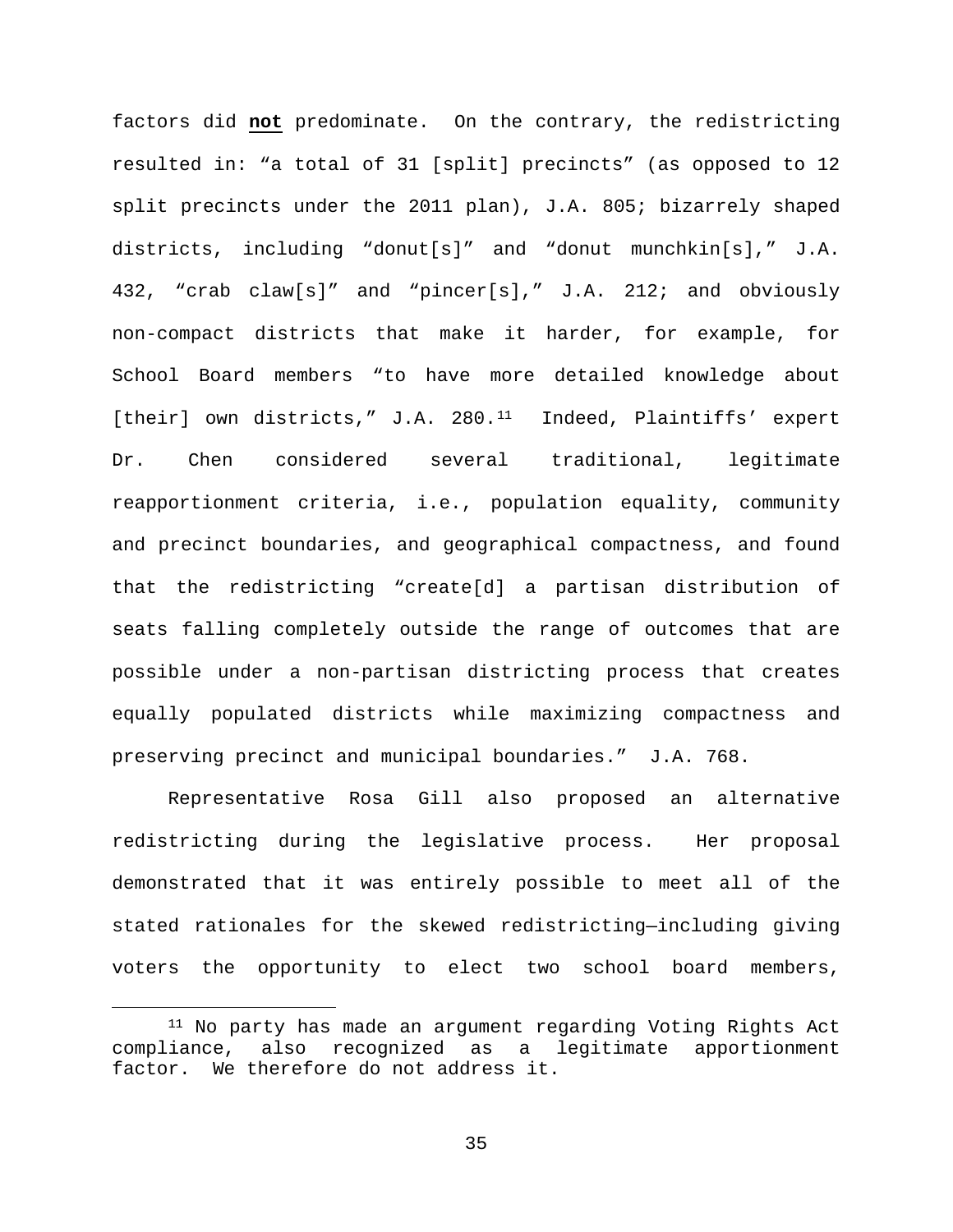providing district representation for the County Commissioners, moving school board elections to even numbered years to increase turnout, reducing voter confusion by using the same districts for both the School Board and the Board of County Commissioners, and reducing costs—while creating only miniscule deviations. Representative Gill's plan divided no precincts and had overall deviations in the single-member and super districts of less than 0.5%. J.A. 795-96.

 The trial court dismissed the evidence of Representative Gill's alternative plan because it "simply shows that 'better' plans can be drawn, but 'better' plans do not equate to unconstitutionality." Raleigh Wake Citizens Ass'n, 2016 WL 1060378, at \*33. In fact, what the alternative plan shows is that legitimate considerations, including the stated rationales for the redistricting, utterly failed to explain or justify the high levels of deviation in the enacted plans—because those rationales could have been accomplished by a plan with virtually no population deviations.

# 5.

At the end of the day, when we review the evidentiary record, we can reach only one conclusion: that Plaintiffs, the only parties to make their case at trial, successfully showed it to be more probable than not that the deviations at issue here reflect the predominance of an illegitimate reapportionment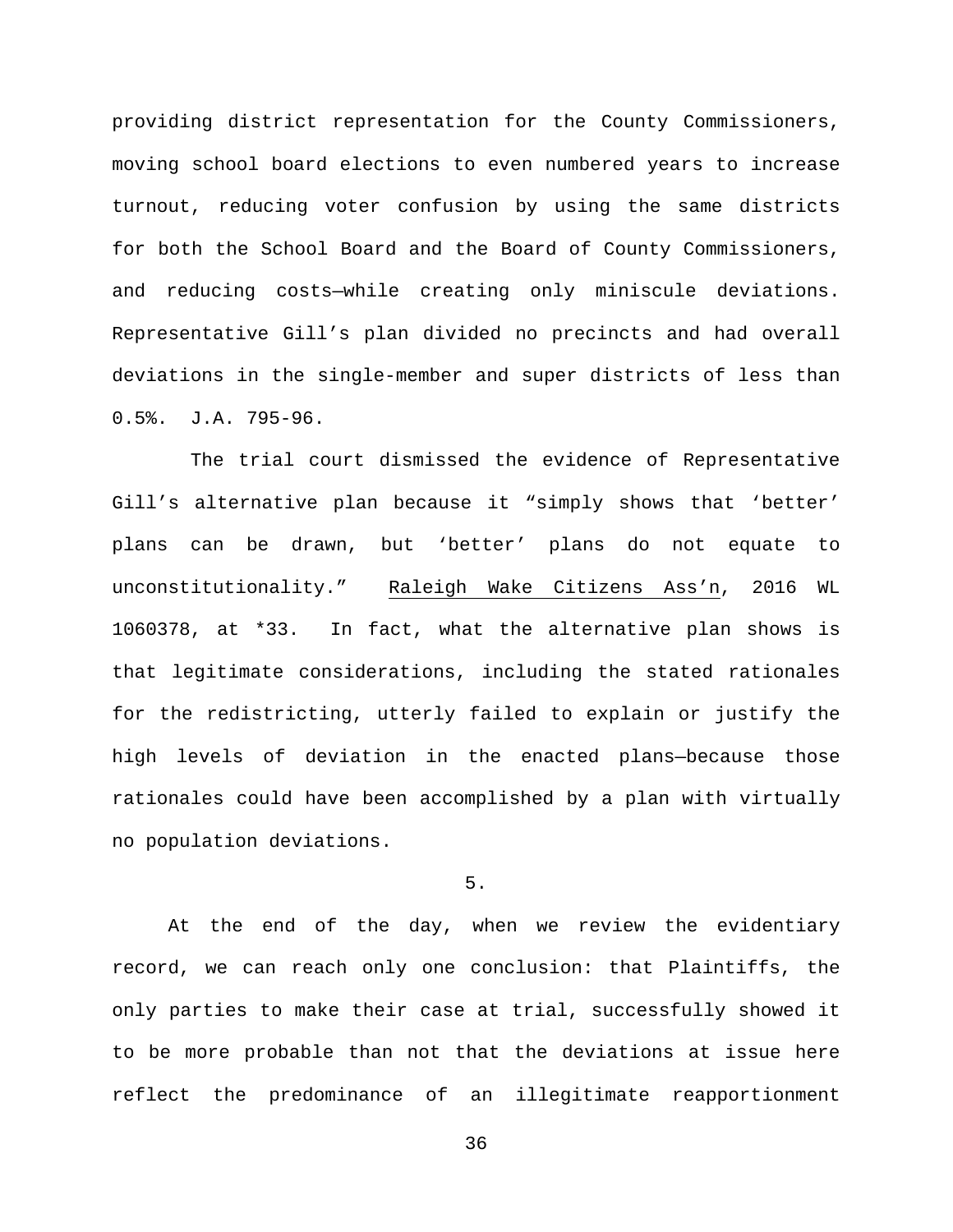factor rather than legitimate considerations. Harris, 136 S. Ct. at 1307. We recognize that, generally, "attacks on deviations under 10% will succeed only rarely, in unusual cases." Id. But after reviewing this matter closely, and for the reasons discussed above, we are convinced that these middecade, partisan redistricting plans constitute just such an unusual case. The district court therefore committed reversible error in granting judgment in Defendant's favor.

6.

In addition to improper partisanship, Plaintiffs claimed improper regional favoritism as an illegitimate factor behind the deviations in the challenged reapportionments. Because we have already ruled in Plaintiffs' favor based on partisanship, we need not reach this related but separate basis. We nevertheless note that "[a] citizen, a qualified voter, is no more nor no less so because he lives in the city or on the farm. This is the clear and strong command of our Constitution's Equal Protection Clause." Reynolds, 377 U.S. at 568. Therefore, "[i]n Larios, a federal court struck down a [state] legislative redistricting plan . . . . The plaintiffs there alleged that the plan . . . under-populat[ed] districts in the urban Atlanta region and the rural south-Georgia area—both Democratic strongholds—while over-populating districts with Republicanleaning voters." Wright, 787 F.3d at 266-67. In Wright, we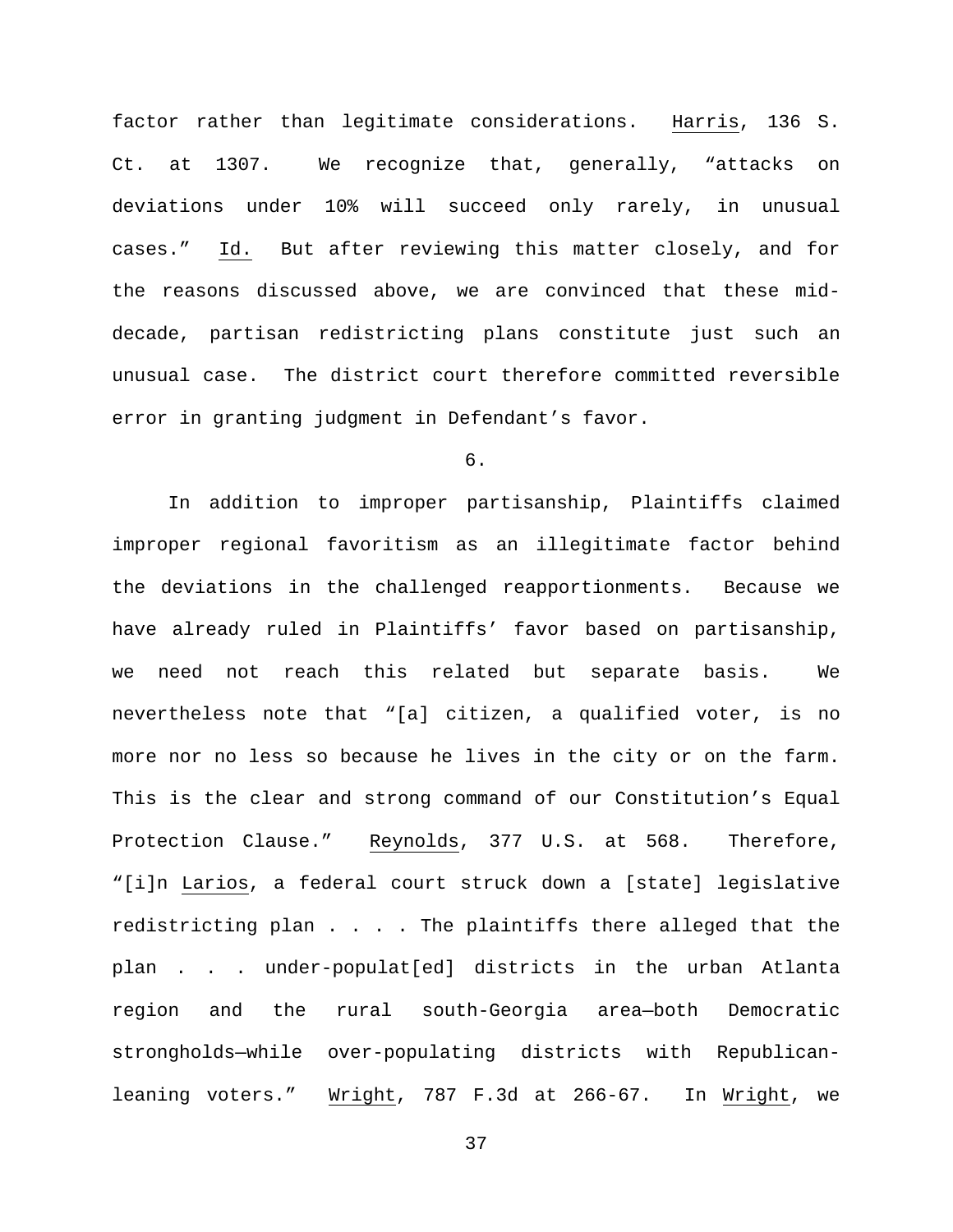left no doubt that, as in Larios, Plaintiffs here claim that "a state legislature designed a redistricting plan with a maximum deviation in population of just under 10%, designed to pit rural and urban voters against one another" and that "[e]ven if Larios does not control this case . . ., we nevertheless find it" and its rejection of regional favoritism as a basis for deviating from ideal population by such margins "persuasive." Id. at 267.

Moreover, the district court held that "the General Assembly rationally considered the communities of interest within Wake County's urban areas and within Wake County's rural and suburban areas in adopting" the challenged redistricting plans. Raleigh Wake Citizens Ass'n, 2016 WL 1060378, at \*40. But the pertinent inquiry is not whether it was "rational" to "consider" communities of interest in adopting the plans generally; instead, the proper inquiry is whether the redistricting's deviations more likely than not reflect the predominance of illegitimate reapportionment factors. Harris, 136 S. Ct. at 1307. The district court plainly engaged the wrong legal standard in its analysis of this factor. But because we rule on the basis of partisanship, we need go no further of the regional favoritism issue.

### D.

In addition to their federal constitutional one person, one vote claim, Plaintiffs brought a similar North Carolina state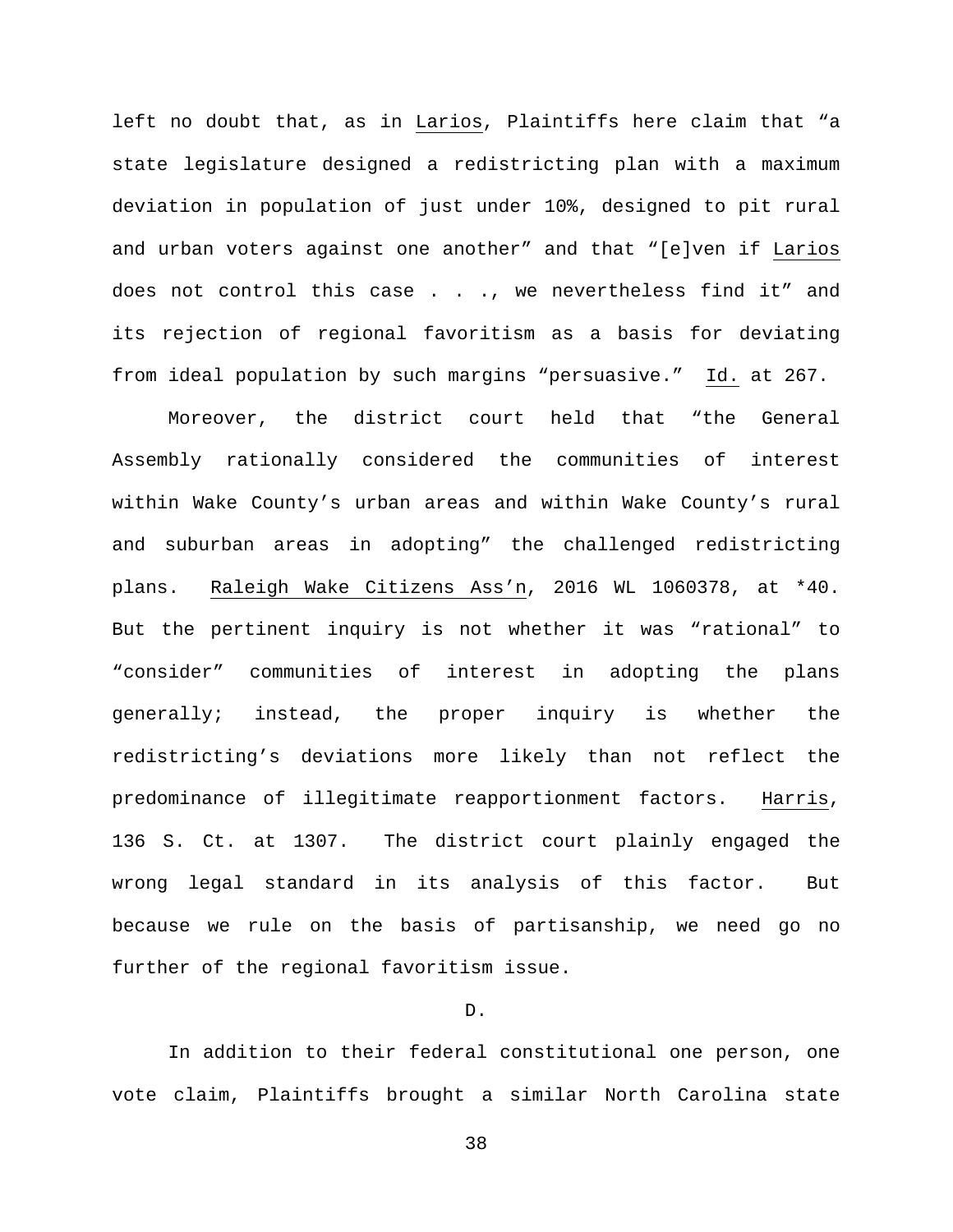claim. Under the North Carolina Constitution, "[t]he right to vote on equal terms in representative elections—a one-person, one-vote standard—is a fundamental right." Blankenship v. Bartlett, 681 S.E.2d 759, 762–63 (N.C. 2009). A North Carolina analysis of the state's "Equal Protection Clause generally follows the analysis of the Supreme Court of the United States in interpreting the corresponding federal clause." Id. at 762. If anything, North Carolina's one person, one vote principle applies with even more force than its federal counterpart. See, e.g., id. at 763 (deeming the one person, one vote principle applicable in North Carolina's election of superior court judges even though "federal courts have articulated that the 'oneperson, one-vote' standard is inapplicable to state judicial elections"); Stephenson v. Bartlett, 562 S.E.2d 377, 397 (N.C. 2002) (requiring legislative districts to be within plus or minus five percent of ideal population). Accordingly, for the same reasons that Plaintiffs succeed with their federal claim, so, too, do they succeed with their North Carolina state one person, one vote claim.

# IV.

In addition to their one person, one vote claim, Plaintiffs have also brought a racial gerrymandering claim regarding the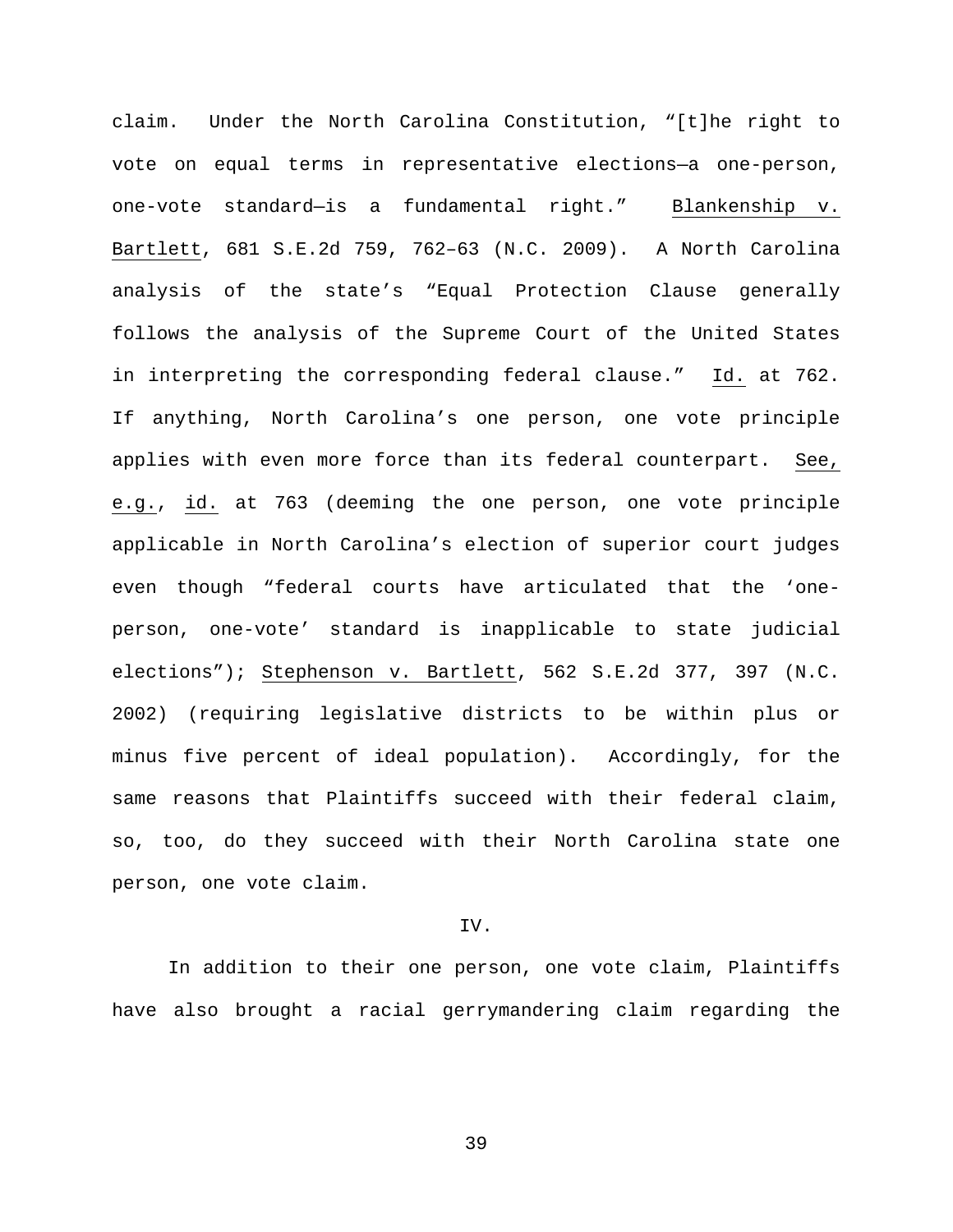Board of County Commissioners' District 4.[12](#page-39-0) Plaintiffs contend that race predominated in determining the boundaries, shape, and composition of that district without narrow tailoring to serve a compelling state interest. As explained below, the district court did not commit clear error in rejecting this claim.

# A.

To successfully challenge the constitutionality of an electoral district under the Equal Protection Clause, a plaintiff must "show, either through circumstantial evidence of a district's shape and demographics or more direct evidence going to legislative purpose, that race was the predominant factor motivating the legislature's decision to place a significant number of voters within or without a particular district." Ala. Legislative Black Caucus v. Alabama, 135 S. Ct. 1257, 1267 (2015) (quotation marks and citation omitted).

Such a showing requires proof that "the legislature subordinated traditional race-neutral districting principles . . . to racial considerations." Miller v. Johnson, 515 U.S. 900, 916 (1995). Traditional race-neutral principles include "compactness, contiguity, and respect for political subdivisions or communities defined by actual shared interests," id.,

<span id="page-39-0"></span> <sup>12</sup> Even though the corresponding School Board district is identical, Plaintiffs in Wright made no such claim. We, like the district court, therefore do not address that issue.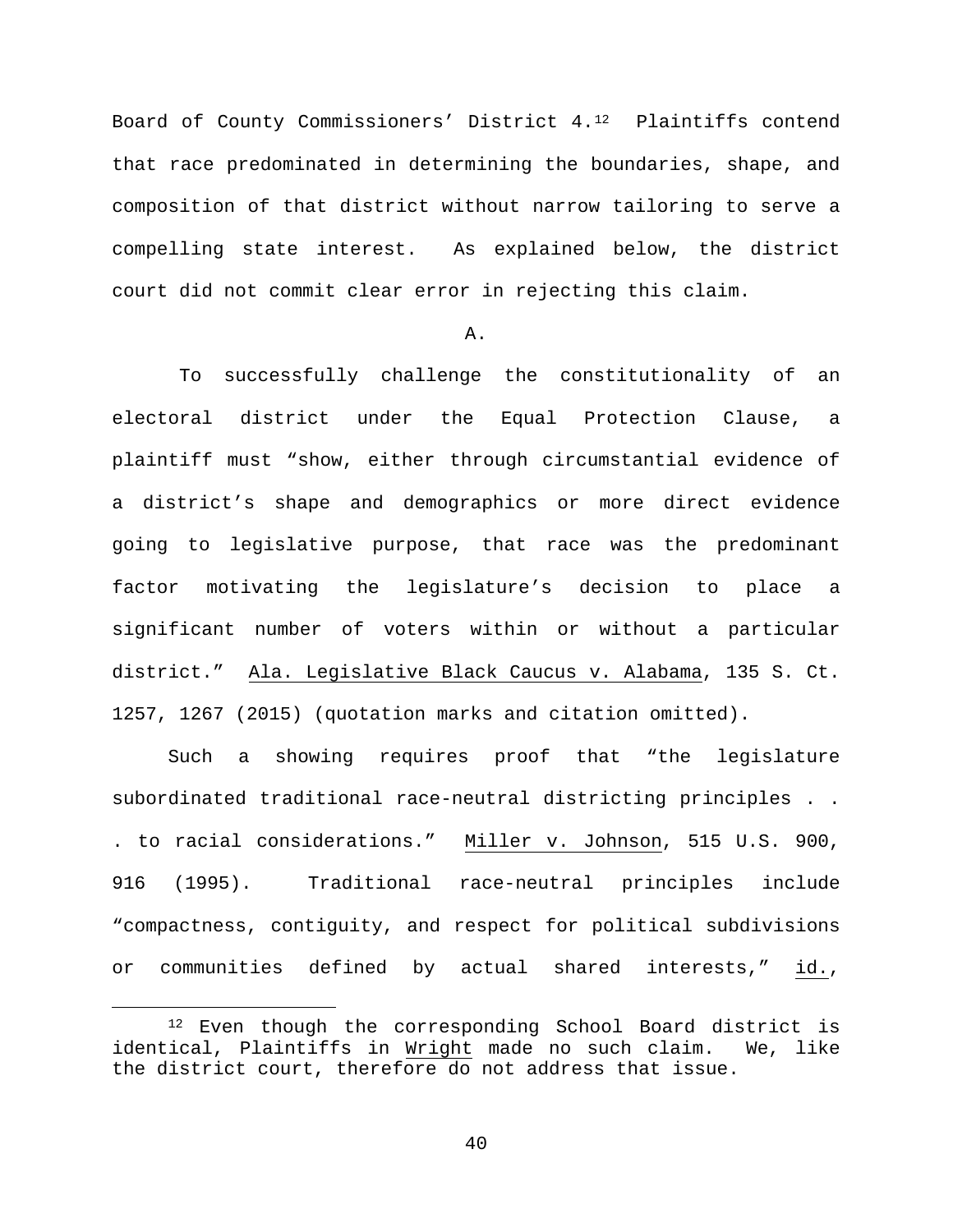incumbency protection, and political advantage, Bush v. Vera, 517 U.S. 952, 964, 968 (1996). And evidence that such traditional principles took a back seat to racial considerations may include direct and circumstantial evidence of legislative intent, indications that a racial percentage within a given district was non-negotiable, bizarre or non-compact district shapes, and district lines that cut through traditional geographic boundaries or election precincts. See, e.g., Vera, 517 U.S. at 970-71; Miller, 515 U.S. at 917-18; Shaw v. Reno, 509 U.S. 630, 646–48 (1993).

If a plaintiff successfully shows racial predominance in drawing the lines of a district, the court must apply "strictest scrutiny," Miller, 515 U.S. at 915, that is, it must determine whether the design of the challenged district was narrowly tailored to advance a compelling state interest—a burden the state must bear, Shaw v. Hunt, 517 U.S. 899, 908 (1996). If the answer to that question is no, the district must be struck as unconstitutional.

### B.

In contrast to its one person, one vote analysis, the district court did not miscomprehend the applicable law. Accordingly, while we were "not bound by the clearly erroneous standard" regarding the one person, one vote findings, Inwood Labs., 456 U.S. at 855 n.15, the same cannot be said here.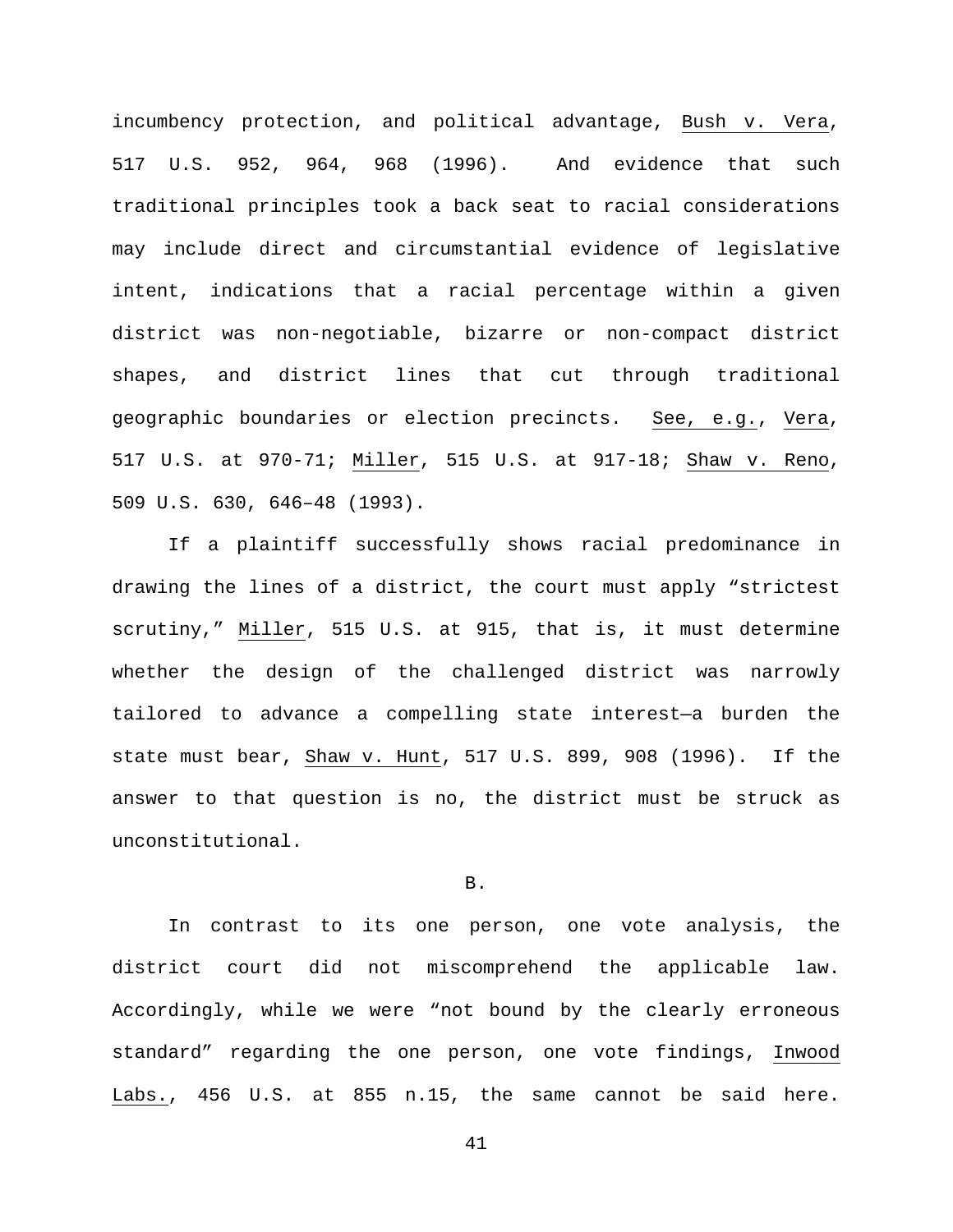Here, we must affirm if "the district court's account of the evidence is plausible," even if we are "convinced that we would have decided the question of fact differently." TFWS, Inc. v. Franchot, 572 F.3d 186, 196 (4th Cir. 2009) (quotation marks and citation omitted).

While we might have decided this matter differently in the first instance, we cannot say that the district court's account of the evidence is not plausible; it is. For example, the district court considered legislator comments indicating that race was a consideration in the redistricting process, such as a representative's observation "that at-large electoral systems submerge the views of various minorities, 'whether it's racial, gender, political, rural, urban or whatever.'" Raleigh Wake Citizens Ass'n, 2016 WL 1060378, at \*46. While such comments evidence the fact that race was a consideration in the redistricting process, doing so is not unlawful. See, e.g., Miller, 515 U.S. at 916 ("Redistricting legislatures will, for example, almost always be aware of racial demographics; but it does not follow that race predominates in the redistricting process."). We cannot fault the district court for determining that the comments here did not constitute direct evidence that race predominated in the drawing of District 4, i.e., of racial gerrymandering.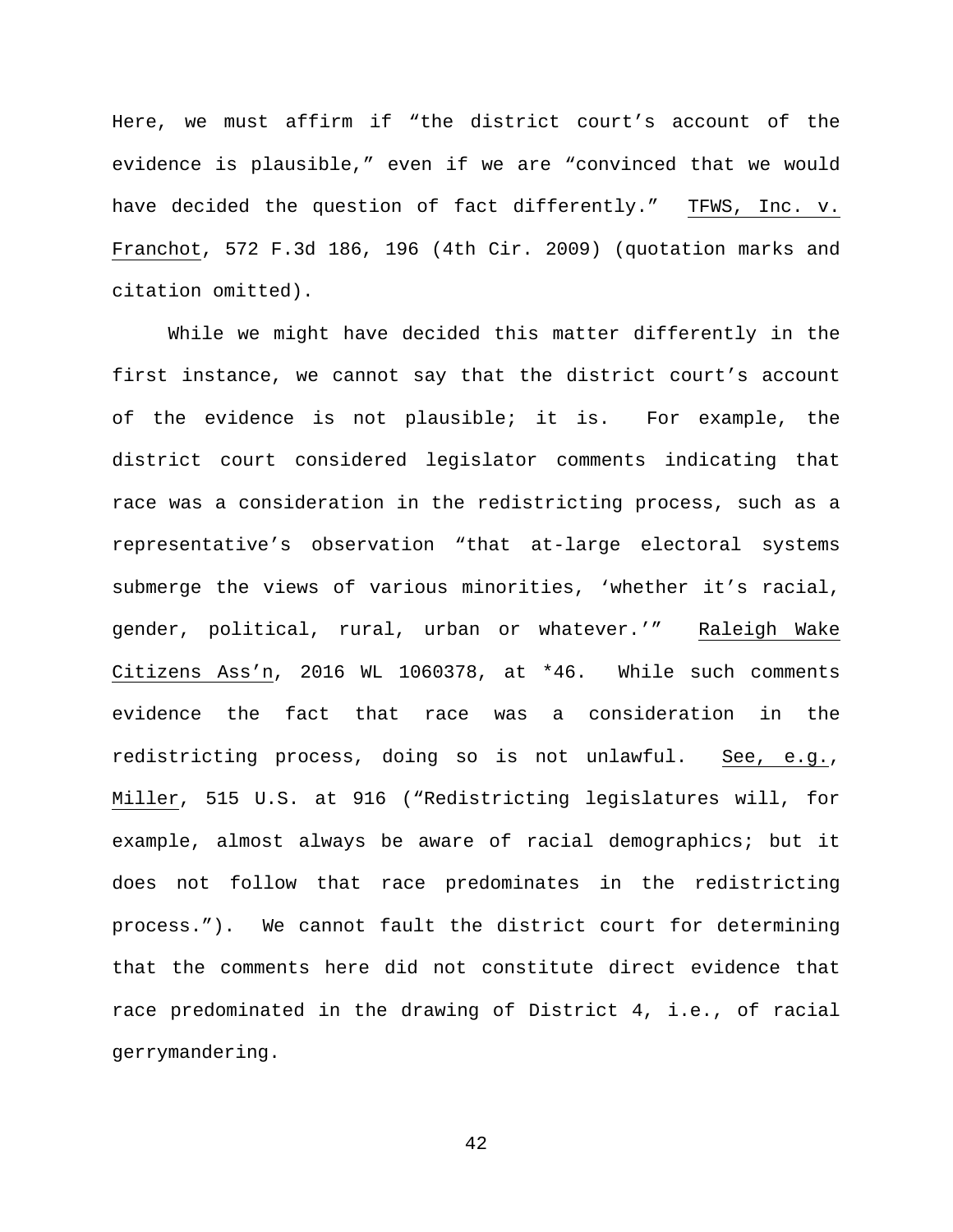Further, in the racial gerrymandering context, partisan advantage may be considered a traditional redistricting criterion, and evidence that politics was the primary motivation for the drawing of a district can defeat an allegation that race predominated. See, e.g., Cromartie, 532 U.S. at 257–58; Vera, 517 U.S. at 968. The district court recognized this, noting that the fact that District 4 is majority-minority "alone does not mean that the General Assembly racially gerrymandered District 4," Raleigh Wake Citizens Ass'n, 2016 WL 1060378, at \*47, and that evidence supports the district's having been drawn with a focus on partisanship rather than race. For example, in evaluating the expert support for Plaintiffs' racial gerrymandering claim, the district court noted that the expert's "partisan neutral" analysis did not help answer the question of whether politics or race led to District 4's boundaries. Id. Here, too, we cannot disagree.

In sum, even if we might have found otherwise in the first instance, it was not implausible for the district court to determine that Plaintiffs had fallen short of proving that traditional districting criteria were subordinated to race in the drawing of District 4. Accordingly, because the district court's analysis of Plaintiffs' racial gerrymandering claim is not clearly erroneous, we affirm on that issue.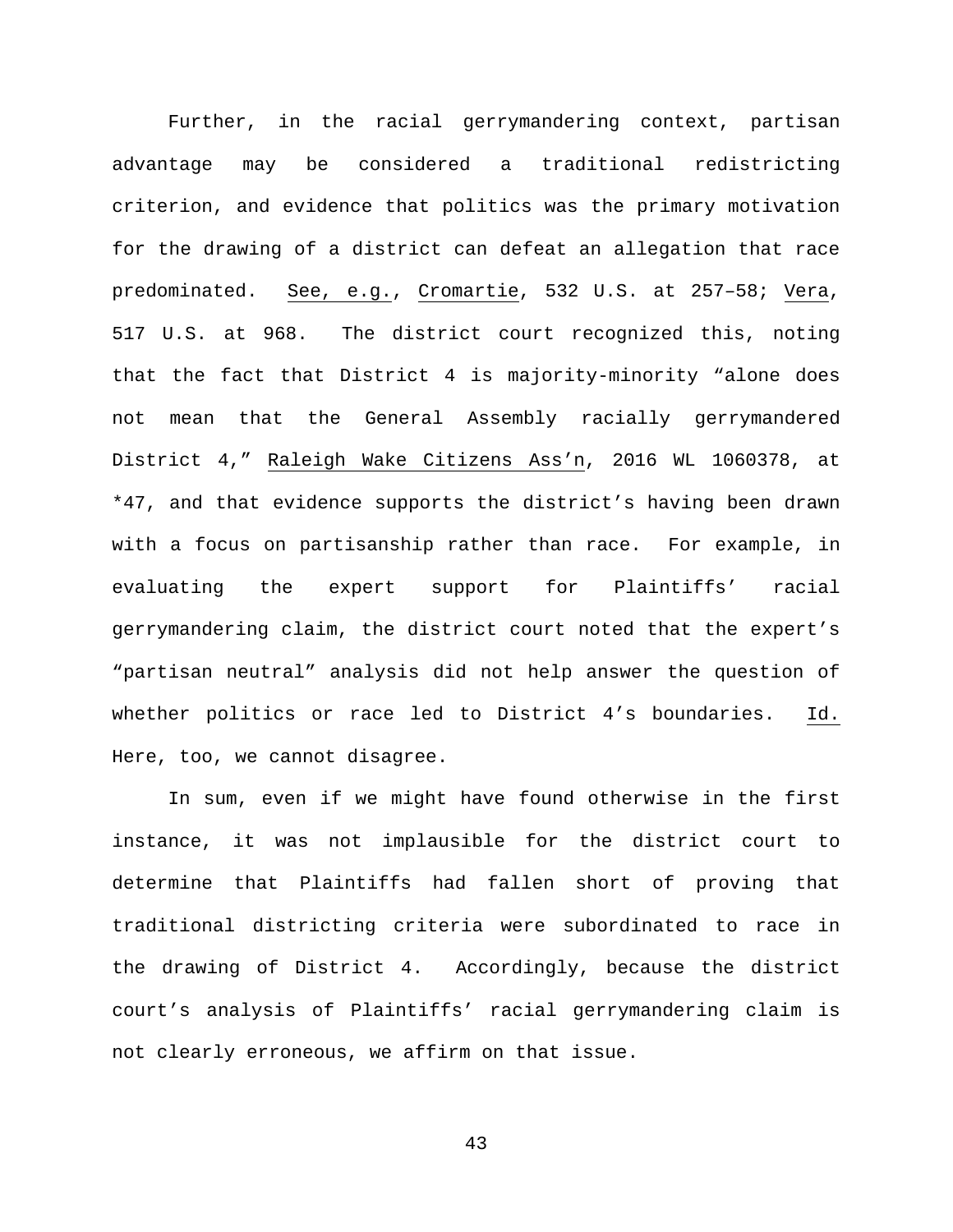For the reasons discussed above, we reverse the district court's judgment in Defendant's favor as to Plaintiffs' one person, one vote claims. We remand with instructions to enter immediately<sup>[13](#page-43-0)</sup> judgment for Plaintiffs, granting both declaratory relief and a permanent injunction, as to the one person, one vote claims. However, we affirm the district court's judgment for Defendant as to Plaintiffs' racial gerrymander claim.

> REVERSED AND REMANDED IN PART AND AFFIRMED IN PART

<span id="page-43-0"></span><sup>&</sup>lt;sup>13</sup> We see no reason why the November 2016 elections should proceed under the unconstitutional plans we strike down today.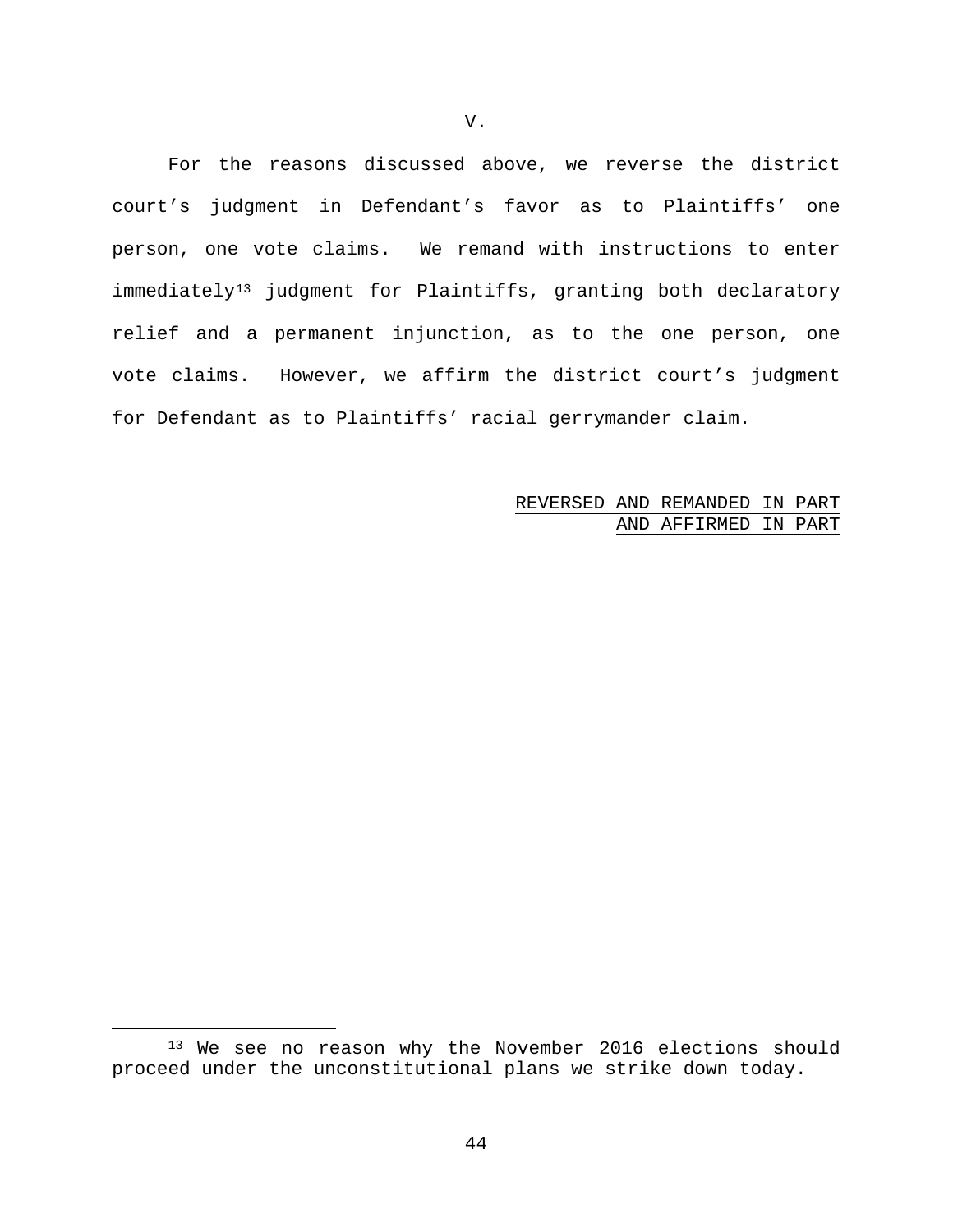DIANA GRIBBON MOTZ, Circuit Judge, dissenting:

With respect, I dissent from the majority's holding that the district court erred in rejecting Plaintiffs' equal protection challenge to twin presumptively constitutional redistricting plans. Plaintiffs' one person, one vote claim rests on their contention that improper "partisanship" rendered the challenged redistricting plans unconstitutional, even though those plans have population deviations of less than  $10\$  $10\$ \*.<sup>1</sup> If such a claim is justiciable, and it is not clear that it is, the showing necessary to prove such a claim is extremely demanding. The Supreme Court explained only a few weeks ago that such challenges "will succeed only rarely, in unusual cases." Harris v. Ariz. Indep. Redistricting Comm'n, 136 S. Ct. 1301, 1307 (2016). The challenge here, like that in Harris, is not that

<span id="page-44-0"></span><sup>&</sup>lt;sup>1</sup> In their amended complaint, Plaintiffs also alleged that the plans impermissibly favored rural voters over urban voters.<br>At trial, however, they focused on assertedly improper At trial, however, they focused on "partisanship" and produced scant evidence that the State sought to advantage rural over urban voters. Plaintiffs did not even offer evidence as to which districts they considered "urban" or "rural." Their experts testified that assertedly illegitimate "partisan" motivations, not regional favoritism, predominately motivated the challenged plans. Unsurprisingly, the district court found that Plaintiffs "failed to prove" that either plan "impermissibly favors suburban and rural voters over urban voters or substantially dilutes the individual voting strength of Wake County's urban voters." Raleigh Wake Citizens Ass'n v. Wake Cty. Bd. of Elections, No. 5:15-CV-156-D, 2016 WL 1060378, at \*40 (E.D.N.C. Feb. 26, 2016). On appeal, Plaintiffs provide no basis on which to disturb that finding.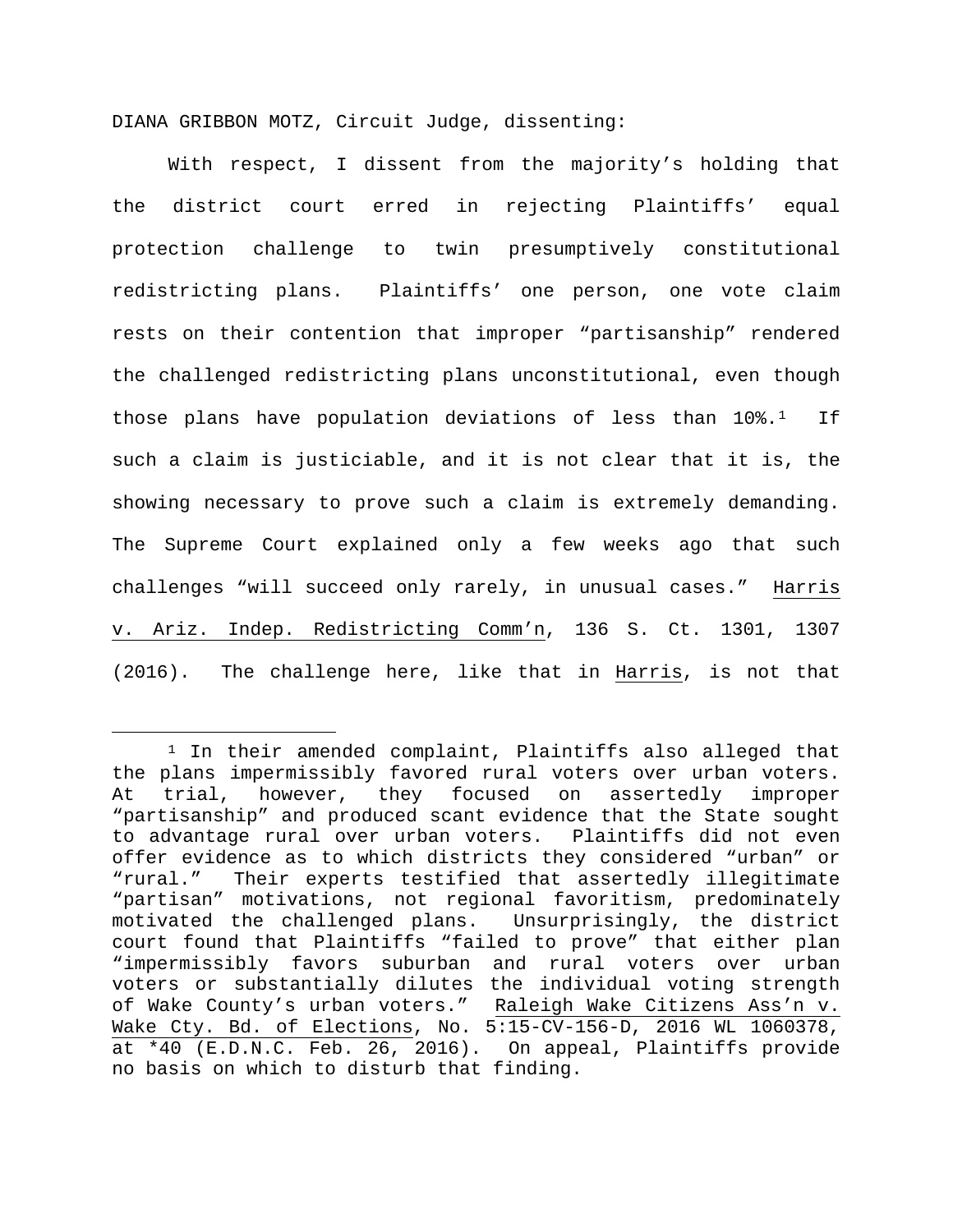"unusual case." For this reason, I would affirm in its entirety the judgment of the district court rejecting Plaintiffs' challenges to the redistricting plans.

I.

The Equal Protection Clause requires a State to "make an honest and good faith effort to construct [state legislative] districts . . . as nearly of equal population as is practicable." Reynolds v. Sims, 377 U.S. 533, 577 (1964). But, the Reynolds Court itself recognized that, in determining what is "practicable," the Constitution permits some deviations from perfect population equality when justified by "legitimate considerations incident to the effectuation of a rational state policy." Id. at 579; accord Harris, 136 S. Ct. at 1306.

In a long line of cases decided in the wake of Reynolds, the Court has held that districts, like those at issue here, with a "maximum population deviation under 10%" are presumptively constitutional. See, e.g., Brown v. Thomson, 462 U.S. 835, 842 (1983); accord Harris, 136 S. Ct. at 1307 and cases cited therein. These "minor deviations from mathematical equality do not, by themselves, make out a prima facie case of invidious discrimination under the Fourteenth Amendment so as to require justification by the State." Harris, 136 S. Ct. at 1307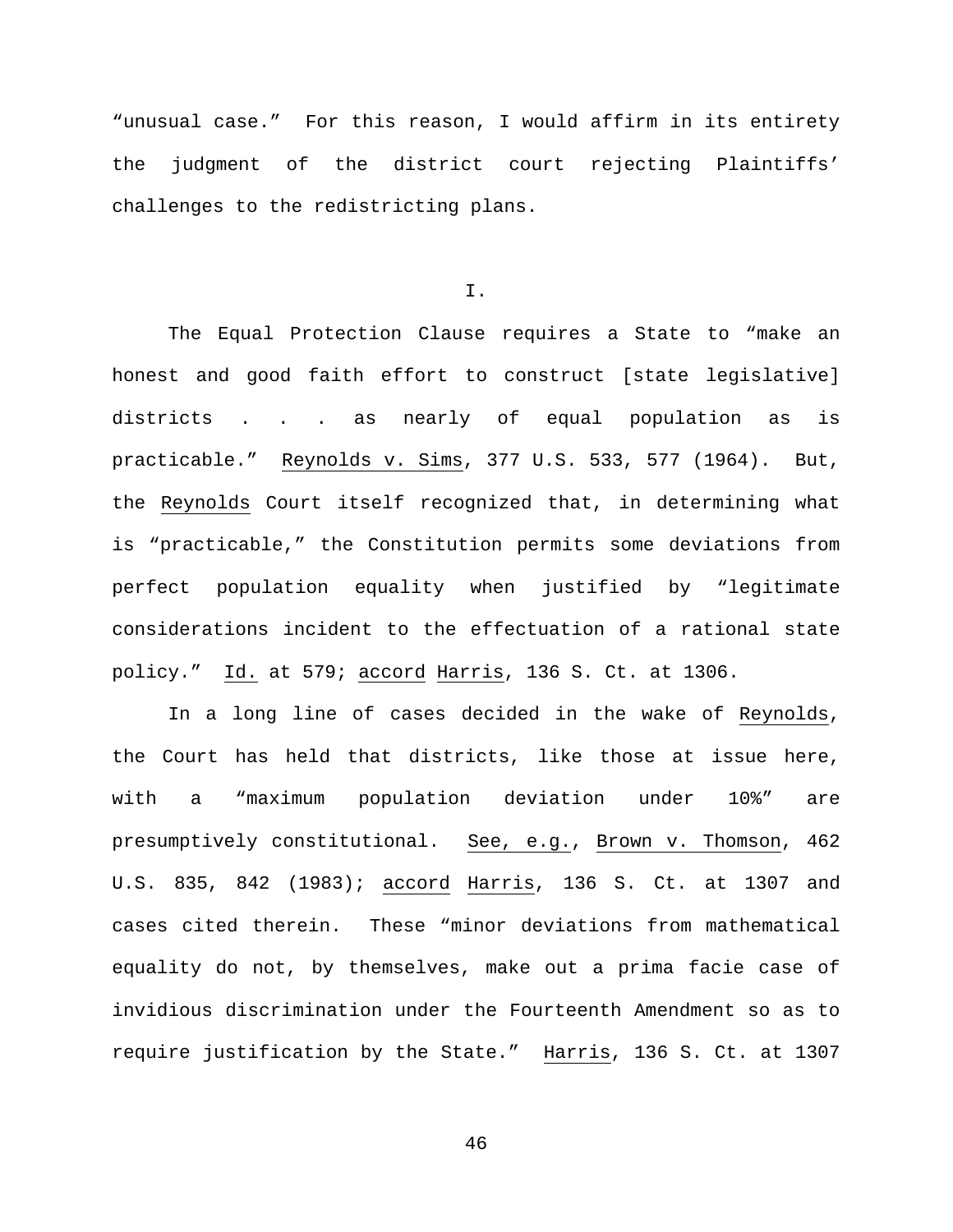(quoting Gaffney v. Cummings, 412 U.S. 735, 745 (1973)) (internal quotation marks omitted).

It was because of "the inherent difficulty of measuring and comparing factors that may legitimately account for small deviations from strict mathematical equality" that the Supreme Court recently reiterated that "attacks on deviations under 10% will succeed only rarely, in unusual cases." Harris, 136 S. Ct. at 1307. To prevail on such claims, the Harris Court held that a challenger "must show that it is more probable than not that a deviation of less than 10% reflects the predominance of illegitimate reapportionment factors rather than the 'legitimate considerations'" that the Court had identified in previous cases. Id.

In earlier cases the Supreme Court had identified numerous "legitimate considerations" justifying a State's reapportionment plan. Among them are a State's valid interests in: maintaining the competitive balance among political parties, Gaffney, 412 U.S. at 752-53; accord Harris, 136 S. Ct. at 1306, avoiding contests between incumbents as long as incumbents of one party are not favored over those of another, Karcher v. Daggett, 462 U.S. 725, 740 (1983), and recognizing communities of interest, Evenwel v. Abbott, 136 S. Ct. 1120, 1124 (2016). Indeed, in League of United Latin American Citizens v. Perry, the Supreme Court characterized "avoiding the pairing of incumbents" as a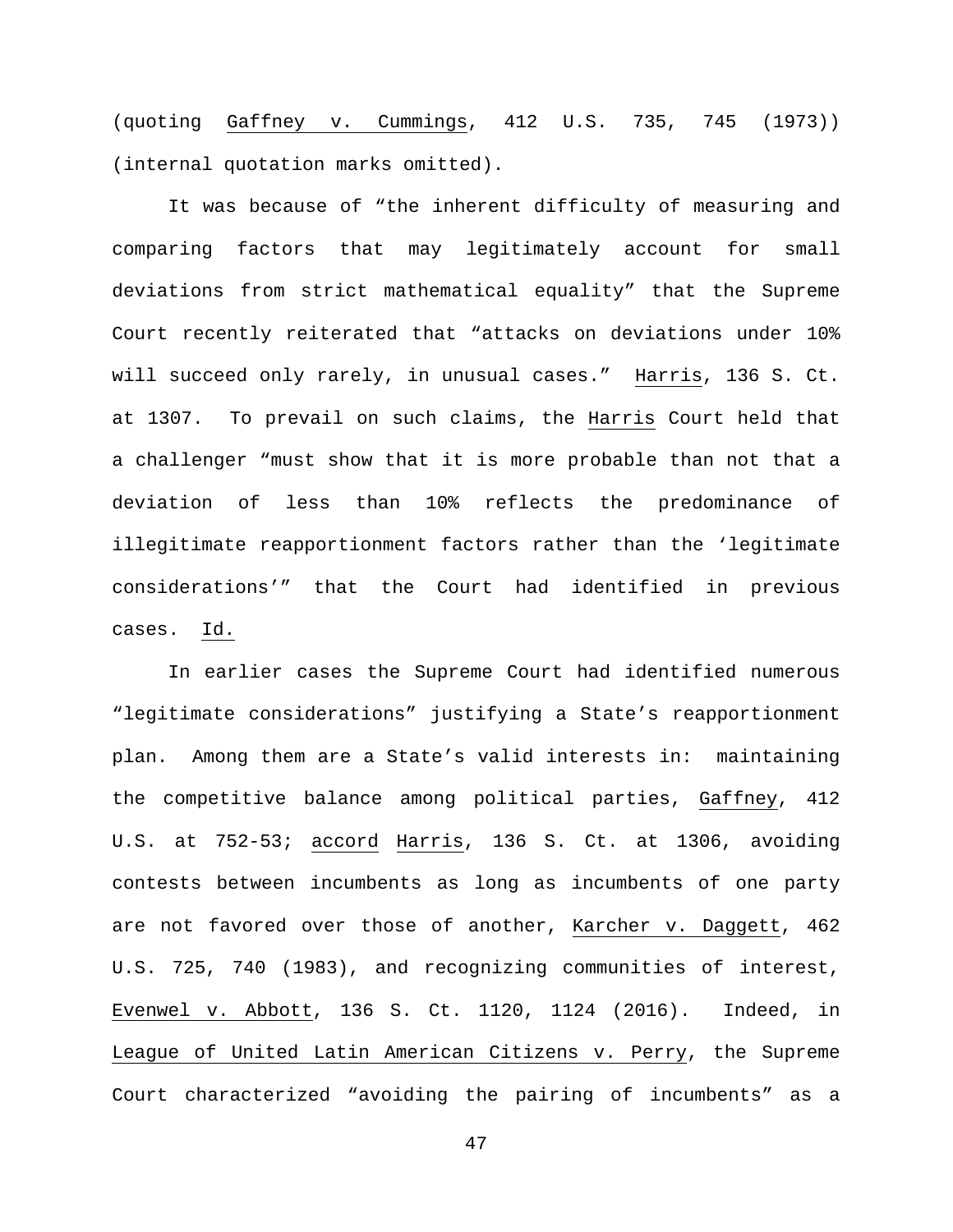"'neutral' redistricting standard[ ]" and "maintaining communities of interest" as a "traditional districting principle[ ]." 548 U.S. 399, 412 (2006) (plurality opinion) ("LULAC"); Id. at 433 (majority opinion).

Thus, notwithstanding Plaintiffs' apparent belief, the Court has expressly recognized that a redistricting plan can in these ways legitimately take account of political considerations. The Court has never suggested that doing so constitutes reliance on an "illegitimate reapportionment factor." Harris, 136 S. Ct. at 1307. This approach necessarily follows from the fact that "[p]olitics and political considerations are inseparable from districting and apportionment" and so "districting inevitably has and is intended to have substantial political consequences." Gaffney, 412 U.S. at 753.

If those attacking a redistricting plan prove that a State has abused legitimate political considerations by systemically over- or under-populating districts to benefit one party at the expense another, then the challengers may be able to prevail as they did in Larios v. Cox, 300 F. Supp. 2d 1320, 1325 (N.D. Ga.), aff'd, 542 U.S. 947 (2004) (mem.). Plaintiffs lean heavily on Larios. Their reliance is misplaced.

First, Plaintiffs ignore the very different factual record developed in that case. In Larios, the challenged plan paired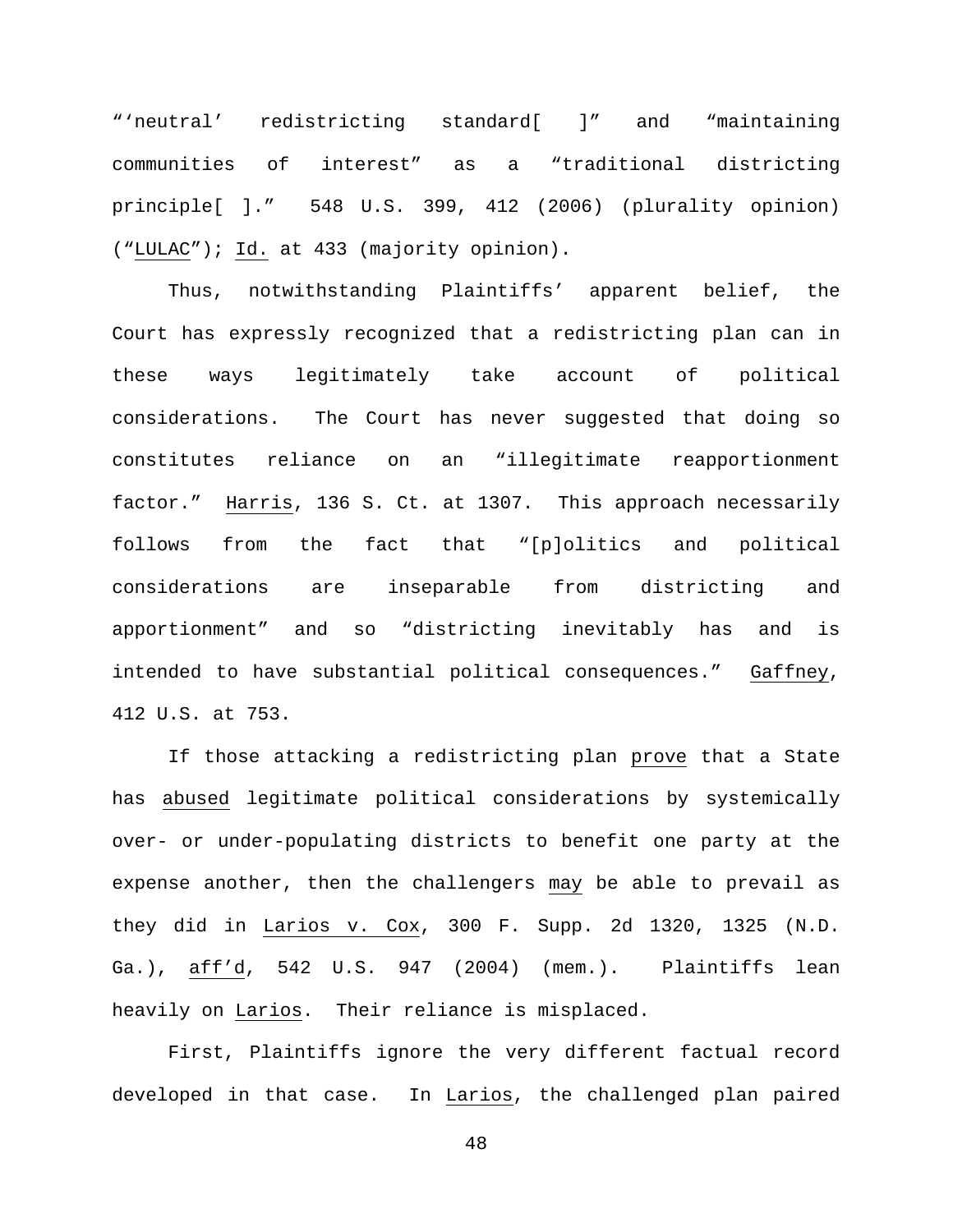in the same district, and thus pitted against each other, 37 of the 74 incumbent Republicans but only 9 of the 105 incumbent Democrats. 300 F. Supp. 2d at 1326. In Larios, Georgia legislators admitted before the district court that they had intentionally drawn legislative districts to favor incumbents of one party over those of the other. Id. at 1325. Thus, in Larios, the state legislators conceded that they had not made the "good faith effort" to draw equal districts that Reynolds requires. The record in this case contains no such evidence.

In addition to ignoring the very different evidentiary record in Larios, Plaintiffs turn a blind eye to the Court's subsequent treatment of that case. In LULAC, the Court explained that Larios "does not give clear guidance" in "addressing political motivation as a justification for an equal-protection violation." 548 U.S. at 423 (plurality opinion). And in Harris, the unanimous Supreme Court expressly reserved the question of whether the sort of abusive partisanship at issue in Larios even constitutes "an illegitimate redistricting factor." Harris, 136 S. Ct. at 1310.<sup>[2](#page-48-0)</sup>

<span id="page-48-0"></span> <sup>2</sup> Tellingly, the Court has never addressed the alternative holding by the lower court in <u>Larios</u> invalidating the challenged<br>plans on the basis of regional favoritism. That alternative plans on the basis of regional favoritism. holding has little precedential or persuasive value given, as the Supreme Court has explained, "a summary affirmance is an affirmance of the judgment only," not the rationale of the lower court, which "should not be understood as breaking new ground." (Continued)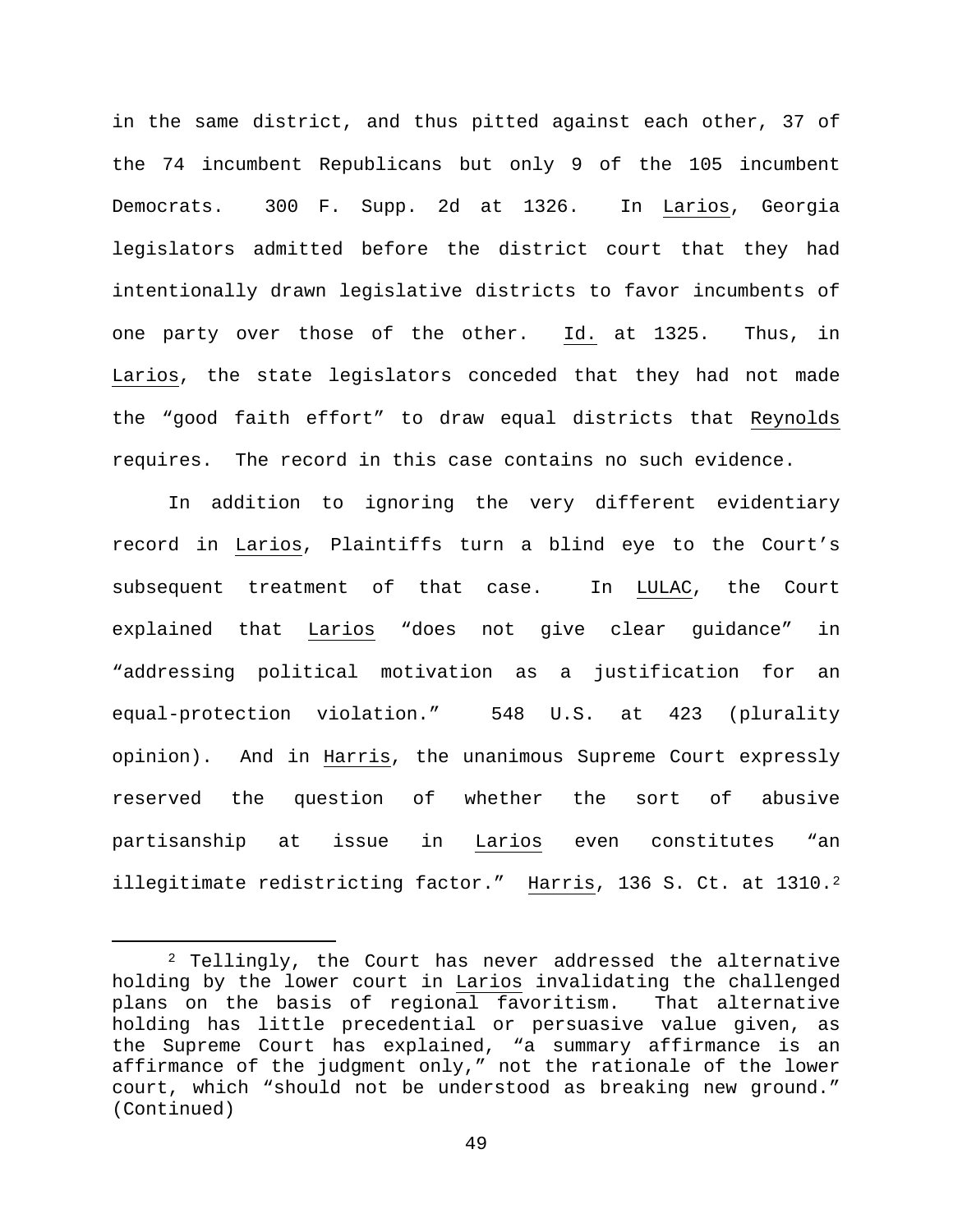Despite Plaintiffs' protestations to the contrary, the foundations of Larios as persuasive authority rest on shaky ground.

Equally significantly, Plaintiffs take no notice of the holding in Harris that, even if abusive partisanship did constitute an illegitimate factor, those challenging the redistricting plan before it had "not carried their burden." Id. This holding is particularly significant given that the Harris plaintiffs had made a much stronger evidentiary showing than Plaintiffs do here. For example, the Harris plaintiffs offered direct evidence of a Republican-leaning district made "more competitive" at the request of a Democratic redistricting commissioner by "hyperpacking Republicans into other districts." Id. at 1309 (internal quotation marks omitted). The redistricting commission in Harris had overpopulated almost all the Republican-leaning districts in the thirty-district plan while underpopulating almost all the Democratic-leaning

ī

Mandel v. Bradley, 432 U.S. 173, 176 (1977). And invalidating a redistricting plan because it allegedly favors "rural" or "urban" voters would break new ground. The Supreme Court has never before or after Larios suggested that considering the urban or rural characteristics of a district is an illegitimate In fact, statements in several cases suggest that these are the quintessential types of communities of interest a State may consider when redistricting. See, e.g., Dusch v. Davis, 387 U.S. 112, 117 (1967).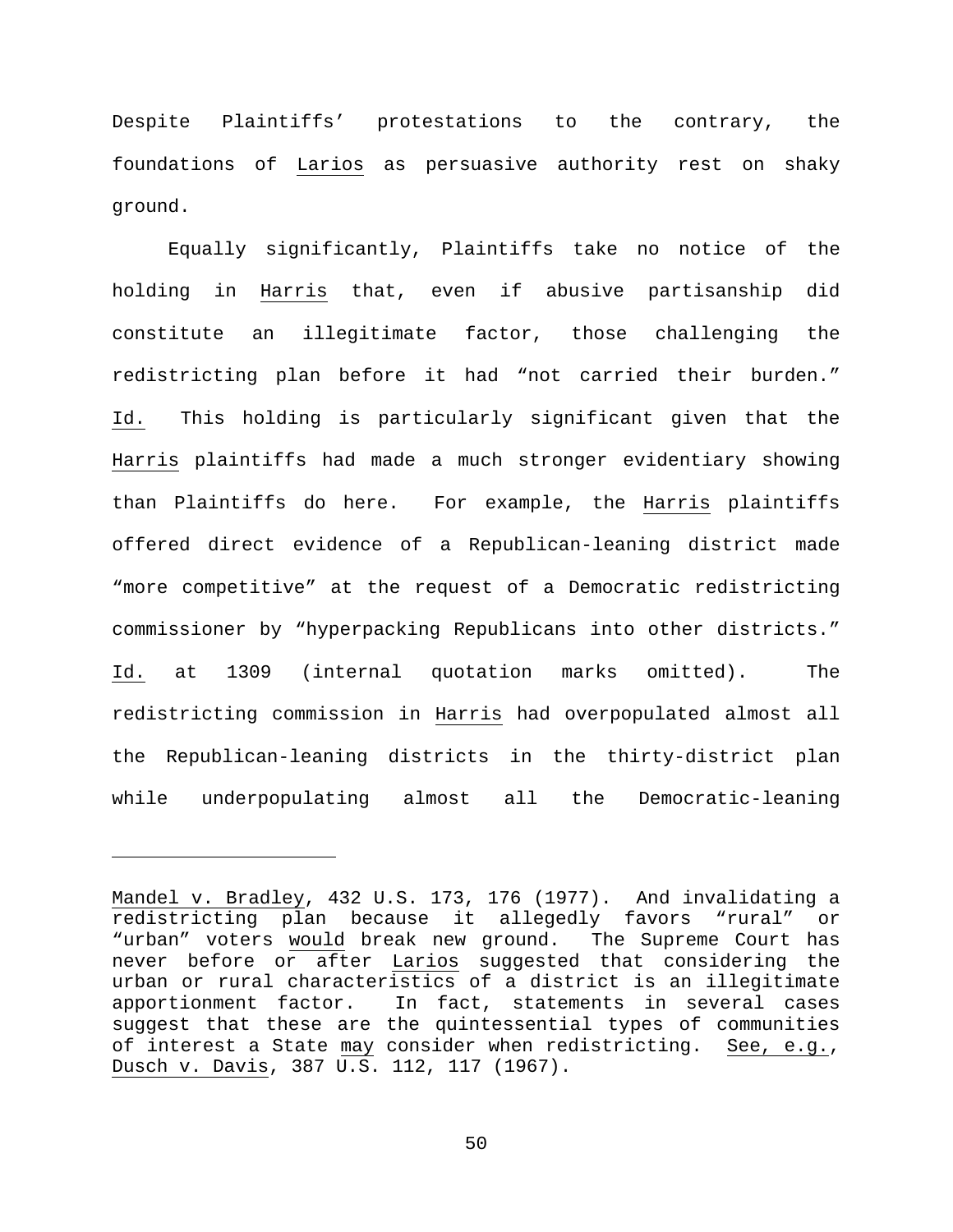districts. Id. at 1309-10. Even in the face of this evidence, the district court did not find the redistricting plan unconstitutional -- and the Supreme Court agreed. Id. at 1309.

Furthermore, in explaining its rejection of the Harris plaintiffs' claims, the Supreme Court distinguished Larios in ways that apply with equal force here. The Harris Court held that in Larios, unlike in the case before it (and unlike in the case at hand), "the district court found that those attacking the plan had shown" that no legitimate factors explained the deviations in the plan. Id. at 1310 (emphasis added). The Harris Court explained: "It is appellants' inability to show" that illegitimate factors predominated "that makes [Larios] inapposite here." Id. Thus the Court emphasized and reemphasized that those attacking a presumptively constitutional redistricting plan, like Plaintiffs here, must prove that illegitimate factors predominated.

In sum, even if abusive partisanship claims are justiciable, and do provide the basis for a one person, one vote claim, Plaintiffs had to prove at trial that the State relied on this consideration in redistricting, and that this reliance took precedence over all legitimate considerations, including maintaining political balance among political parties, avoiding contests between incumbents of both parties, and recognizing communities of interest. The State, on the other hand, did not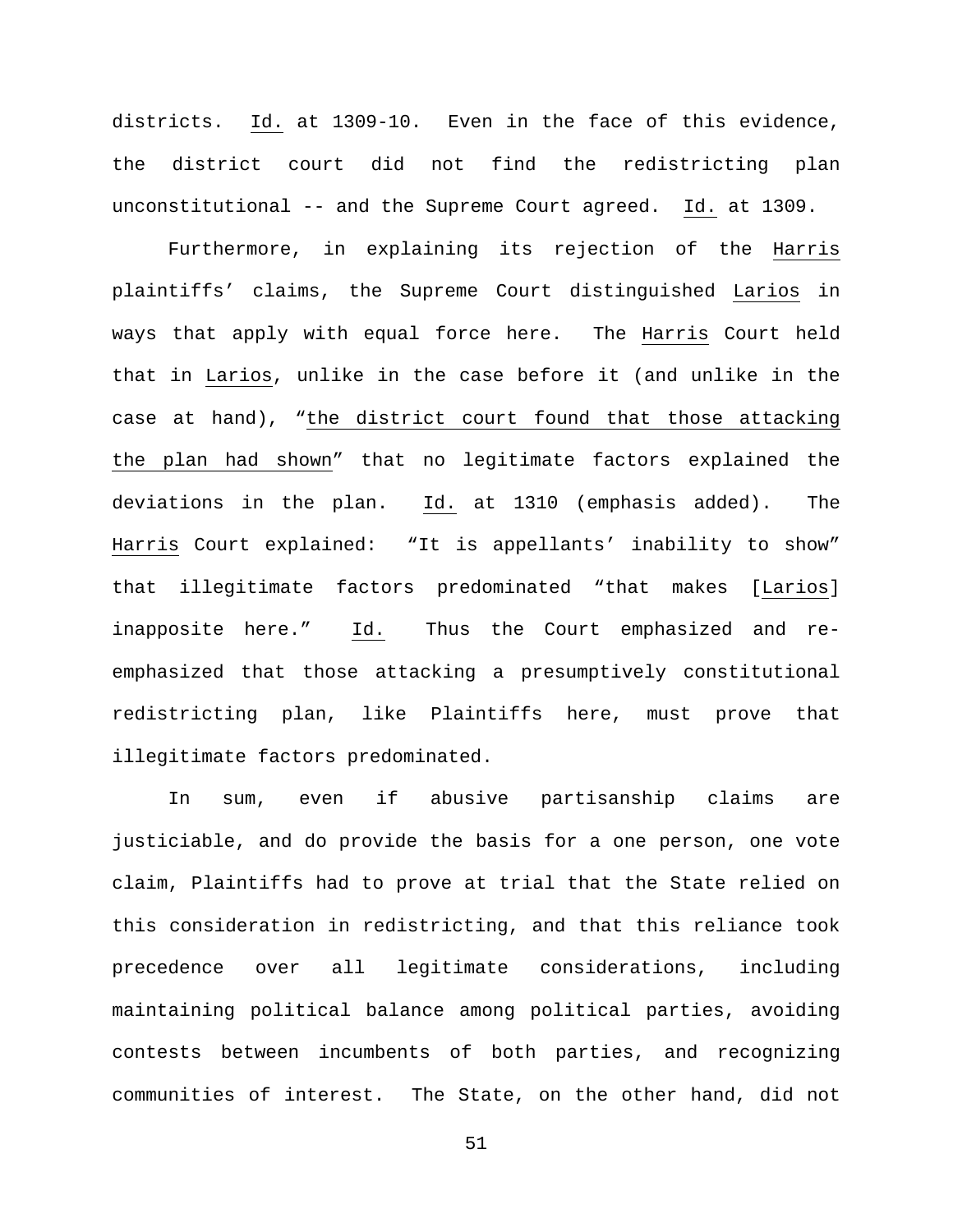need to offer any justification for its presumptively constitutional redistricting plans. See, e.g., Harris, 136 S. Ct. at 1307.

A fair review of the factual record seems to me to demonstrate that, as in Harris, Plaintiffs here failed to meet their burden and so, as the Supreme Court did in Harris, we should affirm the district court's rejection of their challenge.<sup>[3](#page-51-0)</sup>

II.

In attempting to meet their substantial burden, Plaintiffs principally rely on the trial testimony of their expert, Dr. Jowei Chen. On the basis of statistical models that he had created, Dr. Chen opined that deviations in the challenged redistricting plans were motivated entirely by a desire to obtain "Republican partisan control over four of the" seven numbered districts and over one of the two lettered superdistricts. But, as the district court found, Dr. Chen's model

<span id="page-51-0"></span> <sup>3</sup> The district court also rejected Plaintiffs' one person, one vote claim under the North Carolina Constitution. Because North Carolina courts "generally follow[ ] the analysis of the Supreme Court of the United States" when interpreting the State's corresponding Equal Protection Clause, I would affirm the district court's finding that Plaintiffs failed to carry their burden on their state law claims for the same reasons that apply to their federal claims. Blankenship v. Bartlett, 681 S.E.2d 759, 762 (N.C. 2009).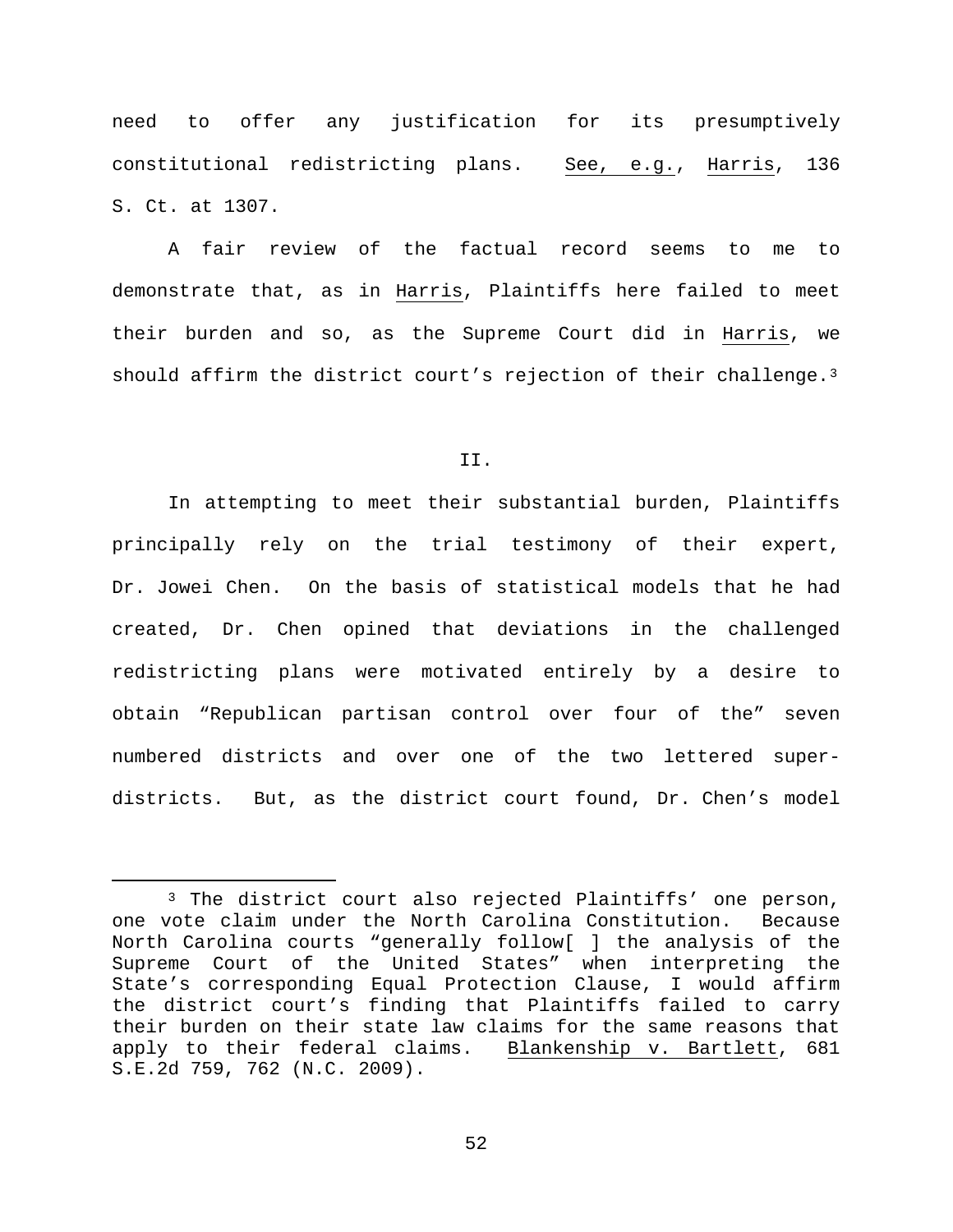simply does not prove either conclusion. Dr. Chen's analysis suffers from two critical flaws.

First, in his model, Dr. Chen pegged the maximum tolerable level of population deviation between districts at 2%. In doing so he held the State to a standard not required by law. Of course, a State must make a "good faith effort" to draw equal districts. Reynolds, 377 U.S. at 577. But neutral factors may cause population deviations well above 10% without running afoul of the Constitution. See, e.g., Mahan v. Howell, 410 U.S. 315, 328 (1973). Moreover, Dr. Chen's arbitrary 2% threshold seems particularly unwarranted in light of the Supreme Court's repeated characterization of deviations below 10% as "minor" and its admonition that such minor deviations do not "substantially dilute the weight of individual votes in the larger districts so as to deprive individuals in these districts of fair and effective representation." White v. Regester, 412 U.S. 755, 764 (1973).

The second fatal flaw in Dr. Chen's analysis is his failure to look beyond what he considered to be the only four legitimate or "traditional" districting factors -- population equality, intact municipal boundaries, intact precincts, and geographic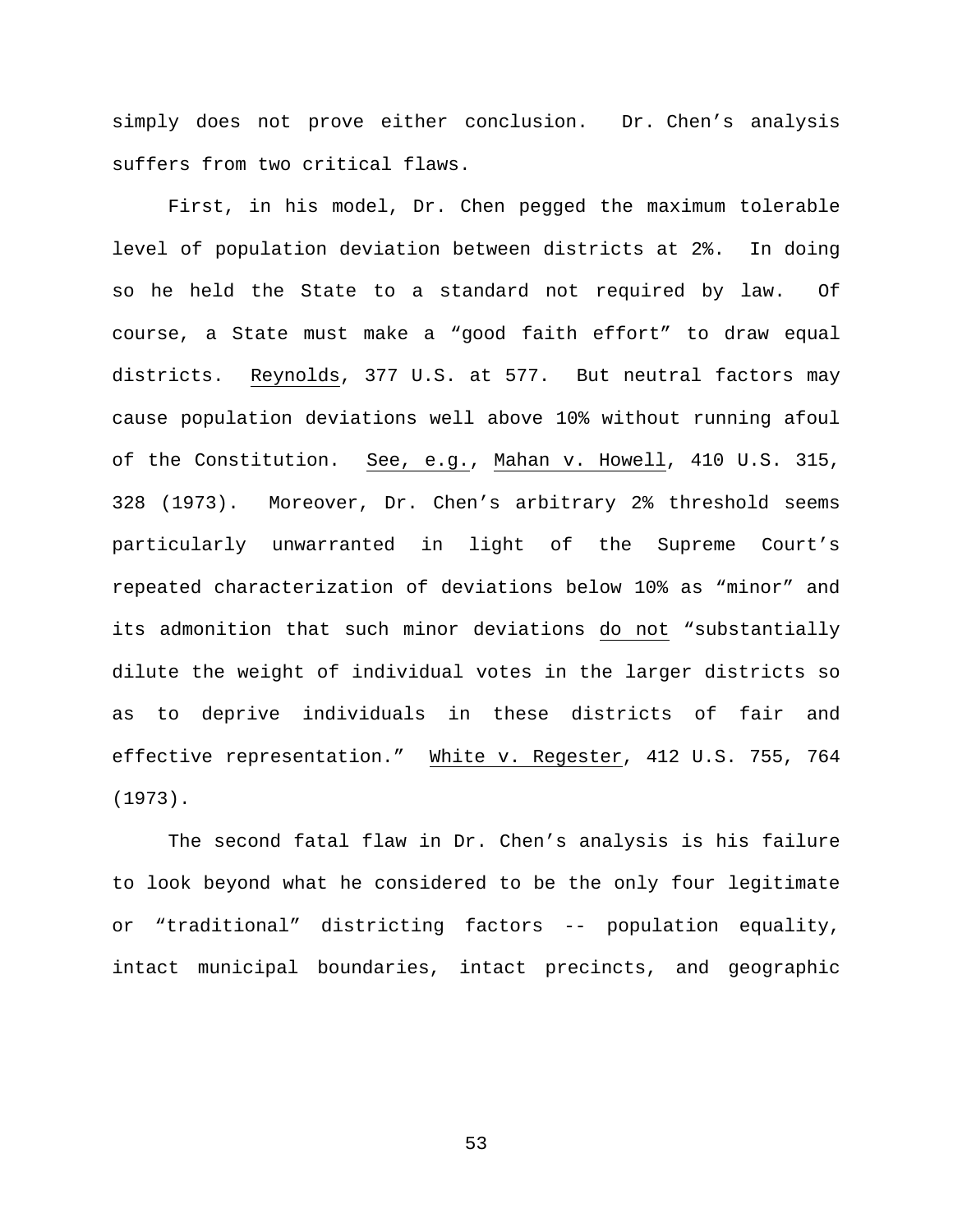compactness.[4](#page-53-0) Dr. Chen ignored the many apolitical and political factors States may consider during redistricting (like striking a competitive balance among political parties, avoiding contests among incumbents, and recognizing communities of interest), even if pursuing these goals causes minor population deviations.

This is particularly troubling because it is undisputed that two of the legitimate districting factors Dr. Chen failed to consider -- incumbency protection and grouping communities of interest -- actually motivated the legislature here. The parties stipulated to the accuracy of transcripts of the legislative debate and those transcripts reveal that state legislators altered the district lines in the final version of the School Board redistricting bill to protect two incumbents - one registered Democrat and one registered Republican. Further, the Democratic incumbent, Christine Kushner, testified at trial that "Ms. Prickett, who is a registered Republican, had been placed into a Democratic leaning district," but "was moved out

<span id="page-53-0"></span> <sup>4</sup> Plaintiffs actually concede the limited reach of Dr. Chen's analysis, noting that his analysis "shows that the partisanship of the enacted districts does not happen when traditional redistricting criteria are followed." See Plaintiffs' Rep. Br. at 21 (emphasis added). Of course, as explained above, the Supreme Court has repeatedly recognized numerous legitimate 'redistricting criteria' other than those that Dr. Chen considers "traditional." And in LULAC, 548 U.S. at 433, the Court expressly included "maintaining communities of interest" among "traditional" redistricting criteria.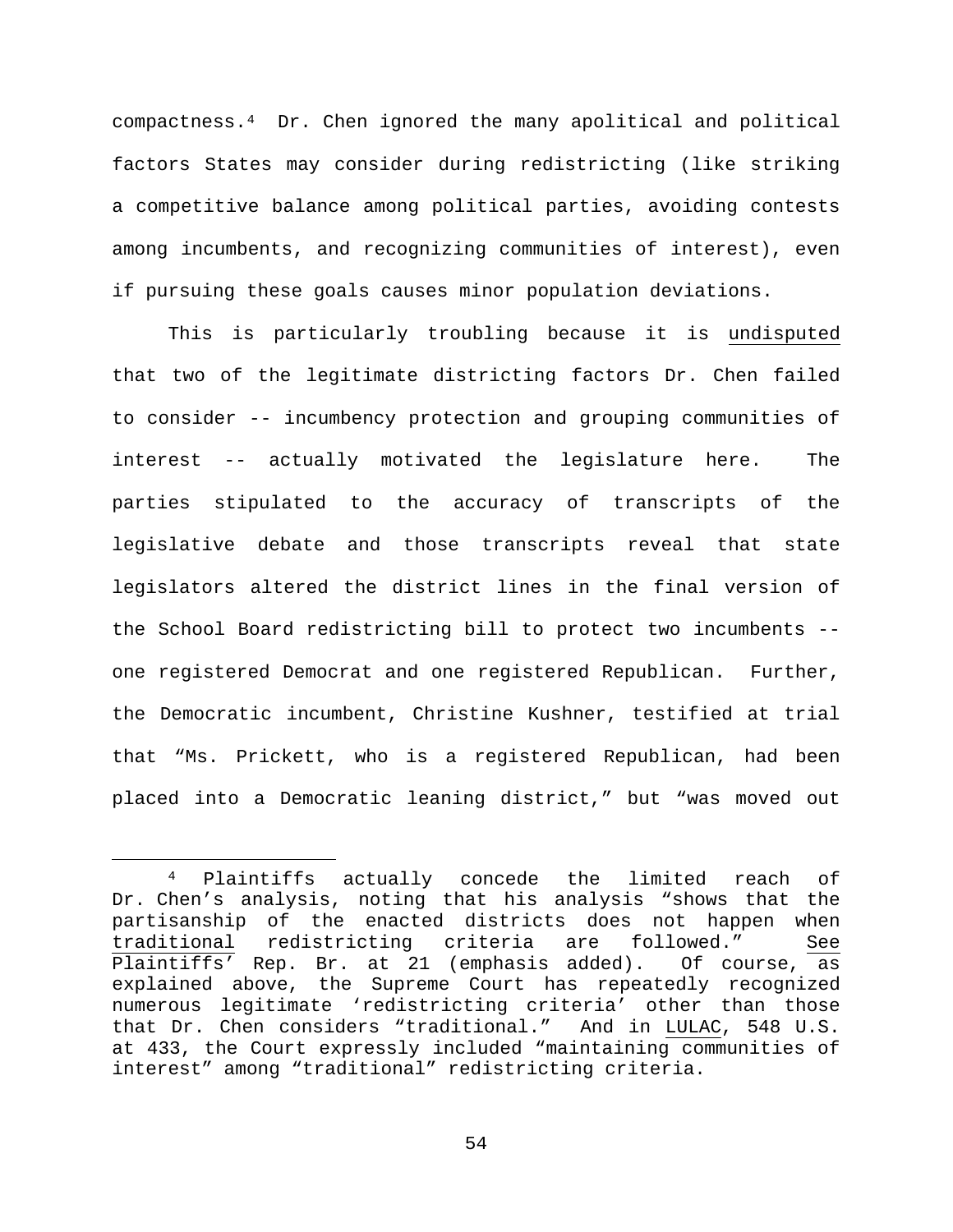of that district and put into a Republican leaning district, and I [Ms. Kushner] was switched out of District 2 into District 5," which she admitted was a "more favorable district" for her. Accommodating the legitimate interest in protecting incumbents of both parties had a demonstrable impact on the population deviations across four of the seven numbered districts in the plan. District 1 swung from 2.76% overpopulated to -0.41% underpopulated. District 2 swelled from -4.19% underpopulated to just -1.05% underpopulated. District 5 dipped from 0.19% overpopulated to -1.53% underpopulated. Finally, District 6 grew from -0.14% underpopulated to 1.6% overpopulated.

Dr. Chen's model does not in any way account for these population deviations. As a result, Dr. Chen's view that nothing but improper "partisanship" could explain the population deviations in the twin redistricting plans completely ignores the undisputed impact that the legislative effort to protect the two incumbents had on the plans. In light of that omission, I cannot agree that the district court clearly erred in concluding that Dr. Chen's testimony did not demonstrate that the legislature deviated from population equality only for the predominant purpose of creating four safe Republican seats out of seven.

Dr. Chen committed the same sort of analytic error in considering the two lettered super-districts. One of the stated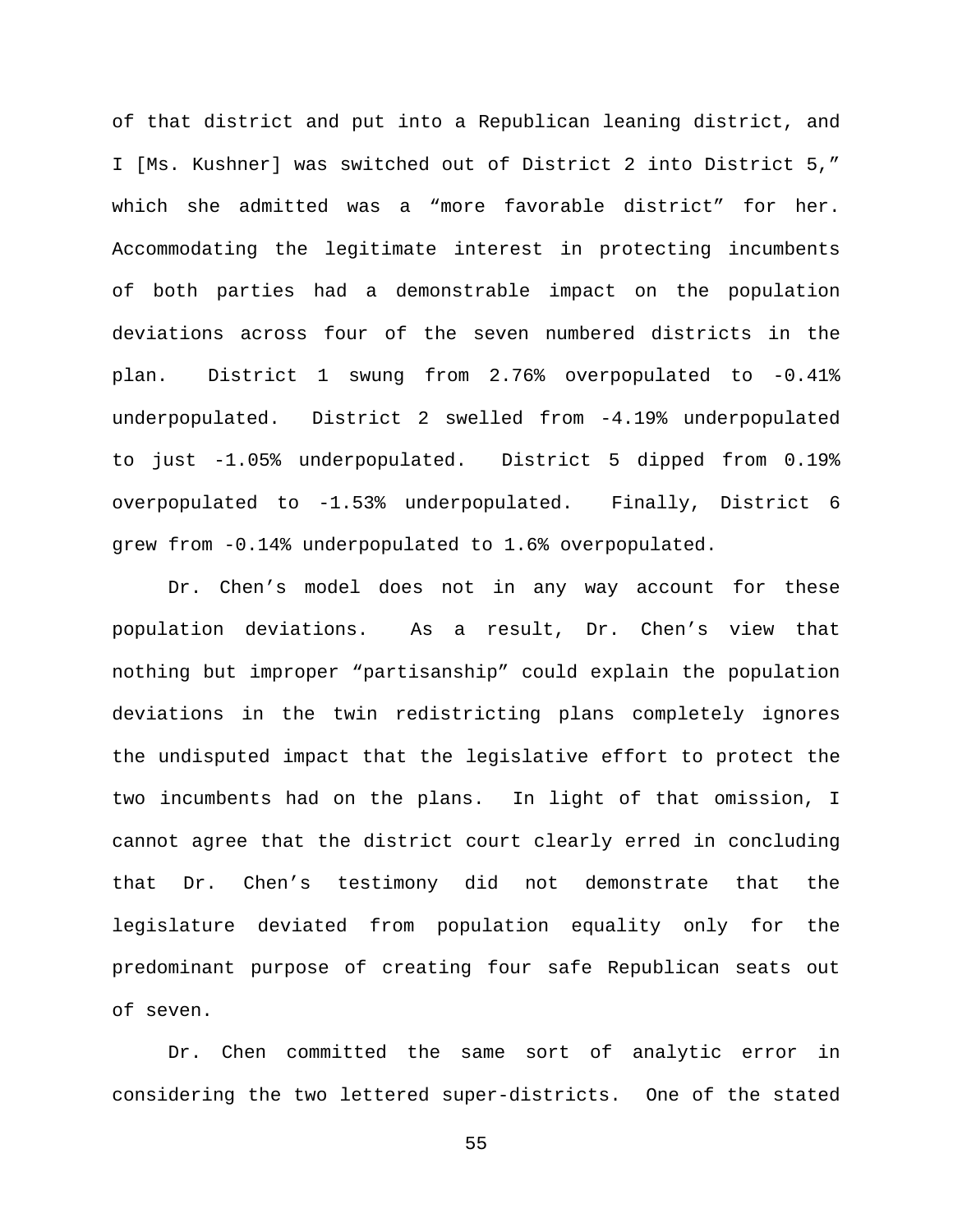purposes for the super-districts was to improve representation for voters in rural areas. Without challenging the State's consideration of communities of interest generally, Plaintiffs argue that "[t]here is no possible way that [the stated] rationales explain why Super District A needs to be 44,117 people larger than Super District B." Plaintiffs' Rep. Br. at 12. According to Dr. Chen, again improper "partisanship" is the only explanation.

And again, Dr. Chen's model does not support this conclusion. To be sure, the State could have overpopulated District A, an area of the County that has historically voted for Democratic candidates, to increase a Republican candidate's odds of winning in District B. But the State also could have deviated from population equality to group more urban areas in District A based on their shared interests. This, after all, was the purpose for having the super-districts in the first place, and of course it constitutes a clearly valid State interest. See Evenwel, 136 S. Ct. at 1124. Or the State could have had the dual motivation to accomplish both. Dr. Chen's model tells us nothing about how grouping together communities of interest motivated the legislature because it a priori excludes any consideration of that legitimate redistricting consideration.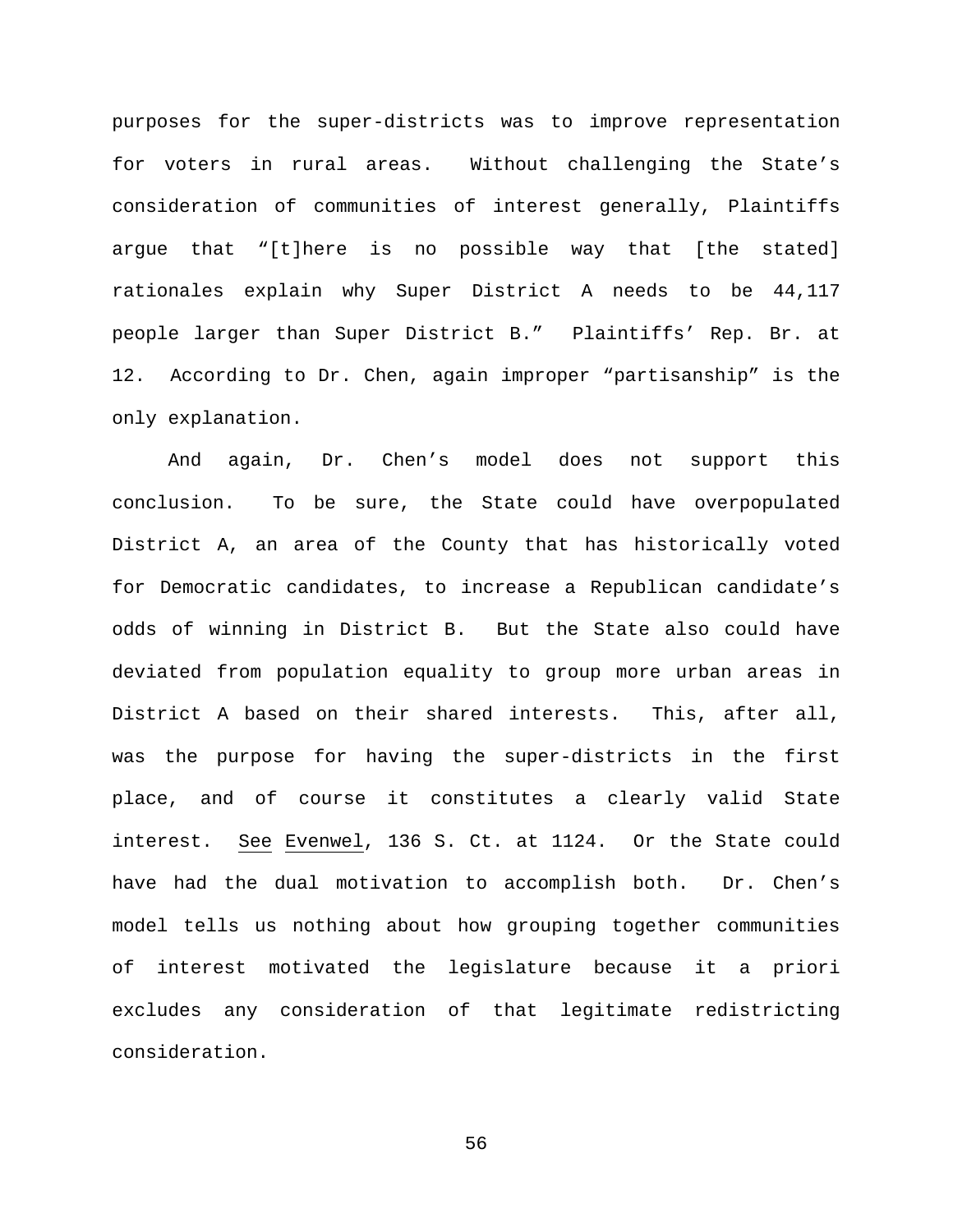Plaintiffs' remaining evidence also falls far short of meeting their burden of proving that illegitimate partisan considerations predominated here. Plaintiffs' expert Anthony Fairfax concluded that the legislature desired to "minimize the Democratic performance" in certain districts by overpopulating the "Democratic performing districts." That opinion rests on his view that correlation between overpopulation and Democratic performance in the districts in and of itself demonstrates legislative intent -- i.e., that the numbers speak for themselves. The district court concluded that they do not.

The record here provides no basis for holding that finding clearly erroneous. Of the four districts assertedly favorable or competitive for Democrats, three are overpopulated. Of the five districts assertedly favorable or competitive for Republicans, only three are underpopulated by more than 1%. One of these three districts, District 2, is underpopulated by just -1.05%. Thus, the asserted correlation between population and Democratic performance is, to say the least, minimal. This minimal correlation limits the strength of any inference that can be drawn. Cf. Harris, 136 S. Ct. at 1309-10 (refusing to infer predominance of illegitimate partisanship over a thirtydistrict plan where every district underpopulated by more than 1% (nine total) favored Democrats and every district overpopulated by more than 1% (twelve total) favored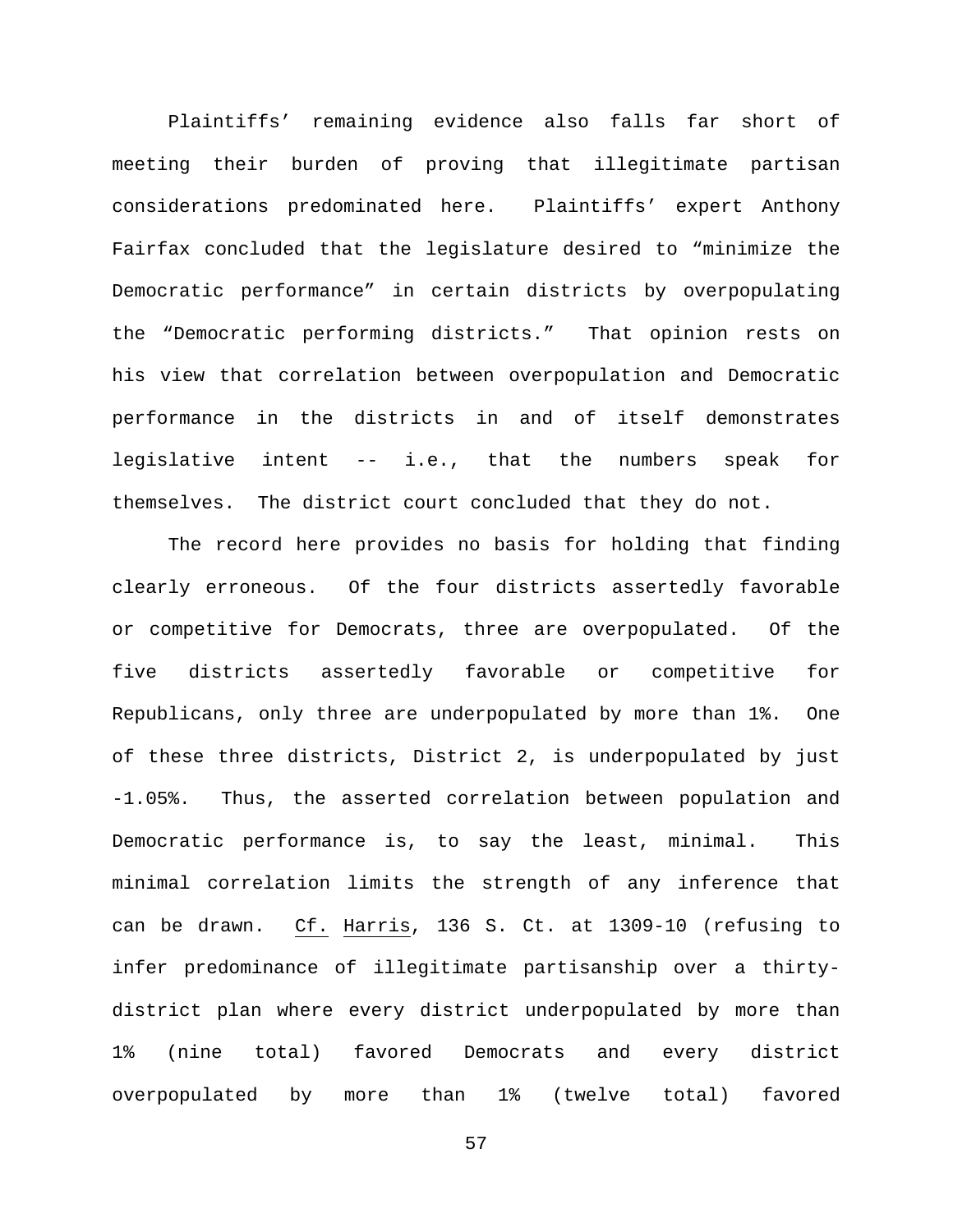Republicans). At the very least, the district court did not clearly err when it declined, as the Supreme Court did in Harris in the face of stronger evidence, to make an inference of unconstitutional motivation.

Plaintiffs also offered the lay testimony of members of the state legislature who opposed the redistricting plans. I agree with the majority that the district court erred in categorically rejecting this testimony as irrelevant. But, despite this error, the testimony does not move the needle far on the issue of intent of those voting to adopt the redistricting plans because, to a person, Plaintiffs' lay witnesses disclaimed any knowledge of the sponsors' motivations.[5](#page-57-0)

In sum, faced with the heavy burden of proving that assertedly illegitimate "partisanship" constituted the predominant motivation for the presumptively constitutional redistricting plans, Plaintiffs failed to offer any evidence truly probative of legislative intent. Plaintiffs' experts tendered conclusions that their analyses could not support.

<span id="page-57-0"></span> <sup>5</sup> More probative are emails from Wake County Republican Chairwoman Donna Williams to Republican members of the state legislature and School Board. Williams expressed concern that the proposed map would not be sufficiently favorable to Republicans to permit them to "take 5 of the 9 seats." However, the record does not contain requests for information or<br>responses from State officials or any indication that responses from State officials or any indication<br>Ms.Williams' lobbying efforts had any effect on lobbying efforts had any effect on the legislation.